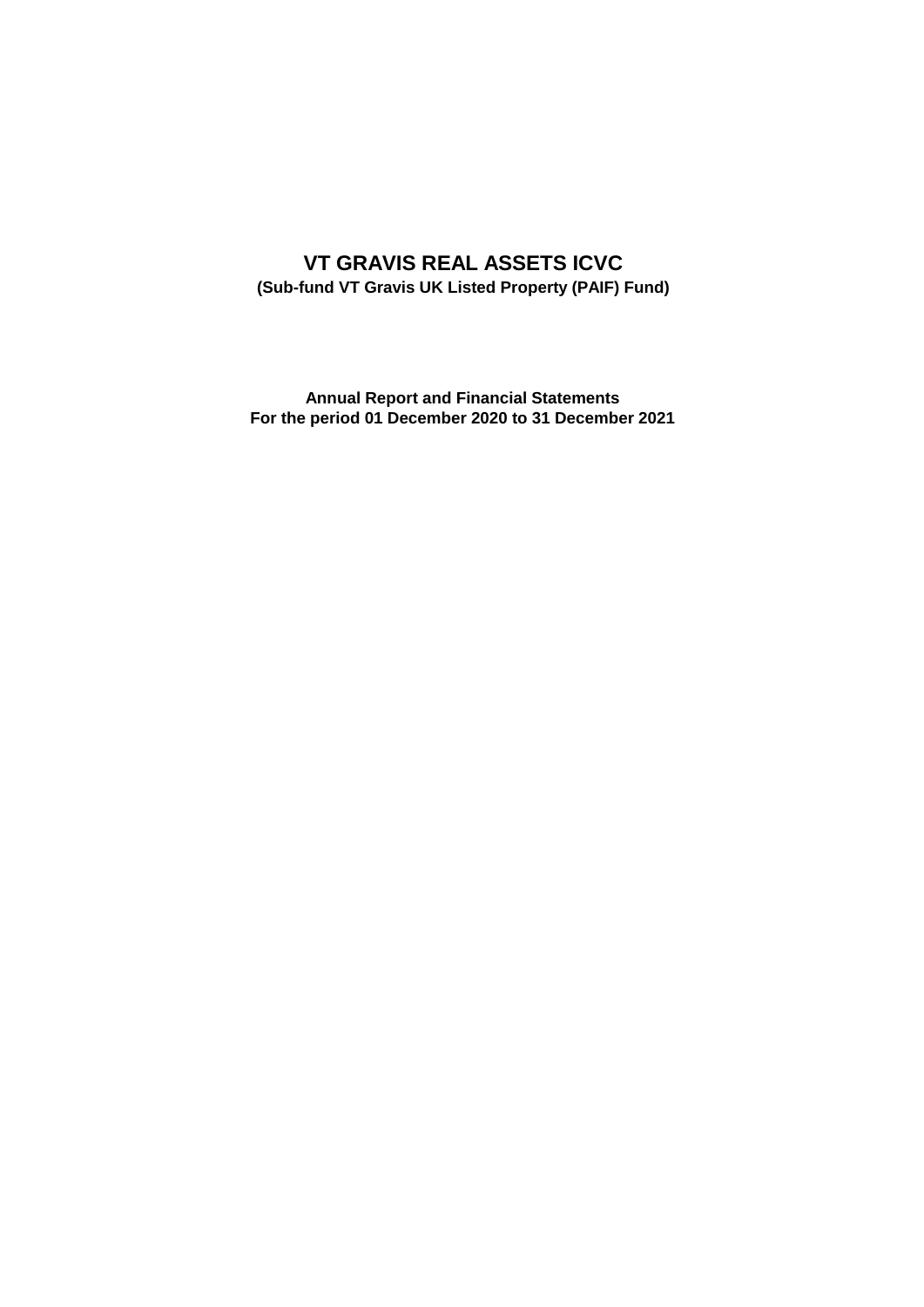### **CONTENTS**

|                                                                                                                                       | Page |
|---------------------------------------------------------------------------------------------------------------------------------------|------|
| Company Overview                                                                                                                      | 1    |
| Statement of the Authorised Corporate Director's (ACD's) Responsibilities                                                             | 3    |
| Statement of the Depositary's Responsibilities and Report of the Depositary                                                           | 4    |
| Independent Auditor's Report to the Shareholders of VT Gravis Real Assets ICVC (Sub-fund VT Gravis<br>UK Listed Property (PAIF) Fund) | 5    |
| <b>Investment Adviser's Review</b>                                                                                                    | 8    |
| Performance Record                                                                                                                    | 10   |
| <b>Portfolio Statement</b>                                                                                                            | 14   |
| Summary of Material Portfolio Changes                                                                                                 | 15   |
| <b>Statement of Total Return</b>                                                                                                      | 16   |
| Statement of Changes in Net Assets Attributable to Shareholders                                                                       | 16   |
| <b>Balance Sheet</b>                                                                                                                  | 17   |
| Notes to the Financial Statements                                                                                                     | 18   |
| <b>Distribution Tables</b>                                                                                                            | 26   |
| Information for Investors                                                                                                             | 29   |
| <b>Corporate Directory</b>                                                                                                            | 31   |

End subsection

Assessment of value (unaudited) 1-6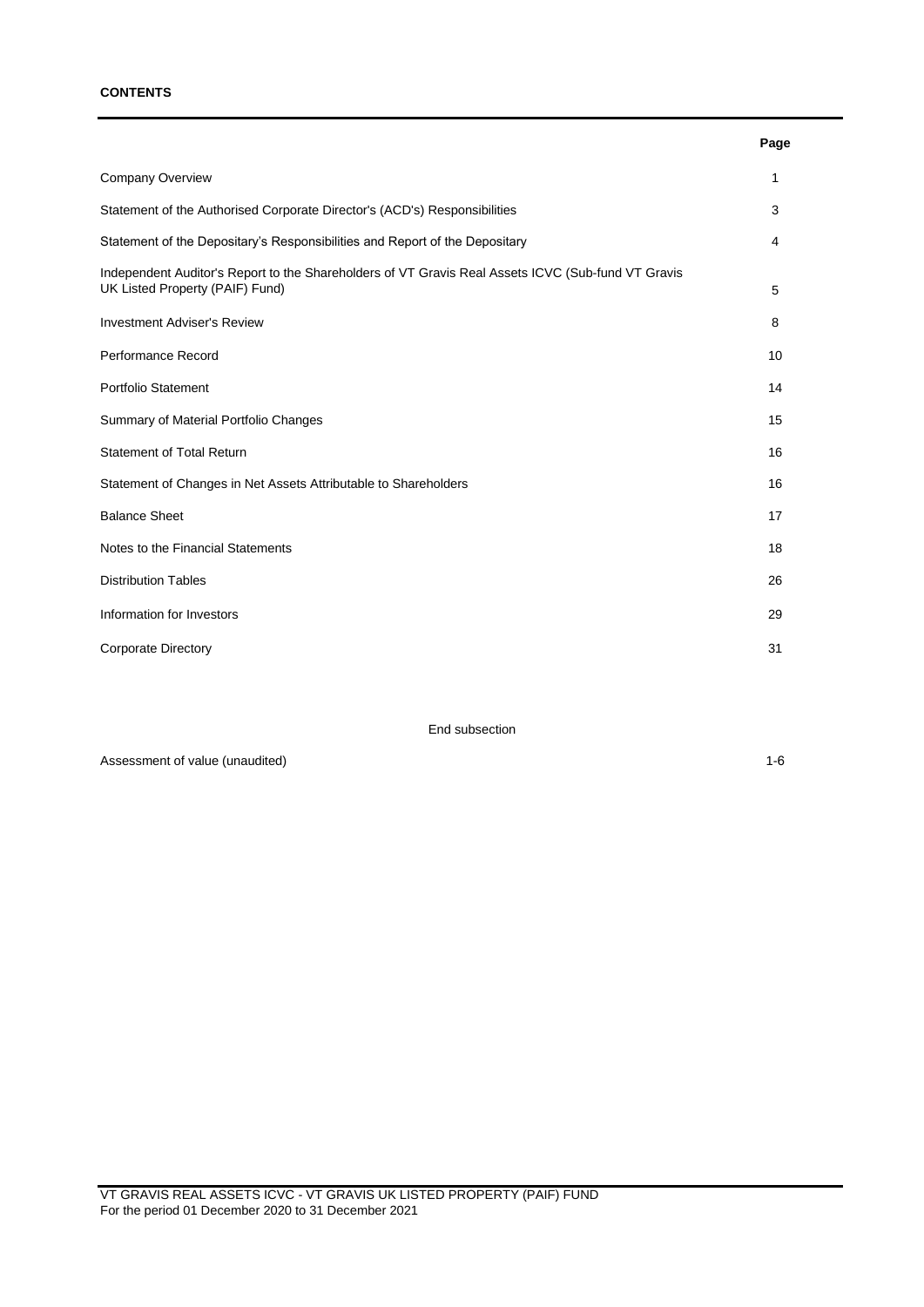| <b>Size of Company</b>                     | £79,915,790                                                                                                                                                                                                                                                                                                                                                                                                                                      |
|--------------------------------------------|--------------------------------------------------------------------------------------------------------------------------------------------------------------------------------------------------------------------------------------------------------------------------------------------------------------------------------------------------------------------------------------------------------------------------------------------------|
| Launch date                                | 31 October 2019                                                                                                                                                                                                                                                                                                                                                                                                                                  |
| <b>Type of Company</b>                     | VT Gravis Real Assets ICVC (the "Company") is an investment company with<br>variable capital incorporated in England and Wales under the OEIC Regulations<br>with registered number IC016070 and authorised by the Financial Conduct<br>Authority (PRN:913626) pursuant to an authorisation order dated 17 September<br>2019. The Company has an unlimited duration. The Company has one Sub-fund -<br>VT Gravis UK Listed Property (PAIF) Fund. |
|                                            | The Company is a non-UCITS retail scheme and is an umbrella company (as<br>defined in the OEIC Regulations). Each Sub-fund would be a non-UCITS retail<br>scheme if it had a separate authorisation order. The Company has Property<br>Authorised Investment Sub-fund (PAIF) status as defined in Part 4A of the Tax<br>Regulations and the Glossary to the FCA Handbook.                                                                        |
|                                            | Shareholders are not liable for the debts of the Company.                                                                                                                                                                                                                                                                                                                                                                                        |
|                                            | A shareholder is not liable to make any further payment to the Company after he<br>has paid the price on purchase of the shares.                                                                                                                                                                                                                                                                                                                 |
| Sub-fund objective and policy              | It is intended that the Sub-fund will be a PAIF at all times, and, as such, its<br>investment objective is to carry on Property Investment Business and to manage<br>cash raised from investors for investment in the Property Investment Business. In<br>so doing the objective of the Sub-fund is to provide some capital growth through<br>market cycles (7 years) whilst delivering a periodic income.                                       |
|                                            | The Sub-fund seeks to achieve its objective primarily $(70\% +)$ by investing in a<br>diversified portfolio of transferable real estate securities such as real estate<br>investment trusts ("REITs") listed on the London Stock Exchange, real estate<br>operating companies ("REOCs"), bonds and equities. The Sub-fund seeks to<br>minimise exposure to the retail property sector.                                                           |
|                                            | In addition to investing in REITs and REOCs the Sub-fund may also invest in other<br>transferable securities (including convertible securities and rated and unrated debt<br>securities of real estate companies), bonds, collective investment schemes,<br>transferable securities, money market instruments, deposits, cash and near cash.                                                                                                     |
|                                            | Save as noted above, there is no particular emphasis on any geographical area or<br>industry or economic sector.                                                                                                                                                                                                                                                                                                                                 |
| <b>Derivatives</b>                         | The Sub-fund may hold derivatives only for efficient portfolio management<br>purposes. It is not intended that the use of derivatives for efficient portfolio<br>management purposes will increase the risk profile of the Sub-fund.                                                                                                                                                                                                             |
| <b>Benchmark</b>                           | The Sub-fund does not have a specific benchmark. The performance of the Sub-<br>fund can be measured by considering whether the objective is achieved (i.e.<br>whether a periodic income is provided and there is any capital growth over a market<br>cycle of 7 years).                                                                                                                                                                         |
| <b>Authorised Corporate Director (ACD)</b> | Valu-Trac Investment Management Limited.                                                                                                                                                                                                                                                                                                                                                                                                         |
| <b>Ex-distribution dates</b>               | 31 March, 30 June, 30 September, 31 December                                                                                                                                                                                                                                                                                                                                                                                                     |
| <b>Distribution dates</b>                  | 30 April, 31 July, 31 October, 31 January                                                                                                                                                                                                                                                                                                                                                                                                        |
| <b>Individual Savings Account (ISA)</b>    | The Company is a qualifying investment for inclusion in an ISA.                                                                                                                                                                                                                                                                                                                                                                                  |
| <b>Share classes:</b>                      | A $(E)$ , A $(E)$ (Hedged), A $(\$)$ (Hedged) – Net Income<br>A $(E)$ , A $(E)$ (Hedged), A $(\$)$ (Hedged) – Net Accumulation<br>$F(f)$ , F $(f)$ (Hedged), F $(f)$ (Hedged) – Net Income<br>$F(E), F(E)$ (Hedged), $F(S)$ (Hedged) – Net Accumulation                                                                                                                                                                                          |
|                                            | Class F shares are only available to the Feeder Fund or at the ACD's discretion.                                                                                                                                                                                                                                                                                                                                                                 |

VT GRAVIS REAL ASSETS ICVC- VT GRAVIS UK LISTED PROPERTY (PAIF) FUND For the period 01 December 2020 to 31 December 2021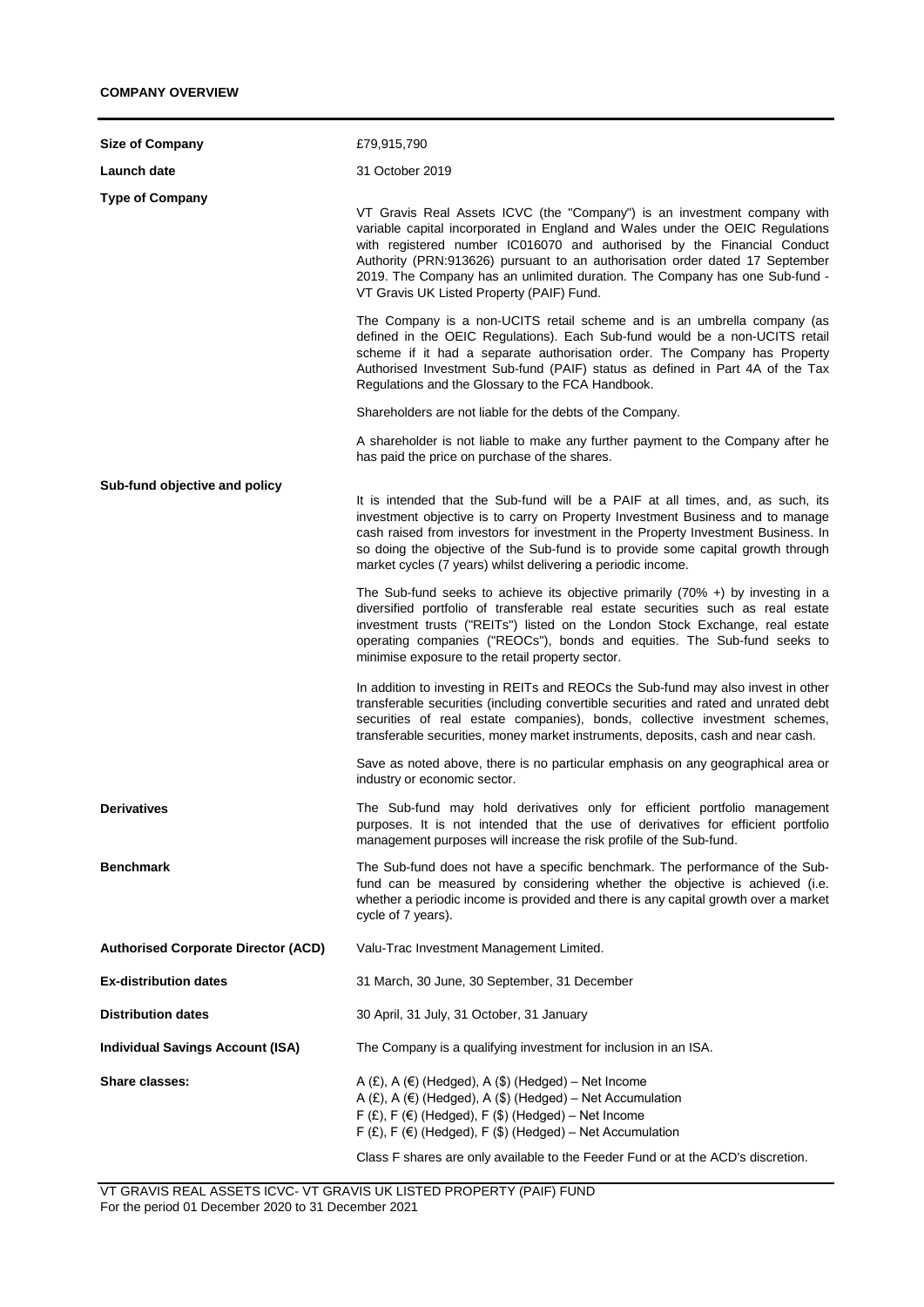## **COMPANY OVERVIEW (continued)**

| <b>Minimum investment</b><br>Lump sum subscription:           | Class $A = £100$<br>Class $F = Nil$                            |
|---------------------------------------------------------------|----------------------------------------------------------------|
| Top-up:                                                       | Class $A = £100$<br>Class $F = Nil$                            |
| Holding:                                                      | Class $A = £100$<br>Class $F = Nil$                            |
| Redemption and switching:                                     | N/A (provided minimum holding is maintained)                   |
| Investment minima may be waived at the discretion of the ACD. |                                                                |
| Initial charges                                               | Class A: $4\%$ Class F: $0\%$                                  |
|                                                               | The initial charge may be waived at the discretion of the ACD. |
| Redemption and switching charges                              | Nil                                                            |

#### **Annual management charges**

The annual management charge is as follows:

In respect of the Class A shares, it is equal to 0.70% per annum of the net asset value of the Class A shares. In respect of the Class F shares it is equal to 0.00% per annum of the net asset value of the Class F shares.

The Investment Adviser has, with the agreement of the ACD, undertaken that if the total Ongoing charges figure (OCF) of the Sub-fund excluding the costs of the underlying holdings exceeds 0.70%, the Investment Adviser shall reimburse the Sub-fund for an amount which, when deducted from the operating costs incurred by the Sub-fund during the relevant accounting period, would result in the Sub-fund having a total OCF equal to the stated annual management charge for each class in the relevant accounting period.

#### **Changes to Sub-fund**

On 24 June 2021 the accounting periods were extended with the year end changed from 30 November to 31 December and the interim period changing from 31 May to 30 June. The ex-distribution dates changed to that above.

On 24 June 2021 the Sub-fund changed its dilution policy introducing a dilution adjustment to the share price. Further details are set out in the Prospectus.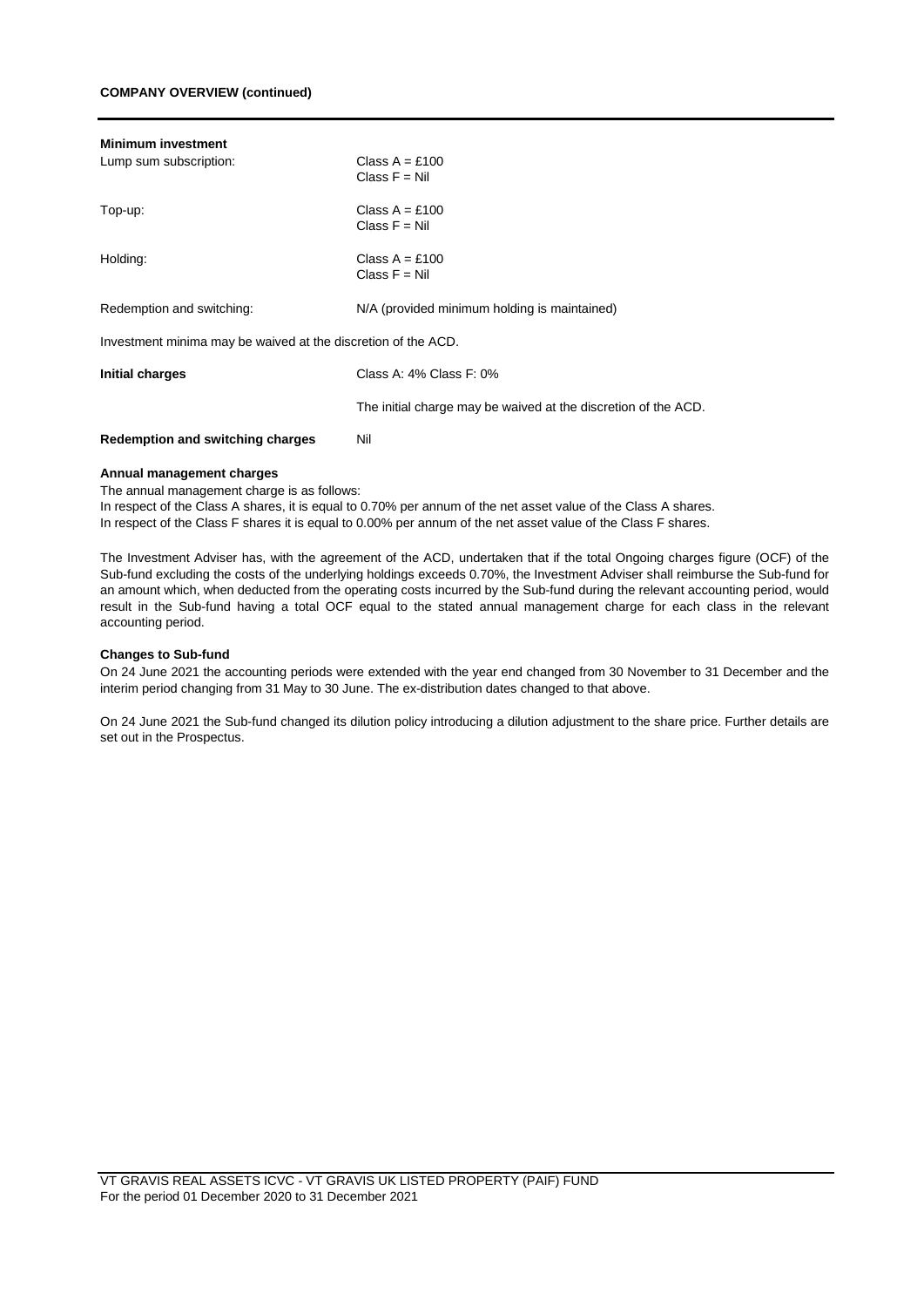### STATEMENT OF THE AUTHORISED CORPORATE DIRECTOR'S (ACD'S) RESPONSIBILITIES

The rules of the Financial Conduct Authority's Collective Investment Schemes Sourcebook require the Authorised Corporate Director to prepare financial statements for each accounting period which give a true and fair view of the financial position of the Company at the end of the financial period and its net revenue and net capital gains for the period. In preparing these financial statements the Authorised Corporate Director is required to:

> comply with the Prospectus, the Statement of Recommended Practice for Authorised Funds issued by the Investment Association in May 2014, the Instrument of Incorporation, generally accepted accounting principles and applicable accounting standards, subject to any material departures which are required to be disclosed and explained in the financial statements; > select suitable accounting policies and then apply them consistently;

> make judgements and estimates that are reasonable and prudent;

> prepare the financial statements on a going concern basis unless it is inappropriate to presume that the Company will continue in operation for the foreseeable future;

The Authorised Corporate Director is required to keep proper accounting records and to manage the Company in accordance with the COLL Sourcebook, Investment Funds Sourcebook (FUND), the Instrument of Incorporation, and the Prospectus. The Authorised Corporate Director is responsible for taking reasonable steps for the prevention and detection of fraud and other irregularities.

## **DIRECTOR'S STATEMENT**

In accordance with the requirements of the Financial Conduct Authority's Collective Investment Scheme's Sourcebook and FUND, we hereby certify the annual report.

And A (ay

David E. Smith CA

Valu-Trac Investment Management Limited Authorised Corporate Director

2 9 APR 2022 Date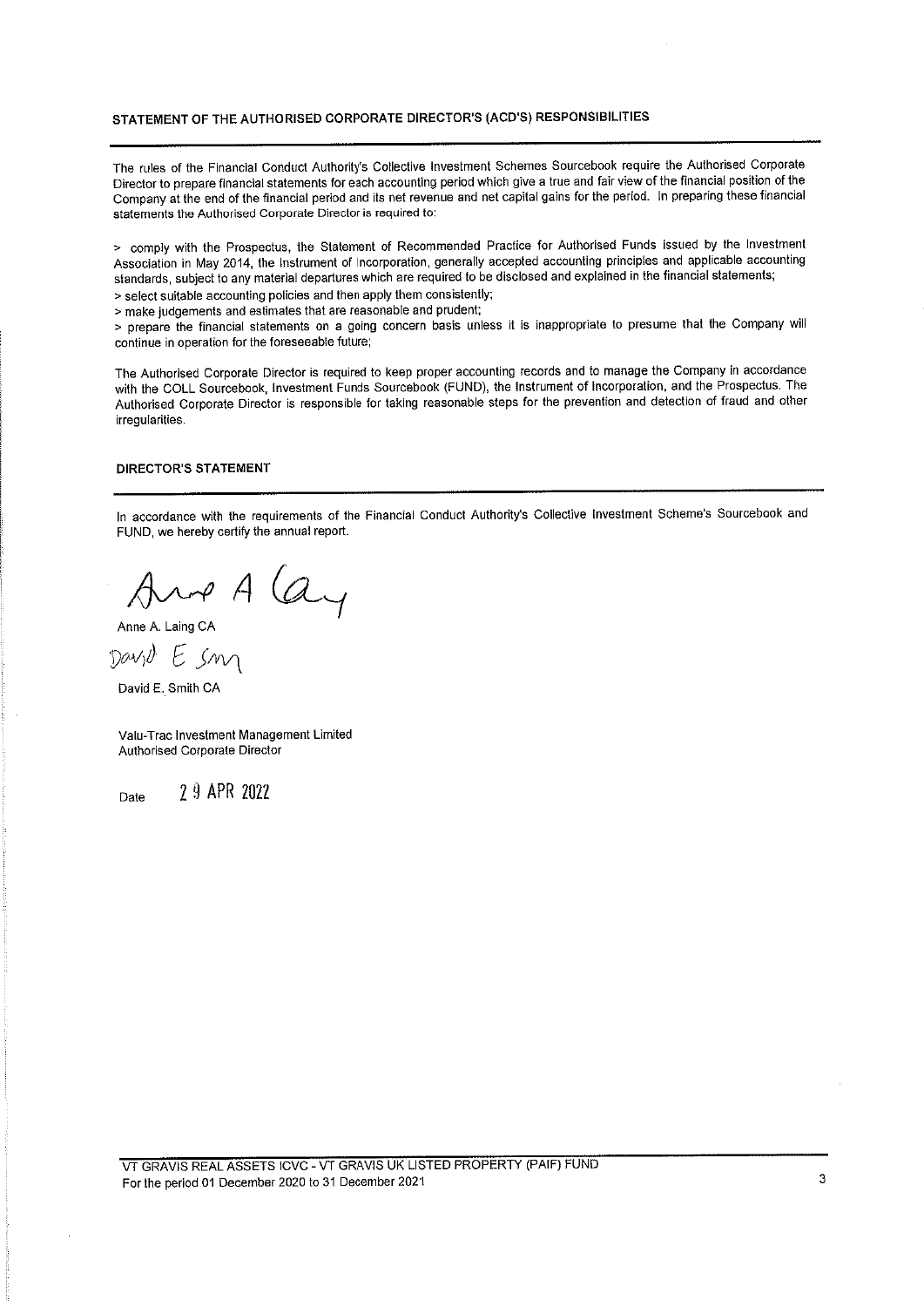## **STATEMENT OF THE DEPOSITARY'S RESPONSIBILITIES AND REPORT OF THE DEPOSITARY**

The Depositary must ensure that the Company is managed in accordance with the Financial Conduct Authority's Collective Investment Schemes Sourcebook, the Investment Funds Sourcebook, the Open-Ended Investment Companies Regulations 2001 (SI 2001/1228) (the OEIC Regulations), as amended, the Financial Services and Markets Act 2000, as amended, (together "the Regulations"), the Company's Instrument of Incorporation and Prospectus (together "the Scheme documents") as detailed below.

The Depositary must in the context of its role act honestly, fairly, professionally, independently and in the interests of the Company and its investors.

The Depositary is responsible for the safekeeping of all custodial assets and maintaining a record of all other assets of the Company in accordance with the Regulations.

The Depositary must ensure that:

> the Company's cash flows are properly monitored and that cash of the Company is booked into the cash accounts in accordance with the Regulations;

> the sale, issue, redemption and cancellation of shares are carried out in accordance with the Regulations;

> the value of shares in the Company is calculated in accordance with the Regulations;

> any consideration relating to transactions in the Company's assets is remitted to the Company within the usual time limits;

> the Company's income is applied in accordance with the Regulations; and

> the instructions of the Alternative Investment Fund Manager ("the AIFM") are carried out (unless they conflict with the Regulations).

The Depositary also has a duty to take reasonable care to ensure that the Company is managed in accordance with the Regulations and the Scheme documents in relation to the investment and borrowing powers applicable to the Company.

Having carried out such procedures as we consider necessary to discharge our responsibilities as Depositary of the Company, it is our opinion, based on the information available to us and the explanations provided, that in all material respects the Company, acting through the AIFM:

i) has carried out the issue, sale, redemption and cancellation, and calculation of the price of the Company's shares and application of the Company's income in accordance with the Regulations and the Scheme documents of the Company, and ii) has observed the Investment and borrowing powers and restrictions applicable to the Company.

NatWest Trustee and Depositary Services Limited 01 January 2022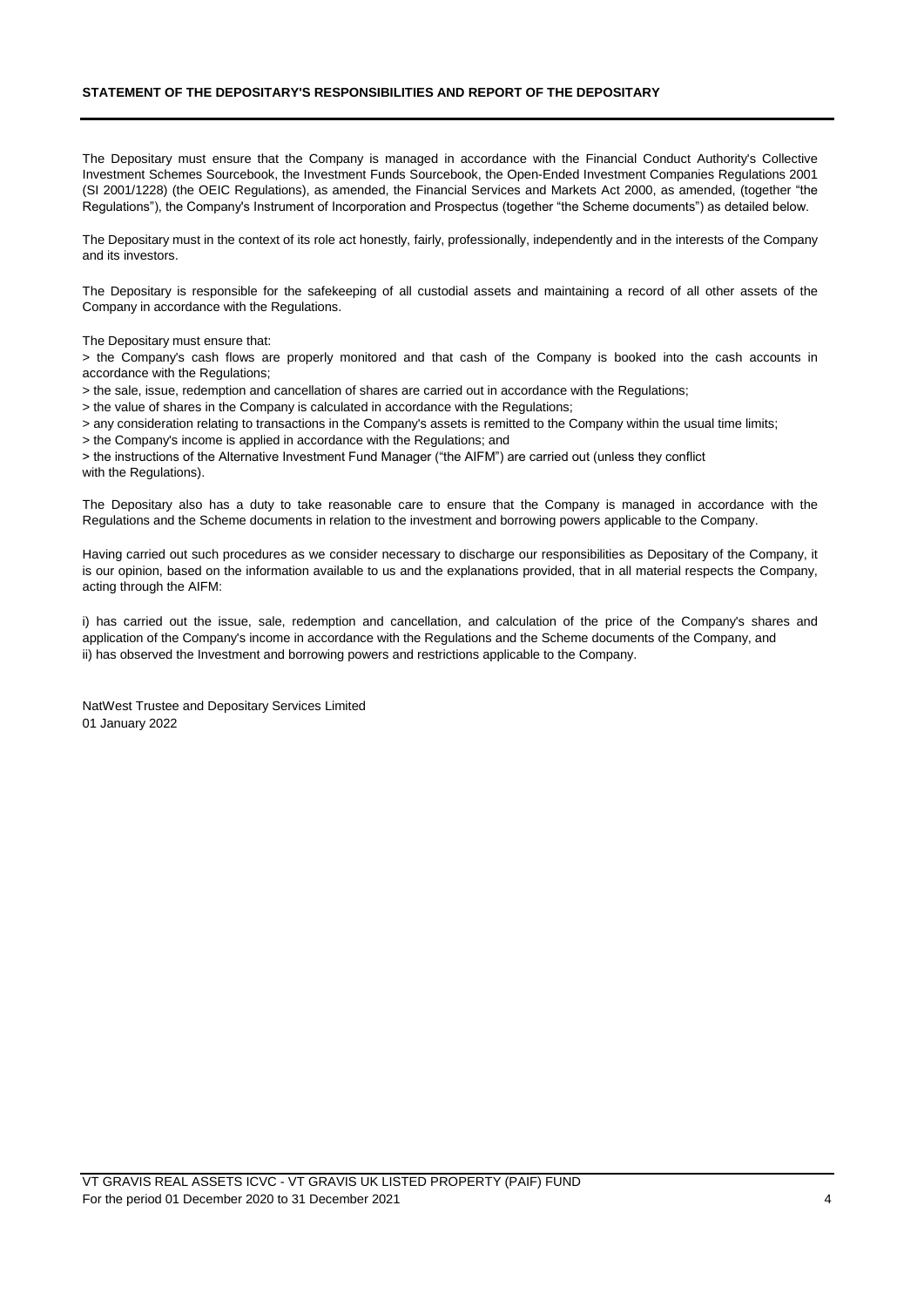## **INDEPENDENT AUDITOR'S REPORT TO THE SHAREHOLDERS OF VT GRAVIS REAL ASSETS ICVC (SUB-FUND VT GRAVIS UK LISTED PROPERTY (PAIF) FUND)**

## **Opinion**

We have audited the financial statements of VT Gravis Real Assets ICVC ("the Company") for the period ended 31 December 2021 which comprise the Statement of Total Return, Statement of Changes in Net Assets Attributable to Shareholders, Balance Sheet, the related Notes to the Financial Statements, including significant accounting policies and the Distribution Tables. The financial reporting framework that has been applied in their preparation is applicable law and United Kingdom Generally Accepted Accounting Practice including FRS 102 "The Financial Reporting Standard applicable in the UK and Republic of Ireland".

#### In our opinion the financial statements:

> give a true and fair view of the financial position of the Company at 31 December 2021 and of the net revenue and the net capital gains on the scheme property of the Company for the period then ended; and

> have been properly prepared in accordance with the IA Statement of Recommended Practice for Authorised Funds, the rules of the Collective Investment Schemes Sourcebook of the Financial Conduct Authority and the Instrument of Incorporation.

#### **Basis for Opinion**

We conducted our audit in accordance with International Standards on Auditing (UK) (ISAs (UK)) and applicable law. Our responsibilities under those standards are described further in the auditor's responsibilities for the audit of the financial statements section of our report. We are independent of the Company in accordance with the ethical requirements that are relevant to our audit of the financial statements in the UK, including the FRC's Ethical Standard, and we have fulfilled our other ethical responsibilities in accordance with these requirements. We believe that the audit evidence we have obtained is sufficient and appropriate to provide a basis for our opinion.

#### **Conclusions Relating to Going Concern**

In auditing the financial statements, we have concluded that the Authorised Corporate Director's use of the going concern basis of accounting in the preparation of the financial statements is appropriate.

Based on the work we have performed, we have not identified any material uncertainties relating to events or conditions that, individually or collectively, may cast significant doubt on the Company's ability to continue as a going concern for a period of at least 12 months from when the financial statements are authorised for issue.

Our responsibilities and the responsibilities of the Authorised Corporate Director with respect to going concern are described in the relevant sections of this report.

#### **Other Information**

The other information comprises the information included in the annual report, other than the financial statements and our auditor's report thereon. The Authorised Corporate Director is responsible for the other information contained within the annual report. Our opinion on the financial statements does not cover the other information and, except to the extent otherwise explicitly stated in our report, we do not express any form of assurance conclusion thereon. Our responsibility is to read the other information and, in doing so, consider whether the other information is materially inconsistent with the financial statements or our knowledge obtained in the course of the audit or otherwise appears to be materially misstated. If we identify such material inconsistencies or apparent material misstatements, we are required to determine whether this gives rise to a material misstatement in the financial statements themselves. If, based on the work we have performed, we conclude that there is a material misstatement of this other information, we are required to report that fact.

We have nothing to report in this regard.

#### **Opinion on Other Matters Prescribed by the COLL Regulations**

In our opinion, based on the work undertaken in the course of the audit:

> Proper accounting records for the Company have been kept and the accounts are in agreement with those records;

> We have received all the information and explanations which, to the best of our knowledge and belief, are necessary for the purposes of our audit; and

> The information given in the report of the Authorised Corporate Director for the period is consistent with the financial statements.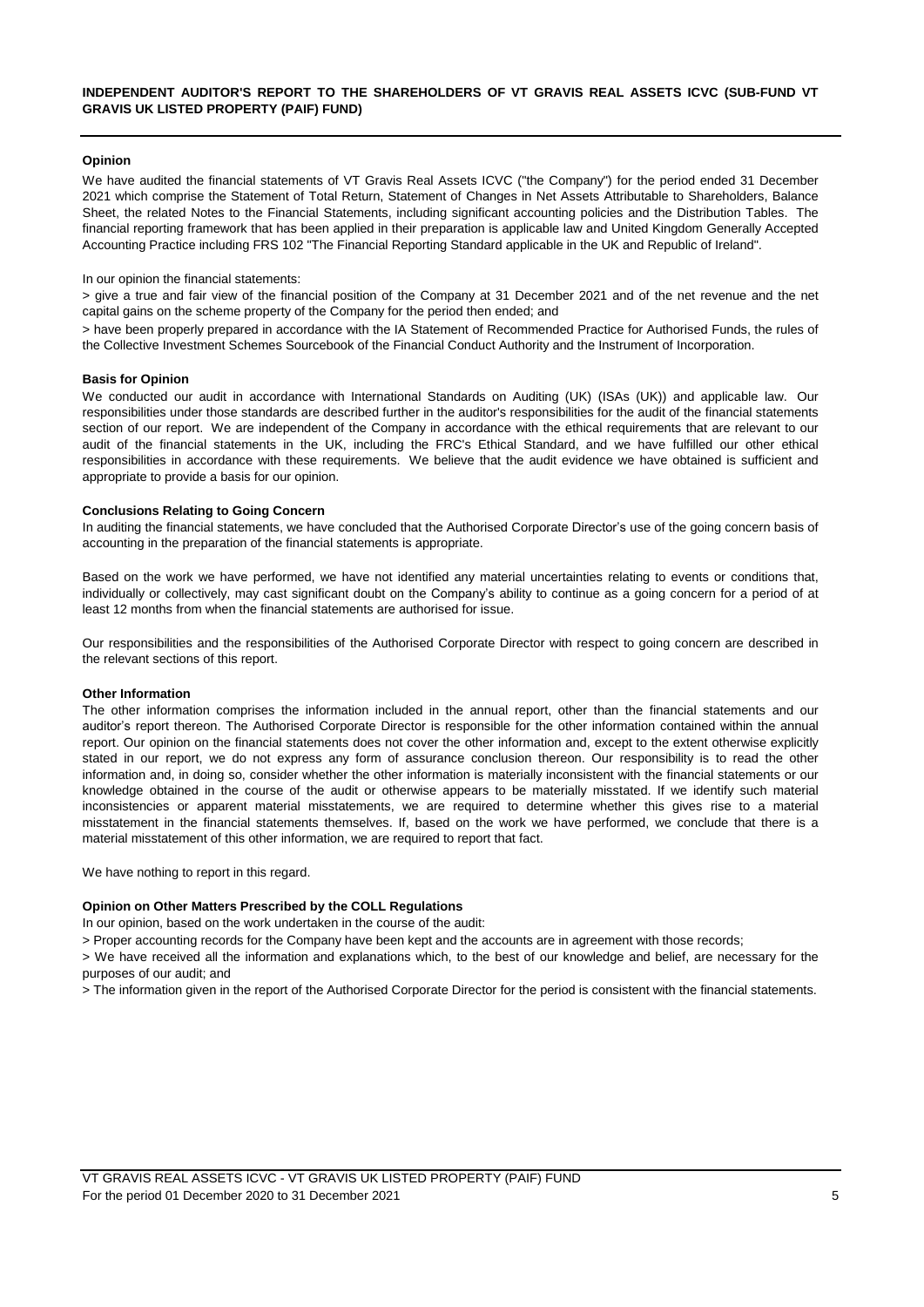#### **Responsibilities of the Authorised Corporate Director**

As explained more fully in the Authorised Corporate Director's Responsibilities Statement set out on page 3, the Authorised Corporate Director is responsible for the preparation of the financial statements and for being satisfied that they give a true and fair view and for such internal controls as the Authorised Corporate Director determines is necessary to enable the preparation of financial statements that are free from material misstatement, whether due to fraud or error.

In preparing the financial statements, the Authorised Corporate Director is responsible for assessing the Company's ability to continue as a going concern, disclosing, as applicable, matters related to going concern and using the going concern basis of accounting unless the Authorised Corporate Director either intends to liquidate the Company or to cease operations, or has no realistic alternative but to do so.

#### **Auditor's Responsibilities for the Audit of the Financial Statements**

Our objectives are to obtain reasonable assurance about whether the financial statements as a whole are free from material misstatement, whether due to fraud or error, and to issue an auditor's report that includes our opinion. Reasonable assurance is a high level of assurance, but is not a quarantee that an audit conducted in accordance with ISAs (UK) will always detect a material misstatement when it exists. Misstatements can arise from fraud or error and are considered material if, individually or in the aggregate, they could reasonably be expected to influence the economic decisions of users taken on the basis of these financial statements.

#### *Extent to which the audit is considered capable of detecting irregularities, including fraud*

Irregularities , including fraud, are instances of non-compliance with laws and regulations. We design procedures in line with our responsibilities, outlined above, to detect material misstatements in respect of irregularities, including fraud. The specific procedures for this engagement and the extent to which these are capable of detecting irregularities, including fraud, is detailed below.

We assessed whether the engagement team collectively had the appropriate competence and capabilities to identify or recognise non-compliance with laws and regulations by considering their experience, past performance and support available.

All engagement team members were briefed on relevant identified laws and regulations and potential fraud risks at the planning stage of the audit. Engagement team members were reminded to remain alert to any indications of fraud or non-compliance with laws and regulations throughout the audit.

We obtained an understanding of the legal and regulatory frameworks that are applicable to the Company, focusing on provisions of those laws and regulations that had a direct effect on the determination of material amounts and disclosures in the financial statements. The most relevant frameworks we identified include:

> UK Generally Accepted Accounting Practice including Financial Reporting Standard 102 and the IA Statement of Recommended Practice for Authorised Funds

- > the Financial Conduct Authority's Collective Investment Schemes Sourcebook
- > the Financial Conduct Authority's Investment Funds Sourcebook
- > the Company's Prospectus

We gained an understanding of how the Company is complying with these laws and regulations by making enquiries of the Authorised Corporate Director. We corroborated these enquiries through our review of any relevant correspondence with regulatory bodies and the Company's breaches register.

We assessed the susceptibility of the Company's financial statements to material misstatement, including how fraud might occur, by meeting with management to understand where it was considered there was susceptibility to fraud. This evaluation also considered how the Authorised Corporate Director was remunerated and whether this provided an incentive for fraudulent activity. We considered the overall control environment and how the Authorised Corporate Director oversees the implementation and operation of controls. In areas of the financial statements where the risks were considered to be higher, we performed procedures to address each identified risk.

The following procedures were performed to provide reasonable assurance that the financial statements were free of material fraud or error:

> Performing audit work procedures over the risk of management override of controls, including testing of journal entries and other adjustments for appropriateness, evaluating the business rationale of significant transactions outside the normal course of business, review of a pre sign-off Net Asset Valuation (NAV) statement for any unexpected activity and reviewing judgements made by the Authorised Corporate Director in its calculation of accounting estimates for potential management bias; and

> Assessing the Company's compliance with the key requirements of the Collective Investment Schemes Sourcebook, Investment Funds Sourcebook and its Prospectus.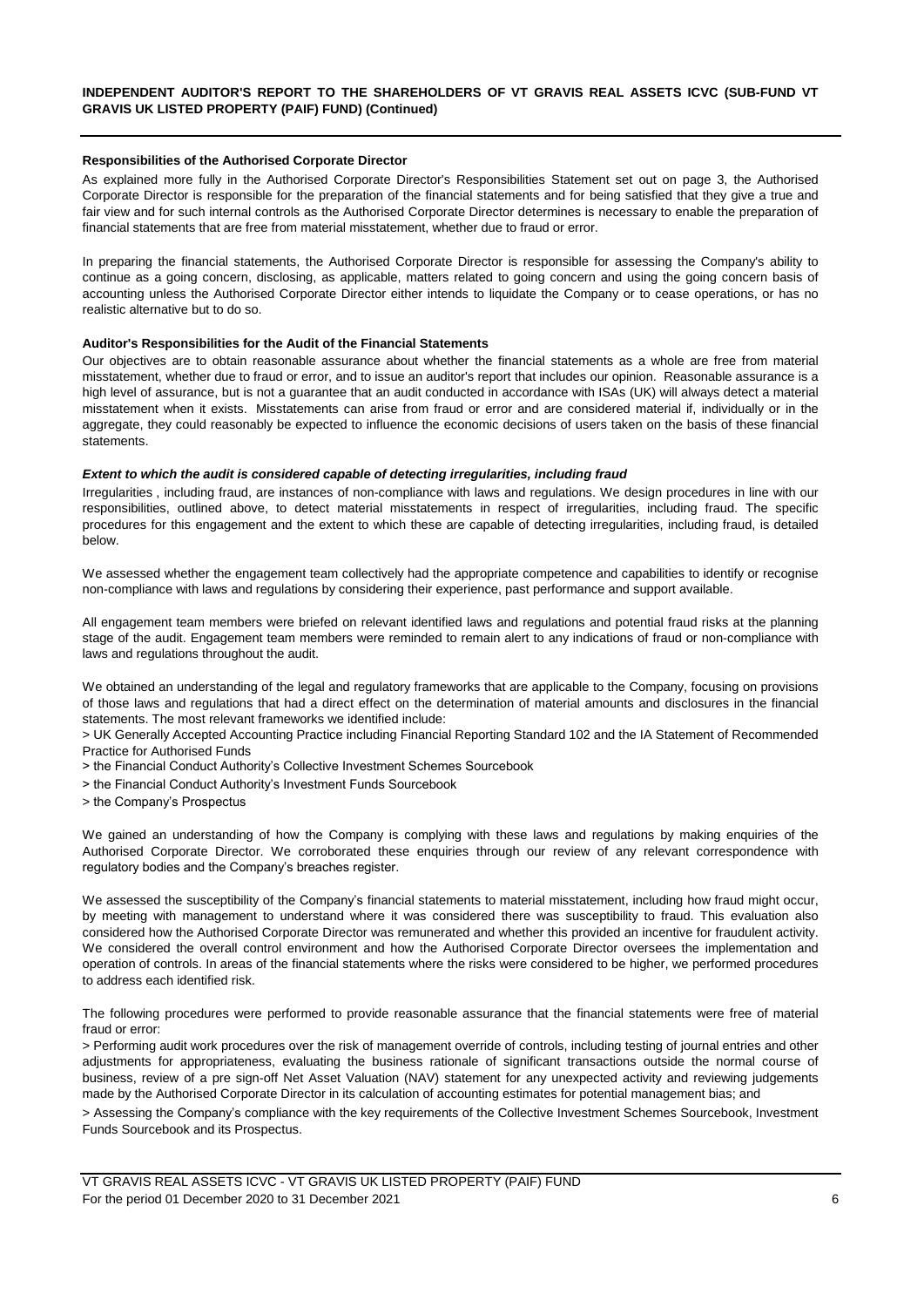### **Auditor's Responsibilities for the Audit of the Financial Statements (continued)**

#### *Extent to which the audit is considered capable of detecting irregularities, including fraud (continued)*

Our audit procedures were designed to respond to the risk of material misstatements in the financial statements, recognising that the risk of not detecting a material misstatement due to fraud is higher than the risk of not detecting one resulting from error, as fraud may involve intentional concealment, forgery, collusion, omission or misrepresentation. There are inherent limitations in the audit procedures performed and the further removed non-compliance with laws and regulations is from the events and transactions reflected in the financial statements, the less likely we are to become aware of it.

A further description of our responsibilities is available on the Financial Reporting Council's website at: https://www.frc.org.uk/Our-Work/Audit/Audit-and-assurance/Standards-and-guidance/Standards-and-guidance-for-auditors/Auditors-responsibilities-foraudit/Description-of-auditors-responsibilities-for-audit.aspx. This description forms part of our auditor's report.

#### **Use of Our Report**

This report is made solely to the Company's shareholders, as a body, in accordance with Rule 4.5.12 of the Collective Investment Schemes sourcebook ("the COLL Rules") issued by the Financial Conduct Authority under the Open-Ended Investment Companies Regulations 2001. Our audit work has been undertaken so that we might state to the Company's shareholders those matters we are required to state to them in an auditor's report and for no other purpose. To the fullest extent permitted by law, we do not accept or assume responsibility to anyone other than the Company and the Company's shareholders as a body, for our audit work, for this report, or for the opinions we have formed.

dust Carichael LLP

Johnston Carmichael LLP Chartered Accountants Statutory Auditor Elgin

Date 29 April 2022

VT GRAVIS REAL ASSETS ICVC - VT GRAVIS UK LISTED PROPERTY (PAIF) FUND For the period 01 December 2020 to 31 December 2021 7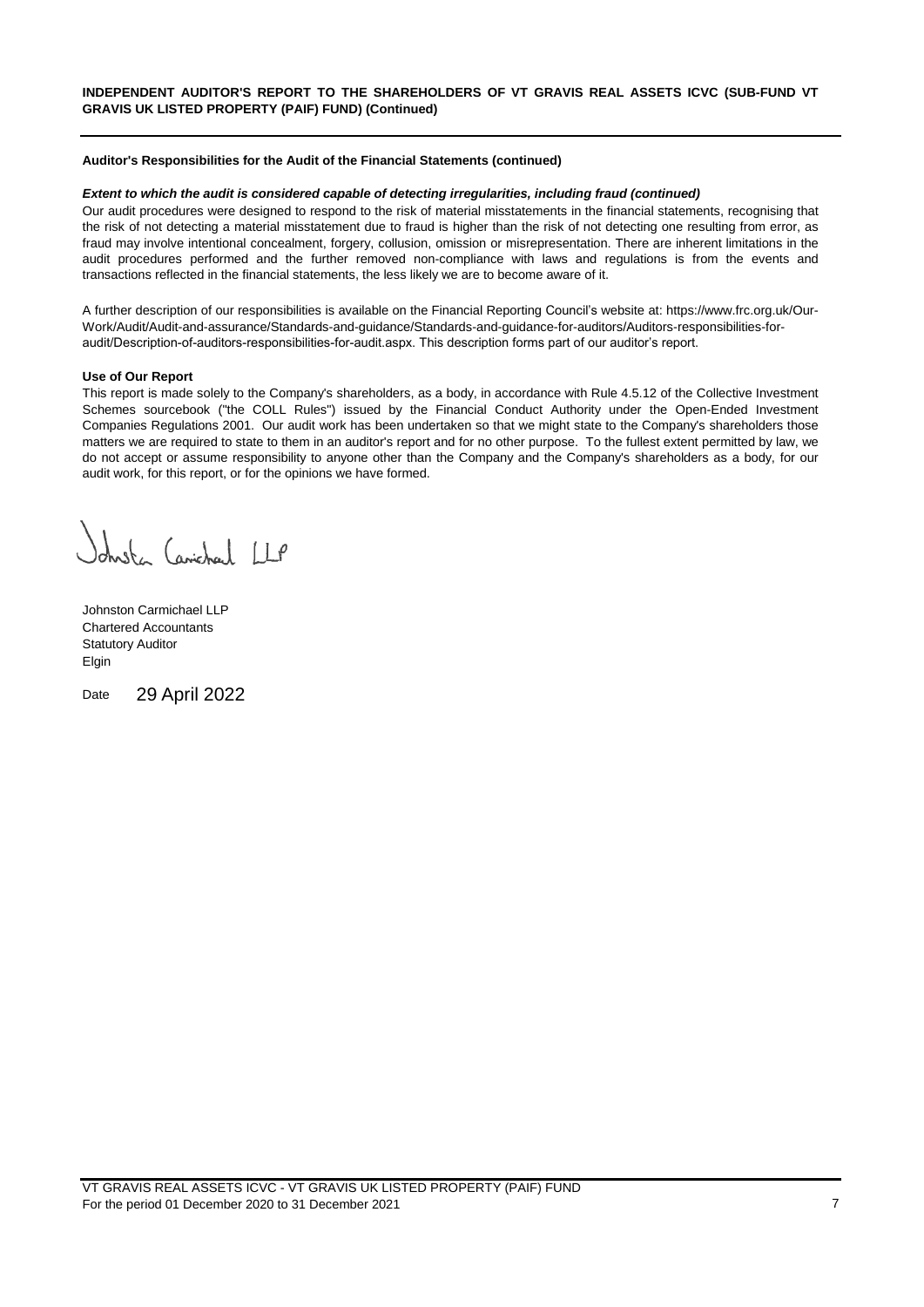This report is a review of the performance of the VT Gravis UK Listed Property (PAIF) Fund (the "Fund") during the period from 1 December 2020 to 31 December 2021.

The performance objectives of the Fund are:

to deliver a 4% annual income, via quarterly dividend payments; and to provide some capital growth through market cycles (approximately 7 years) after Fund charges

The Fund seeks to achieve its objective primarily by investing in a portfolio of transferable real estate securities such as real estate investment trusts (REITs) listed on the London Stock Exchange, real estate operating companies, bonds and other equities. The Fund diversifies its investments across a range of specialist real estate companies that are likely to benefit from four strong socio-economic mega trends: digitalisation (51.5% portfolio weight), generation rent (20.7% portfolio weight), ageing population (18.7% portfolio weight) and urbanisation (6.3% portfolio weight). At the same time the portfolio minimises exposure to the challenging consumer trends continuing to affect retail real estate, especially shopping centres.

The A Accumulation Class shares were priced at 132.19p on 31 December 2021, which represents a total return of 32.66% over the period. The Fund performance compares similar to the UK real estate index<sup>1</sup> which rose by 33.17% over the same period. and favourably to the global real estate index $2$  which increased by 29.25%. Continuing commitment to the investment strategy has been crucial to growing capital during the periods of coronavirus related market turbulence experienced in 2021, delivering reliable income, and to outperforming the broader UK listed property market.

The Investment Adviser undertakes fundamental research to identify the most attractive investment opportunities within each mega trend. This combination of top-down analysis of socio-economic mega trends together with bottom-up fundamental research has yielded very good results. Since launch the Fund has increased by 32.19% (A Acc GBP), outperforming both the UK real estate index<sup>1</sup>, which has increased by 14.71%, and the global real estate index<sup>2</sup> which has increased by 10.54%. Since inception the Fund has returned 13.72% (A Acc GBP) on an annualised basis.

To maintain their general tax-exempt status, UK REITs are required to distribute 90% of rental profits. Over the course of the year, the Fund declared five distributions totalling 3.5129p (A Inc GBP). In aggregate, the trailing 12-month distributions represent a yield of 2.68% and, on a comparable calendar year basis, this represents just over 10% growth year-on-year. Although the yield falls short of the target it is more than offset by the price appreciation of the underlying investments.

The Investment Adviser implements a long-term unconstrained approach to identifying the best REITs within secular mega trends. At the end of the year the Fund was comprised of 23 investments, up from 22 at the end of 2020. These 23 specialist real estate companies provide diversified exposure to the four mega trends and in aggregate they own more than 5,000 individual properties that are leased to more than 100,000 individual tenants.

In terms of exposure, the largest proportion of capital remains deployed in the digitalisation mega trend, followed by generation rent. Investment parameters cap any single position size at 9.5%, as at the end of December the largest position was Segro, a leading owner and developer of modern warehousing across the UK and continental Europe, representing 9.0% of the Fund. Segro delivered 55.07% total return during the period. The second largest position, representing 7.7% of the Fund, was Tritax Big Box, a leading owner and developer of big box logistics assets around the UK, producing 53.13% total return.

The Investment Adviser's focused approach to investing tends to yield the beneficial result of low portfolio turnover even in times of pandemic-induced uncertainty. The Adviser believes that a properly constructed portfolio will perform throughout market cycles and that excessive levels of portfolio turnover detract from performance. During the period under review, portfolio turnover remained low at 9.68%.

The liquid and transparent nature of owning property via listed companies can also make them targets for asset gathering predators. In July, GCP Student Living found itself the target of a board approved bid from Blackstone, one of the largest global investors in real estate. It is the second time since inception that Blackstone has bid for a Fund holding. GCP Student Living owned a collection of purpose-built student accommodation assets and sat within the generation rent mega trend. While the Investment Adviser would have preferred to own these assets for the long-term, Blackstone paid a premium of 9.3% to the last reported EPRA NAV per share. This premium can be viewed as supporting the rationale for the Fund's focus on investing in REITs that own high-quality assets in the best locations.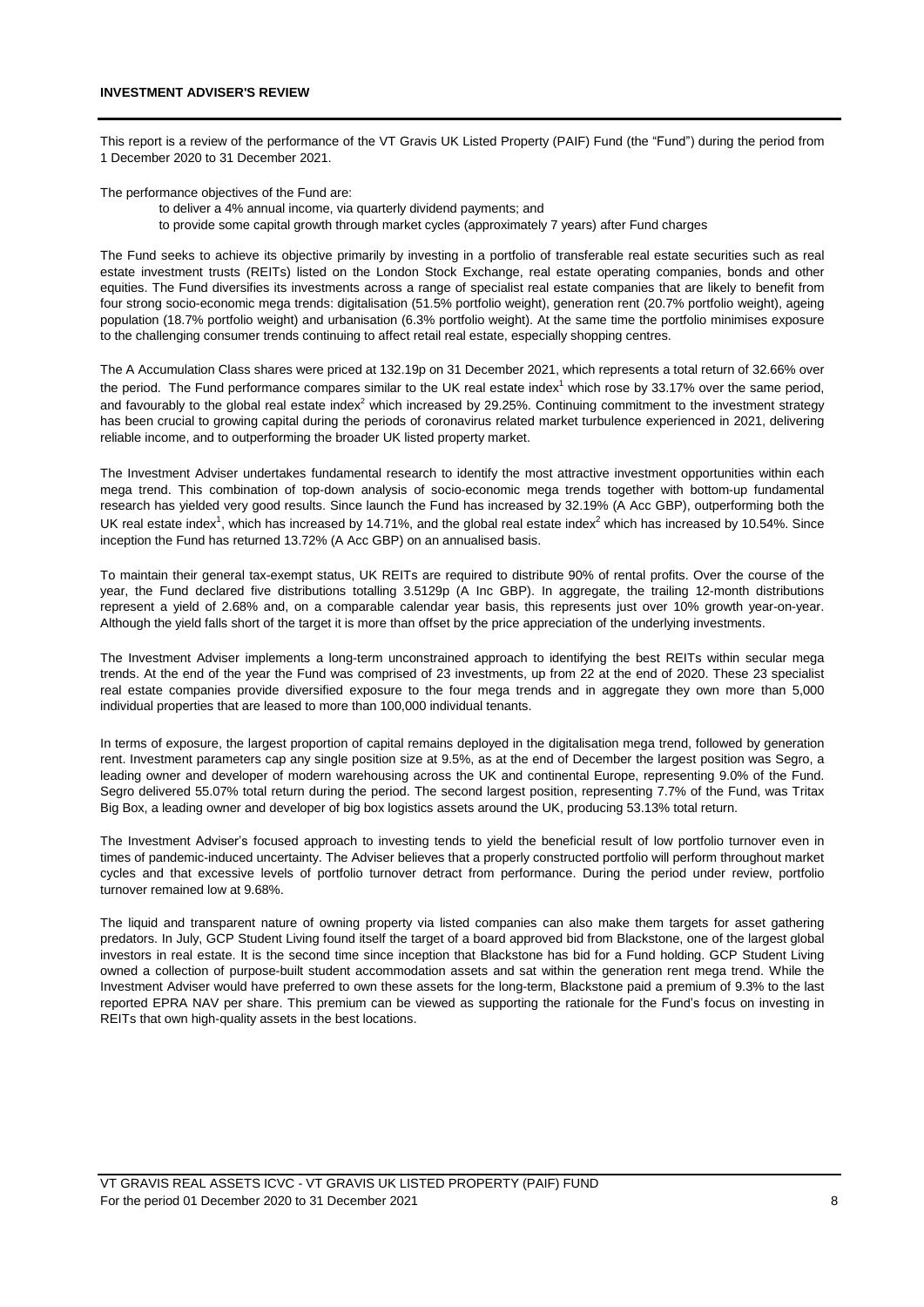#### **INVESTMENT ADVISER'S REVIEW (Continued)**

Over the course of the year four new investment positions were initiated. In the first quarter, Tritax Eurobox (2.67% portfolio weight), the UK listed owner of a well-diversified portfolio of prime Continental European logistics real estate assets, was introduced to the portfolio within the digitalisation mega trend. In the second quarter, the Fund initiated a position in Watkin Jones (portfolio weight 2.96%), the UK's leading developer and manager of 'residential for rent' with a focus on residential the 'build-to-rent' and 'purpose-built student accommodation' sub-sectors. In the third quarter, the Fund began to invest in PRS REIT (portfolio weight 2.65%), the first UK quoted REIT to focus on high-quality, new-build family homes for the private rental market. And finally, in the fourth quarter, the Fund participated in the IPO of Life Science REIT (portfolio weight 2.53%), the first London-listed specialist REIT focused on UK life science properties. The REIT is targeting a net asset value total return in excess of 10% per annum and an initial dividend yield of 4% per annum, with an intention to grow to 5% in the early years.

During the first half of 2021 the Investment Adviser pivoted the Fund out of Great Portland Estates and redeployed the capital elsewhere within the urbanisation mega trend. The Fund also exited Secure Income REIT with the proceeds being redeployed elsewhere within long-income assets.

Overarching the four investment mega trends is climate change, arguably the biggest long-term challenge facing humanity, and one that is becoming increasingly important in determining the investment prospects for real estate assets. With the built environment contributing approximately 40% of the UK's carbon footprint, REITs are increasingly demonstrating their commitment and expertise towards making a meaningful contribution to reducing this environmental impact.

It is likely that over the course of the coming year there will be an increasing focus on how the built environment contributes to climate change. This is likely to result in a bifurcation in investment returns with the greenest buildings viewed as the most prime investments.

One of the Investment Adviser's preferred measures of environmental performance is the Energy Performance Certificate (EPC). Mandated by the Government, EPC certificates rate properties on a scale running from A+ to G. These certificates have increasingly important investment implications for commercial real estate. The government has set a target of reaching a minimum B rating for commercial properties by 2030 – an ambitious target considering  $c.62\%$ <sup>3</sup> of commercial real estate is currently rated lower than C. As a result, lower rated properties not only represent a potential risk to the environment, but also increasingly, an investment risk with potentially lower occupancy levels and higher maintenance capex. Simply put, the obsolescence risk of older buildings is likely to increase.

The Fund remains positioned on the right side of climate change. Since inception, the Fund has actively taken steps to minimise obsolescence risk by investing in companies that typically own higher EPC rated assets or have a clear strategy to improve the overall EPC rating of their portfolios. Based upon proprietary research the Adviser estimates that over 49% of the portfolio is rated B or higher, far better than the 11% for the overall market<sup>4</sup>.

For 2022 the Investment Adviser expects continuing strong occupational demand for modern rental accommodation, selfstorage, and urban logistics assets to lead to further dividend growth in the year ahead.

In summary, the Investment Adviser believes that the portfolio continues to be very well positioned to capture the continuing growth of specialist real estate companies generating reliable income, managed by dedicated and focused experts.

Gravis Advisory Limited Investment Adviser to the Fund 20 January 2022

*<sup>4</sup>company data, Gravis Advisory Limited estimates, and Ministry of Housing Communities and Local Government*

*<sup>1</sup> MSCI UK IMI Core Real Estate Net Total Return Local index.* 

*<sup>2</sup> MSCI World Real Estate Net Total Return Local index.* 

*<sup>3</sup> Non-domestic buildings issued with an EPC rating up until the end of 2020, Ministry of Housing Communities and Local Government.*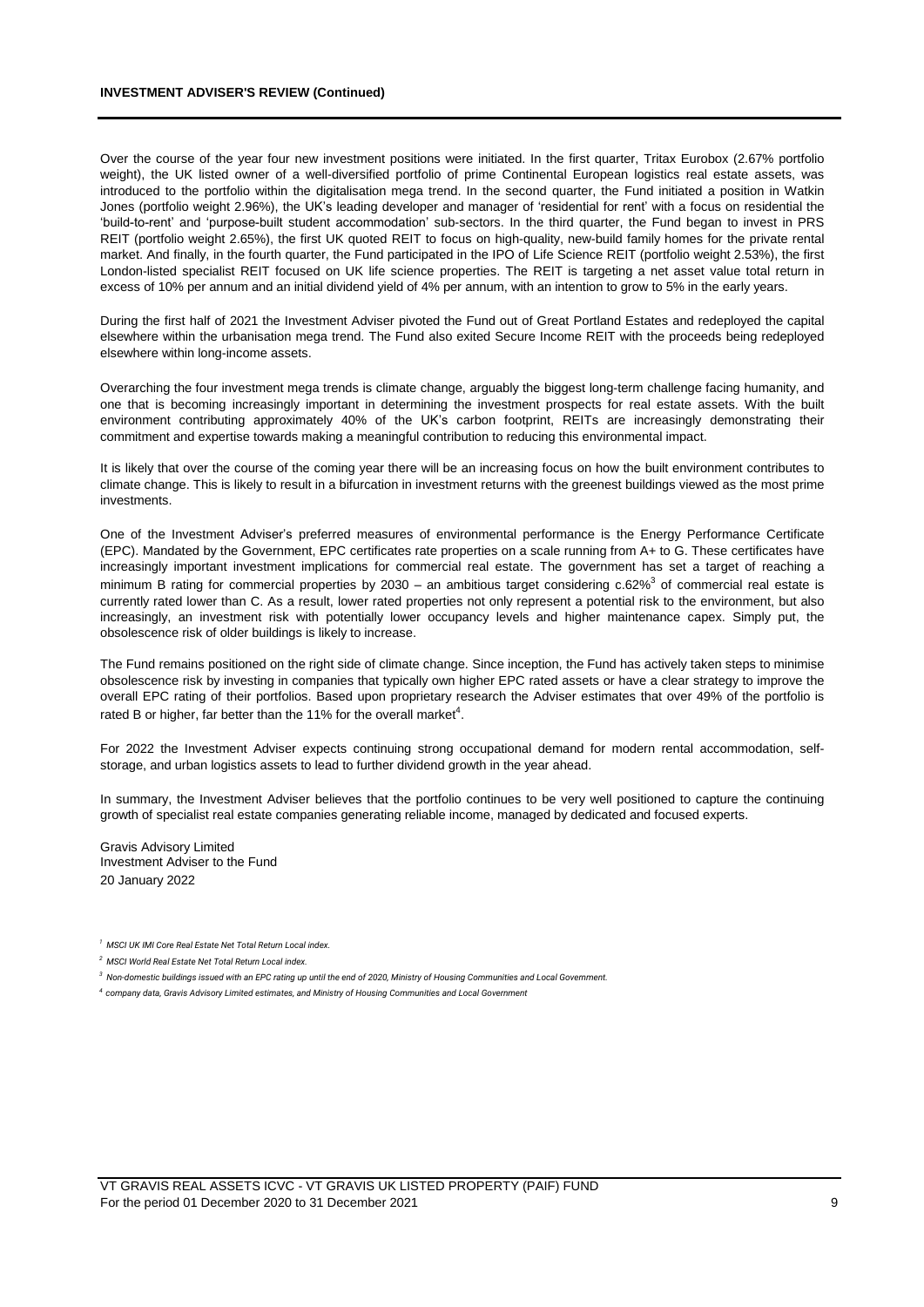## **Financial Highlights**

|                               |                                             | <b>Period from</b> | <b>Period from</b> |
|-------------------------------|---------------------------------------------|--------------------|--------------------|
|                               |                                             | 01.12.2020 to      | 31.10.2019 to      |
| <b>Class A Net Income GBP</b> |                                             | 31.12.2021         | 30.11.2020+        |
|                               | Changes in net assets per unit              | GBp                | GBp                |
|                               | Opening net asset value per unit            | 96.3837            | 100.0000           |
|                               | Return before operating charges             | 32.4078            | 0.3340             |
|                               | Operating charges (note 1)                  | (1.3485)           | (0.7446)           |
|                               | Return after operating charges*             | 31.0593            | (0.4106)           |
|                               | Distributions on income shares              | (3.5129)           | (3.2057)           |
|                               | Closing net asset value per unit            | 123.9301           | 96.3837            |
|                               |                                             |                    |                    |
|                               | *after direct transaction costs of:         | 0.3092             | 0.5418             |
| Performance                   |                                             |                    |                    |
|                               | Return after charges                        | 32.22%             | $(0.41\%)$         |
| Other information             |                                             |                    |                    |
|                               | Closing net asset value                     | £15,030,241        | £4,172,294         |
|                               | Closing number of units                     | 12,128,002         | 4,328,838          |
|                               | Closing dilution adjustment                 | $0.00\%$           | $0.00\%$           |
|                               | Operating charges (note 2)                  | 1.13%              | 0.70%              |
| Prices                        | Direct transaction costs                    | 0.28%              | 0.55%              |
|                               | Highest unit price                          | 124.3066           | 111.7598           |
|                               | Lowest unit price                           | 93.8954            | 66.9327            |
|                               | +Share class launched 31 October 2019       | <b>Period from</b> | Period from        |
|                               |                                             |                    |                    |
|                               |                                             | 01.12.2020 to      | 31.10.2019 to      |
|                               | <b>Class A Net Accumulation GBP</b>         | 31.12.2021         | 30.11.2020+        |
|                               | Changes in net assets per unit              | GBp                | GBp                |
|                               | Opening net asset value per unit            | 99.6450            | 100.0000           |
|                               | Return before operating charges             | 33.9605            | 0.4020             |
|                               | Operating charges (note 1)                  | (1.4190)           | (0.7570)           |
|                               | Return after operating charges*             | 32.5415            | (0.3550)           |
|                               | Closing net asset value per unit            | 132.1865           | 99.6450            |
|                               | Retained distributions on accumulated units | 3.6787             | 3.2462             |
|                               |                                             |                    |                    |
|                               | *after direct transaction costs of:         | 0.3253             | 0.5508             |
| Performance                   |                                             |                    |                    |
|                               | Return after charges                        | 32.66%             | $(0.36\%)$         |
| Other information             |                                             |                    |                    |
|                               | Closing net asset value                     | £25,591,058        | £5,667,700         |
|                               | Closing number of units                     | 19,359,817         | 5,687,892          |
|                               | Closing dilution adjustment                 | 0.00%              | $0.00\%$           |
|                               | Operating charges (note 2)                  | 1.13%              | 0.70%              |
|                               | Direct transaction costs                    | 0.28%              | $0.55\%$           |
| Prices                        | Highest unit price                          | 132.1865           | 111.9296           |
|                               |                                             | 97.0725            | 67.4498            |
|                               | Lowest unit price                           |                    |                    |

+Share class launched 31 October 2019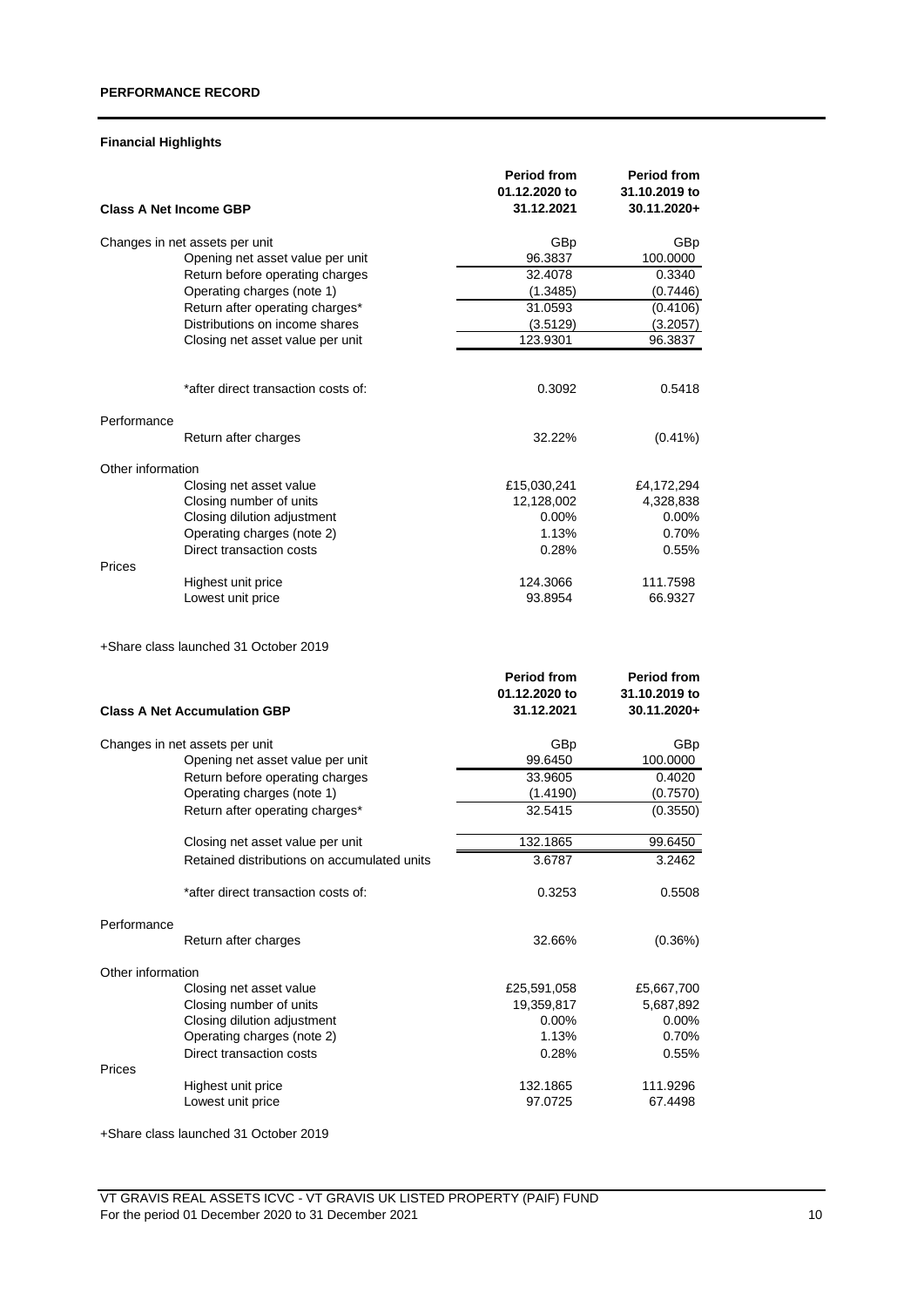## **PERFORMANCE RECORD (Continued)**

|                               | <b>Financial Highlights (Continued)</b>     |                                     |                                     |
|-------------------------------|---------------------------------------------|-------------------------------------|-------------------------------------|
|                               |                                             | <b>Period from</b><br>01.12.2020 to | <b>Period from</b><br>31.10.2019 to |
| <b>Class F Net Income GBP</b> |                                             | 31.12.2021                          | 30.11.2020*                         |
|                               | Changes in net assets per unit              | GBp                                 | GBp                                 |
|                               | Opening net asset value per unit            | 97.1395                             | 100.0000                            |
|                               | Return before operating charges             | 32.7058                             | 0.3580                              |
|                               | Operating charges (note 1)                  | (0.5192)                            |                                     |
|                               | Return after operating charges*             | 32.1866                             | 0.3580                              |
|                               | Distributions on income shares              | (3.5527)                            | (3.2185)                            |
|                               | Closing net asset value per unit            | 125.7734                            | 97.1395                             |
|                               | *after direct transaction costs of:         | 0.3128                              | 0.5438                              |
|                               |                                             |                                     |                                     |
| Performance                   | Return after charges                        | 33.13%                              | 0.36%                               |
|                               |                                             |                                     |                                     |
| Other information             |                                             |                                     |                                     |
|                               | Closing net asset value                     | £5,610,131                          | £3,571,264                          |
|                               | Closing number of units                     | 4,460,505                           | 3,676,427                           |
|                               | Closing dilution adjustment                 | $0.00\%$                            | $0.00\%$                            |
|                               | Operating charges (note 2)                  | 0.43%                               | 0.00%                               |
| Prices                        | Direct transaction costs                    | 0.28%                               | 0.55%                               |
|                               | Highest unit price                          | 126.1526                            | 111.9974                            |
|                               | Lowest unit price                           | 94.6699                             | 67.0979                             |
|                               | ^Share class launched 31 October 2019       |                                     |                                     |
|                               |                                             | <b>Period from</b>                  | <b>Period from</b>                  |
|                               |                                             | 01.12.2020 to                       | 31.10.2019 to                       |
|                               | <b>Class F Net Accumulation GBP</b>         | 31.12.2021                          | 30.11.2020*                         |
|                               | Changes in net assets per unit              | GBp                                 | GBp                                 |
|                               | Opening net asset value per unit            | 100.3974                            | 100.0000                            |
|                               | Return before operating charges             | 34.3296                             | 0.3974                              |
|                               | Operating charges (note 1)                  | (0.5464)                            |                                     |
|                               | Return after operating charges*             | 33.7832                             | 0.3974                              |
|                               | Closing net asset value per unit            | 134.1806                            | 100.3974                            |
|                               | Retained distributions on accumulated units | 3.7204                              | 3.2586                              |
|                               | *after direct transaction costs of:         | 0.3292                              | 0.5528                              |
| Performance                   |                                             |                                     |                                     |
|                               | Return after charges                        | 33.65%                              | $0.40\%$                            |
| Other information             |                                             |                                     |                                     |
|                               | Closing net asset value                     | £33,491,038                         | £17,083,389                         |
|                               | Closing number of units                     | 24,959,675                          | 17,015,767                          |
|                               | Closing dilution adjustment                 | $0.00\%$                            | 0.00%                               |
|                               | Operating charges (note 2)                  | 0.43%                               | 0.00%                               |
|                               | Direct transaction costs                    | 0.28%                               | $0.55\%$                            |
| Prices                        |                                             |                                     |                                     |
|                               | Highest unit price                          | 134.1806                            | 112.1673                            |
|                               | Lowest unit price                           | 97.8450                             | 67.6323                             |

^Share class launched 31 October 2019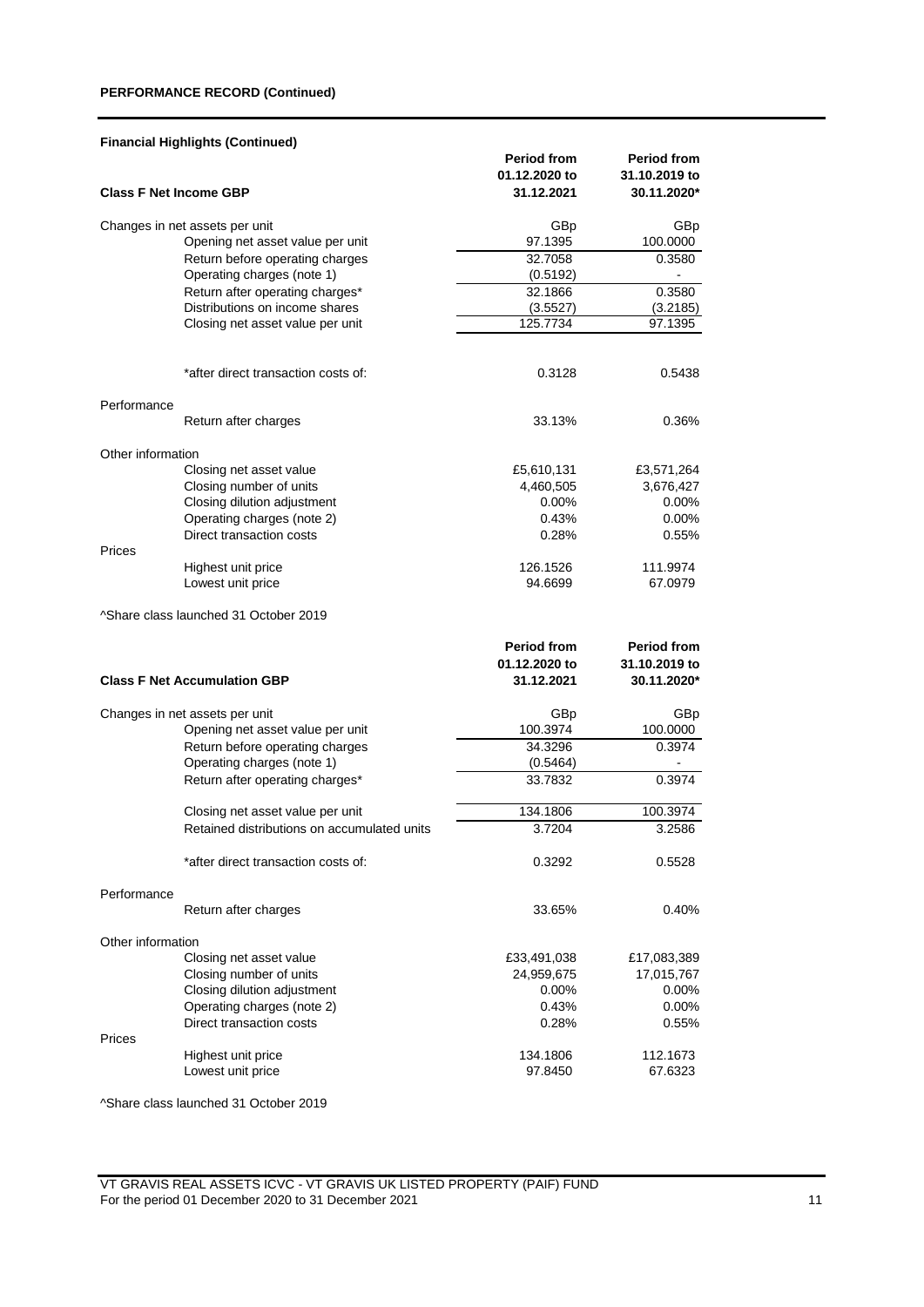## **PERFORMANCE RECORD (Continued)**

## **Financial Highlights (Continued)**

|                   | <b>Class F Net Accumulation EUR (Hedged)</b>                       | <b>Period from</b><br>01.12.2020 to<br>31.12.2021 | <b>Period from</b><br>02.04.20 to<br>30.11.20* |
|-------------------|--------------------------------------------------------------------|---------------------------------------------------|------------------------------------------------|
|                   |                                                                    | EURc                                              | EURc                                           |
|                   | Changes in net assets per unit<br>Opening net asset value per unit | 117.1391                                          | 100.0000                                       |
|                   | Return before operating charges                                    | 39.2729                                           | 17.1391                                        |
|                   | Operating charges (note 1)                                         | (0.6357)                                          |                                                |
|                   | Return after operating charges*                                    | 38.6372                                           | 17.1391                                        |
|                   |                                                                    |                                                   |                                                |
|                   | Closing net asset value per unit                                   | 155.7763                                          | 117.1391                                       |
|                   | Retained distributions on accumulated units                        | 3.7289                                            | 2.0703                                         |
|                   | *after direct transaction costs of:                                | 0.3830                                            | 0.5990                                         |
| Performance       |                                                                    |                                                   |                                                |
|                   | Return after charges                                               | 32.98%                                            | 17.14%                                         |
| Other information |                                                                    |                                                   |                                                |
|                   | Closing net asset value                                            | €84,776                                           | €63,749                                        |
|                   | Closing number of units                                            | 54,422                                            | 54,422                                         |
|                   | Closing dilution adjustment                                        | $0.00\%$                                          | $0.00\%$                                       |
|                   | Operating charges (note 2)                                         | 0.43%                                             | 0.00%                                          |
|                   | Direct transaction costs                                           | 0.28%                                             | 0.55%                                          |
| Prices            |                                                                    |                                                   |                                                |
|                   | Highest unit price                                                 | 155.7763                                          | 120.7009                                       |
|                   | Lowest unit price                                                  | 114.2731                                          | 97.6013                                        |
|                   | *Share class launched 2 April 2020                                 |                                                   |                                                |
|                   |                                                                    | <b>Period from</b>                                | <b>Period from</b>                             |
|                   |                                                                    | 01.12.2020 to                                     | 02.04.20 to                                    |
|                   | <b>Class F Net Accumulation USD (Hedged)</b>                       | 31.12.2021                                        | 30.11.20*                                      |
|                   | Changes in net assets per unit                                     | USDc                                              | USDc                                           |
|                   | Opening net asset value per unit                                   | 117.5009                                          | 100.0000                                       |
|                   | Return before operating charges                                    | 41.0438                                           | 17.5009                                        |
|                   | Operating charges (note 1)                                         | (0.6415)                                          |                                                |
|                   | Return after operating charges*                                    | 40.4023                                           | 17.5009                                        |
|                   | Closing net asset value per unit                                   | 157.9032                                          | 117.5009                                       |
|                   | Retained distributions on accumulated units                        | 3.0912                                            | 1.7929                                         |
|                   | *after direct transaction costs of:                                | 0.3865                                            | 0.6000                                         |
|                   |                                                                    |                                                   |                                                |
| Performance       | Return after charges                                               | 34.38%                                            | 17.50%                                         |
| Other information |                                                                    |                                                   |                                                |
|                   | Closing net asset value                                            | \$333,261                                         | \$45,900                                       |
|                   | Closing number of units                                            | 211,054                                           | 39,064                                         |
|                   | Closing dilution adjustment                                        | $0.00\%$                                          | 0.00%                                          |
|                   | Operating charges (note 2)                                         | 0.43%                                             | $0.00\%$                                       |
|                   | Direct transaction costs                                           | 0.28%                                             | 0.55%                                          |
| Prices            |                                                                    |                                                   |                                                |
|                   | Highest unit price                                                 | 157.9032                                          | 121.0860                                       |
|                   | Lowest unit price                                                  | 114.7833                                          | 96.5436                                        |

\*Share class launched 2 April 2020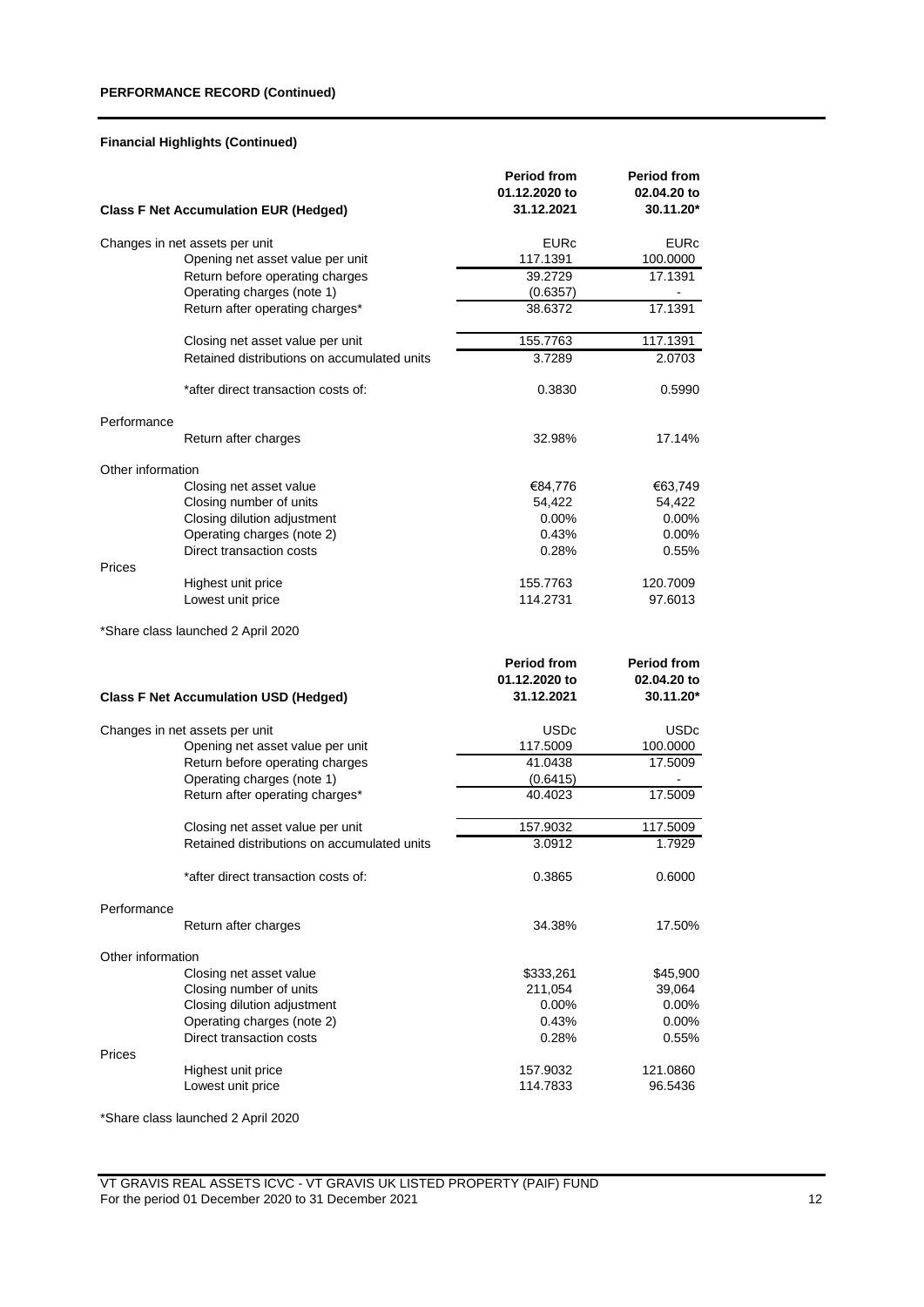1. The operating charges per unit figure is calculated by applying the operating charges percentage to the average net asset valuation per share throughout the period.

2. The operating charges percentage is based on the expenses incurred during the period annualised, as a proportion of the average net asset value of the Sub-fund plus the costs of the underlying holdings. Note the 2020 operating charges percentage excludes the underlying costs of investment trust funds which are included in the 2021 operating charges following the latest IA guidance issued in 2020.

### **Risk Profile**

Based on past data, the Sub-fund is ranked a '5' on the synthetic risk and reward indicator scale (of 1 to 7) as described fully in the Key Investor Information Document. The Sub-fund is ranked 5 because monthly historical performance data indicates that relatively high rises and falls in market prices would have occurred historically.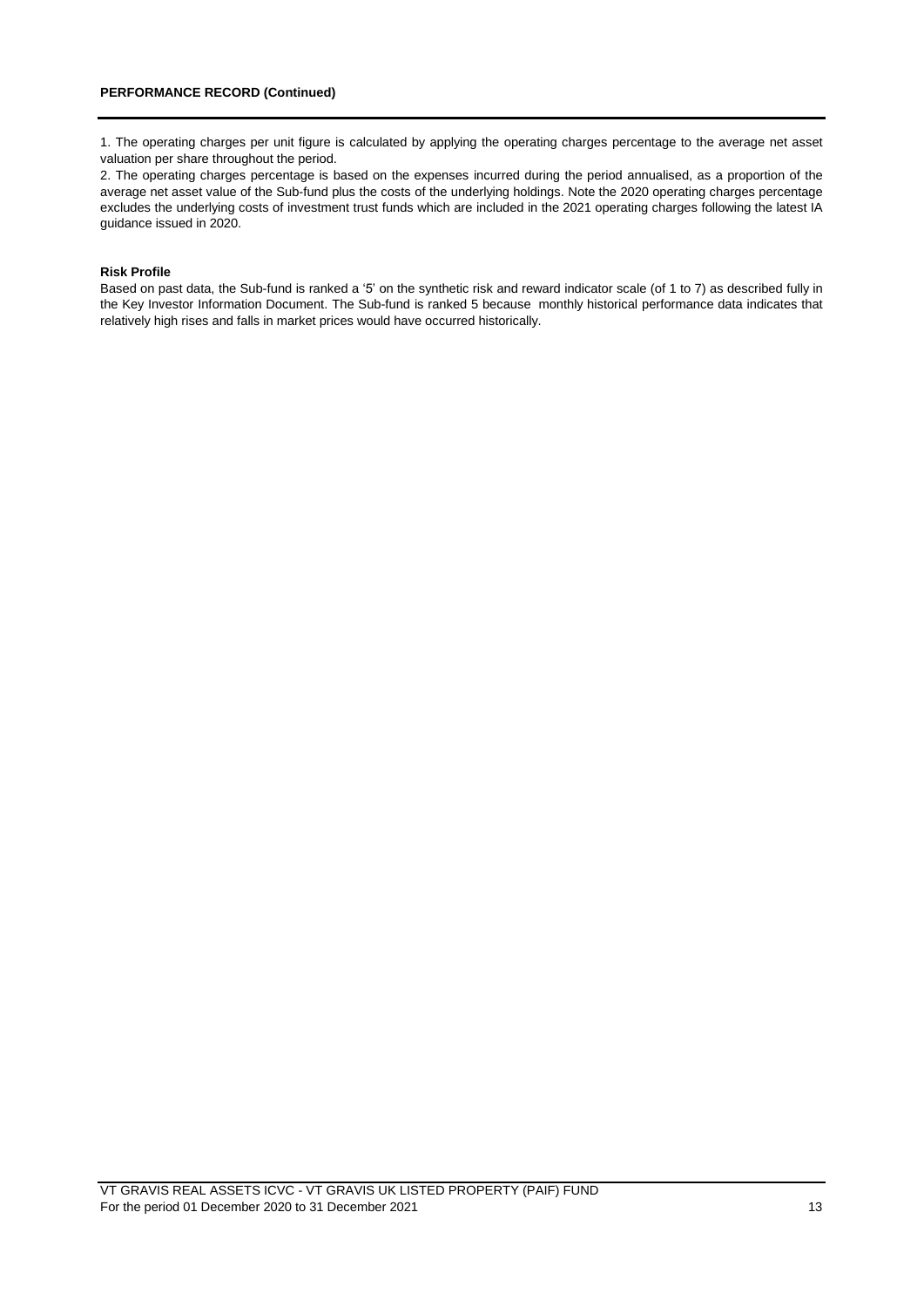### **PORTFOLIO STATEMENT**

| As at 31 December 2021 |                                                                           |            | $%$ of     |
|------------------------|---------------------------------------------------------------------------|------------|------------|
| Holding                | EQUITIES (30.11.2020: 98.74%)                                             | Value £    | net assets |
|                        | 7,271,400 Assura PLC                                                      | 5,075,437  | 6.35       |
|                        | 261,520 Big Yellow Group PLC                                              | 4,469,377  | 5.59       |
|                        | 40.950 Derwent London PLC                                                 | 1,395,576  | 1.75       |
|                        | 1,453,300 Grainger PLC                                                    | 4,580,802  | 5.73       |
|                        | 355,800 Helical PLC                                                       | 1,618,890  | 2.03       |
|                        | 1,632,610 Impact Healthcare REIT PLC                                      | 1,946,071  | 2.44       |
|                        | 1,243,813 Industrials REIT Limited                                        | 2,475,188  | 3.10       |
|                        | 2,000,000 Life Science REIT PLC                                           | 2,025,000  | 2.53       |
|                        | 1,774,245 Londonmetric Property PLC                                       | 5,037,082  | 6.30       |
|                        | 376,000 LXi REIT PLC                                                      | 544,824    | 0.68       |
|                        | 12,985 Mountview Estates PLC                                              | 1,863,348  | 2.33       |
|                        | 2,382,300 Primary Health Properties PLC                                   | 3,602,038  | 4.51       |
|                        | 1,930,385 PRS REIT PLC                                                    | 2,118,598  | 2.65       |
|                        | 335,445 Safestore Holdings PLC                                            | 4,734,806  | 5.92       |
|                        | 500,625 SEGRO PLC                                                         | 7,158,938  | 8.96       |
|                        | 1,993,019 Target Healthcare REIT Ltd                                      | 2,351,762  | 2.94       |
|                        | 2,457,415 Tritax Big Box REIT PLC                                         | 6,121,421  | 7.66       |
|                        | 1,828,100 Tritax EuroBox PLC                                              | 2,129,737  | 2.66       |
|                        | 512,850 Unite Group PLC                                                   | 5,672,121  | 7.10       |
|                        | 2,987,960 Urban Logistics REIT PLC                                        | 5,557,606  | 6.95       |
|                        | 1,980,604 Warehouse REIT PLC                                              | 3,517,553  | 4.40       |
|                        | 894.921 Watkin Jones PLC                                                  | 2,362,591  | 2.96       |
|                        | 245,000 Workspace Group PLC                                               | 1,999,200  | 2.50       |
|                        |                                                                           | 78,357,966 | 98.04      |
|                        | Currency hedges (30.11.2020: 0.00%)                                       | 557        |            |
|                        | Portfolio of investments (30.11.2020: 98.74%)                             | 78,358,523 | 98.04      |
|                        | Net other assets (30.11.2020: 1.47%)                                      | 1,682,443  | 2.12       |
|                        | Adjustment to revalue assets from mid to bid prices (30.11.2020: (0.21%)) | (125, 176) | (0.16)     |
|                        |                                                                           | 79,915,790 | 100.00     |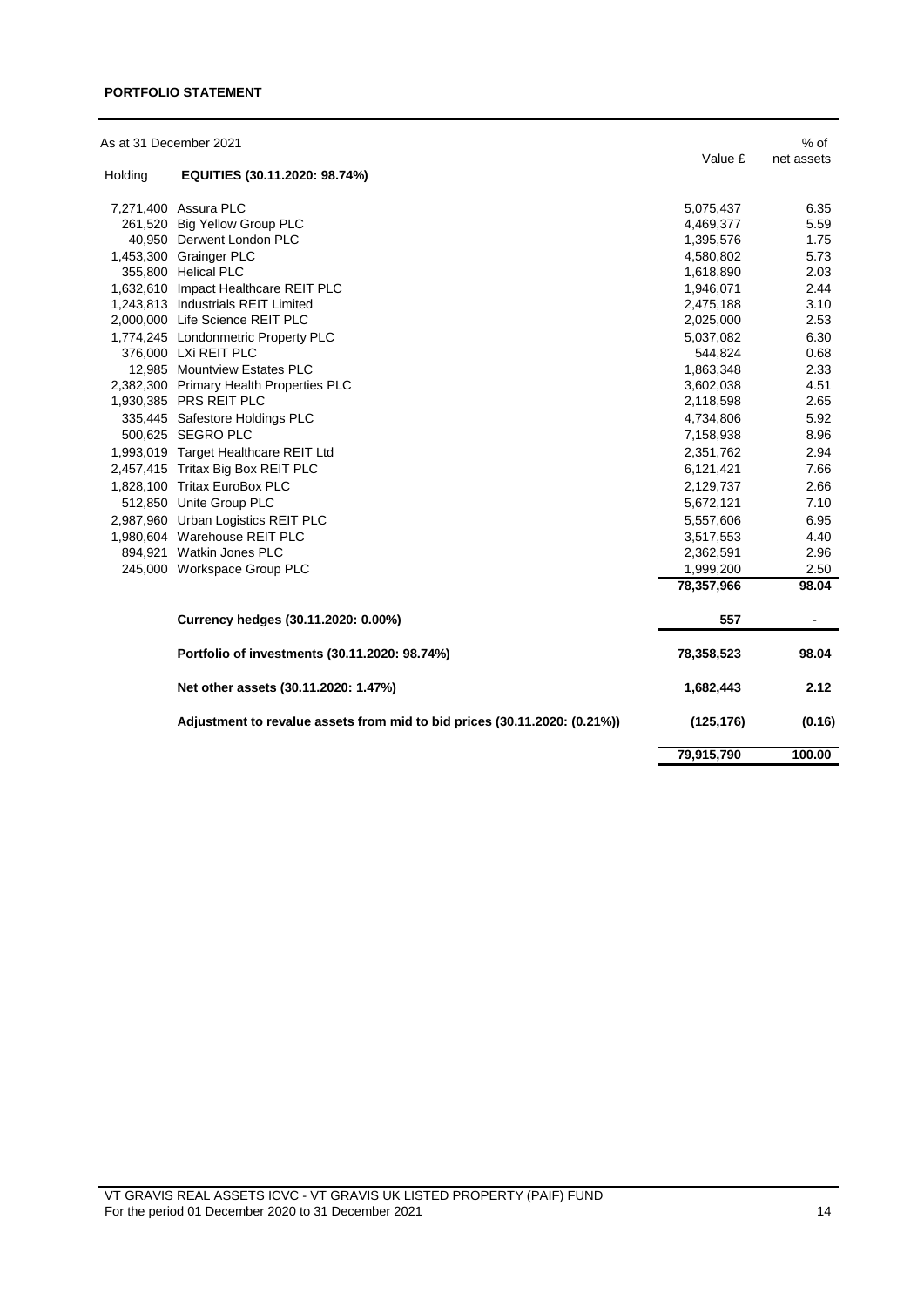|                                      | £         |
|--------------------------------------|-----------|
| Total sales for the period (note 14) | 7,744,609 |
| Derwent London PLC                   | 403,638   |
| <b>GCP Student Living PLC</b>        | 3,084,156 |
| <b>Great Portland Estates PLC</b>    | 690,007   |
| <b>Helical PLC</b>                   | 406,062   |
| LXi REIT PLC                         | 1,215,955 |
| Secure Income REIT PLC               | 733,963   |
| Tritax EuroBox PLC                   | 407,662   |
| Workspace Group PLC                  | 803,166   |

| Assura PLC<br>3,057,391<br><b>Big Yellow Group PLC</b><br>1,616,704<br>Derwent London PLC<br>1,017,024<br><b>GCP Student Living PLC</b><br>469,176<br><b>Grainger PLC</b><br>1,839,693<br><b>Helical PLC</b><br>968,010<br>Impact Healthcare REIT PLC<br>979,083<br><b>Industrials REIT Limited</b><br>185,932<br>Life Science REIT PLC<br>2,000,000<br>Londonmetric Property PLC<br>2,839,533<br>LXi REIT PLC<br>910,439<br><b>Mountview Estates PLC</b><br>973,873<br>2,134,310<br><b>Primary Health Properties PLC</b><br>PRS REIT PLC<br>1,980,584<br>1,209,090<br>Safestore Holdings PLC<br><b>SEGRO PLC</b><br>2,297,301<br>Stenprop Ltd<br>771,414<br>1,548,331<br><b>Target Healthcare REIT Ltd</b><br>Tritax Big Box REIT PLC<br>2,034,819<br>Tritax EuroBox PLC<br>2,365,590<br>Unite Group PLC<br>3,205,754<br>Urban Logistics REIT PLC<br>3,005,410<br>Warehouse REIT PLC<br>1,182,485<br><b>Watkin Jones PLC</b><br>1,999,902<br>Workspace Group PLC<br>1,261,850 | Total purchases for the period (note 14) | 41,853,698 |
|--------------------------------------------------------------------------------------------------------------------------------------------------------------------------------------------------------------------------------------------------------------------------------------------------------------------------------------------------------------------------------------------------------------------------------------------------------------------------------------------------------------------------------------------------------------------------------------------------------------------------------------------------------------------------------------------------------------------------------------------------------------------------------------------------------------------------------------------------------------------------------------------------------------------------------------------------------------------------------|------------------------------------------|------------|
|                                                                                                                                                                                                                                                                                                                                                                                                                                                                                                                                                                                                                                                                                                                                                                                                                                                                                                                                                                                |                                          |            |
|                                                                                                                                                                                                                                                                                                                                                                                                                                                                                                                                                                                                                                                                                                                                                                                                                                                                                                                                                                                |                                          |            |
|                                                                                                                                                                                                                                                                                                                                                                                                                                                                                                                                                                                                                                                                                                                                                                                                                                                                                                                                                                                |                                          |            |
|                                                                                                                                                                                                                                                                                                                                                                                                                                                                                                                                                                                                                                                                                                                                                                                                                                                                                                                                                                                |                                          |            |
|                                                                                                                                                                                                                                                                                                                                                                                                                                                                                                                                                                                                                                                                                                                                                                                                                                                                                                                                                                                |                                          |            |
|                                                                                                                                                                                                                                                                                                                                                                                                                                                                                                                                                                                                                                                                                                                                                                                                                                                                                                                                                                                |                                          |            |
|                                                                                                                                                                                                                                                                                                                                                                                                                                                                                                                                                                                                                                                                                                                                                                                                                                                                                                                                                                                |                                          |            |
|                                                                                                                                                                                                                                                                                                                                                                                                                                                                                                                                                                                                                                                                                                                                                                                                                                                                                                                                                                                |                                          |            |
|                                                                                                                                                                                                                                                                                                                                                                                                                                                                                                                                                                                                                                                                                                                                                                                                                                                                                                                                                                                |                                          |            |
|                                                                                                                                                                                                                                                                                                                                                                                                                                                                                                                                                                                                                                                                                                                                                                                                                                                                                                                                                                                |                                          |            |
|                                                                                                                                                                                                                                                                                                                                                                                                                                                                                                                                                                                                                                                                                                                                                                                                                                                                                                                                                                                |                                          |            |
|                                                                                                                                                                                                                                                                                                                                                                                                                                                                                                                                                                                                                                                                                                                                                                                                                                                                                                                                                                                |                                          |            |
|                                                                                                                                                                                                                                                                                                                                                                                                                                                                                                                                                                                                                                                                                                                                                                                                                                                                                                                                                                                |                                          |            |
|                                                                                                                                                                                                                                                                                                                                                                                                                                                                                                                                                                                                                                                                                                                                                                                                                                                                                                                                                                                |                                          |            |
|                                                                                                                                                                                                                                                                                                                                                                                                                                                                                                                                                                                                                                                                                                                                                                                                                                                                                                                                                                                |                                          |            |
|                                                                                                                                                                                                                                                                                                                                                                                                                                                                                                                                                                                                                                                                                                                                                                                                                                                                                                                                                                                |                                          |            |
|                                                                                                                                                                                                                                                                                                                                                                                                                                                                                                                                                                                                                                                                                                                                                                                                                                                                                                                                                                                |                                          |            |
|                                                                                                                                                                                                                                                                                                                                                                                                                                                                                                                                                                                                                                                                                                                                                                                                                                                                                                                                                                                |                                          |            |
|                                                                                                                                                                                                                                                                                                                                                                                                                                                                                                                                                                                                                                                                                                                                                                                                                                                                                                                                                                                |                                          |            |
|                                                                                                                                                                                                                                                                                                                                                                                                                                                                                                                                                                                                                                                                                                                                                                                                                                                                                                                                                                                |                                          |            |
|                                                                                                                                                                                                                                                                                                                                                                                                                                                                                                                                                                                                                                                                                                                                                                                                                                                                                                                                                                                |                                          |            |
|                                                                                                                                                                                                                                                                                                                                                                                                                                                                                                                                                                                                                                                                                                                                                                                                                                                                                                                                                                                |                                          |            |
|                                                                                                                                                                                                                                                                                                                                                                                                                                                                                                                                                                                                                                                                                                                                                                                                                                                                                                                                                                                |                                          |            |
|                                                                                                                                                                                                                                                                                                                                                                                                                                                                                                                                                                                                                                                                                                                                                                                                                                                                                                                                                                                |                                          |            |
|                                                                                                                                                                                                                                                                                                                                                                                                                                                                                                                                                                                                                                                                                                                                                                                                                                                                                                                                                                                |                                          |            |

The above transactions represent all sales and purchases during the period.

**£**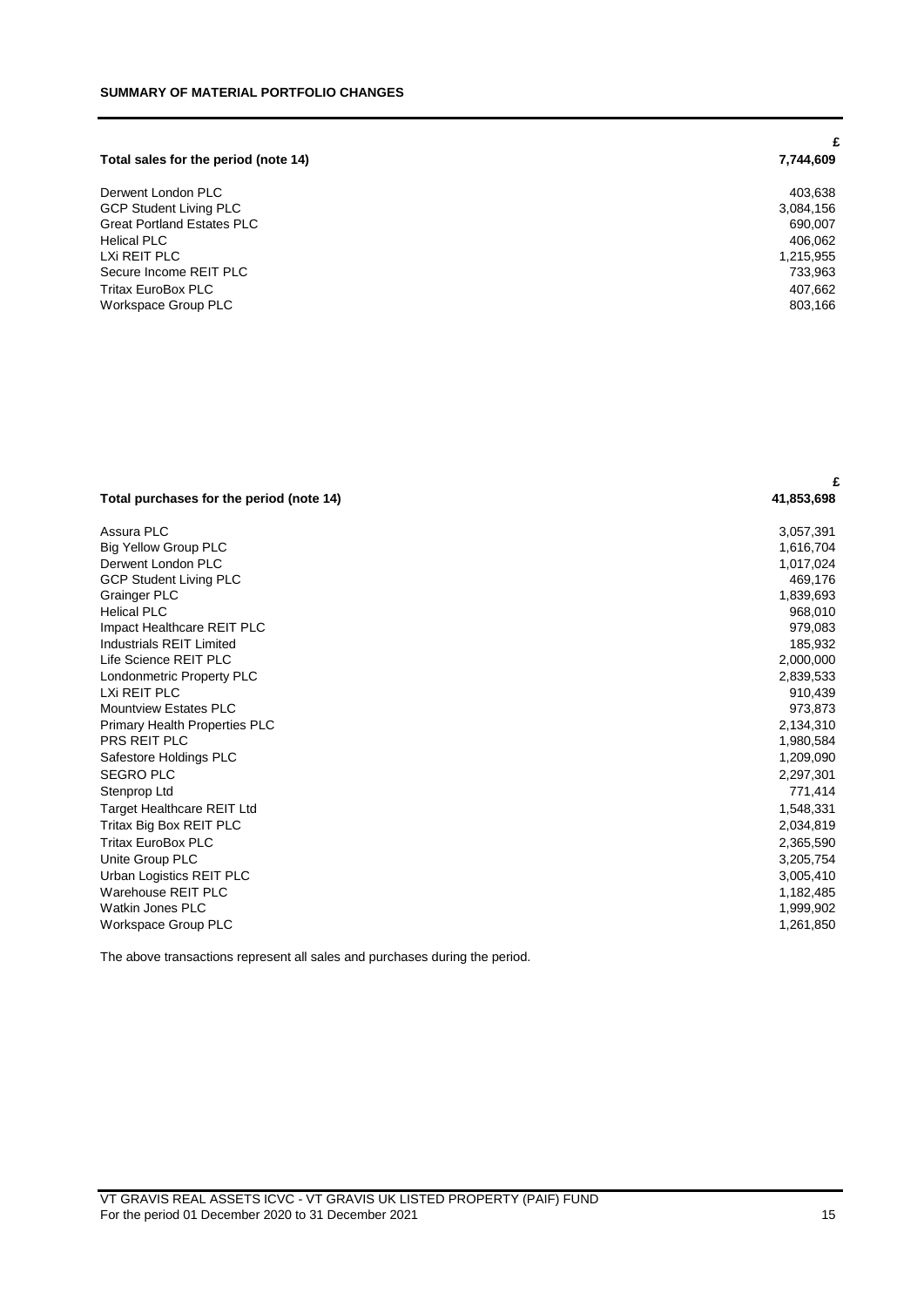## **STATEMENT OF TOTAL RETURN**

|                 | For the period ended 31 December 2021   |              |                      |             |                      |             |
|-----------------|-----------------------------------------|--------------|----------------------|-------------|----------------------|-------------|
|                 |                                         |              | Period 01.12.2020 to |             | Period 31.10.2019 to |             |
|                 |                                         | <b>Notes</b> | 31.12.2021           |             | 30.11.2020           |             |
|                 |                                         |              | £                    | £           | £                    | £           |
| Income          | Net capital gains/(losses)              | $\mathbf{2}$ |                      | 14,175,061  |                      | (1,082,897) |
|                 | Revenue                                 | 3            | 1,749,948            |             | 910,730              |             |
| <b>Expenses</b> |                                         | 4            | (232, 953)           |             | (82, 495)            |             |
|                 | Interest payable and similar charges    | 6            | (2,943)              |             | (772)                |             |
|                 | Net revenue before taxation             |              | 1,514,052            |             | 827,463              |             |
| Taxation        |                                         | 5            | 126,386              |             | (126, 386)           |             |
|                 | Net revenue after taxation              |              |                      | 1,640,438   |                      | 701,077     |
|                 | Total return before distributions       |              |                      | 15,815,499  |                      | (381, 820)  |
|                 | Finance costs: distributions            | 6            |                      | (1,695,624) |                      | (874, 302)  |
|                 | Changes in net assets attributable to   |              |                      |             |                      |             |
|                 | shareholders from investment activities |              |                      | 14,119,875  |                      | (1,256,122) |

## **STATEMENT OF CHANGES IN NET ASSETS ATTRIBUTABLE TO SHAREHOLDERS**

## **For the period ended 31 December 2021**

|                                                                                              | Period<br>01.12.2020 to | Period<br>31.10.2019 to |  |
|----------------------------------------------------------------------------------------------|-------------------------|-------------------------|--|
|                                                                                              | 31.12.2021              | 30.11.2020              |  |
|                                                                                              | £                       | £                       |  |
| Opening net assets attributable to shareholders                                              | 30,393,437              |                         |  |
| Amounts receivable on creation of shares                                                     | 47,447,072              | 38,452,438              |  |
| Amounts payable on redemption of shares                                                      | (13,406,242)            | (7,545,390)             |  |
| Retained distributions on accumulation shares                                                | 1,352,820               | 728,762                 |  |
| Dilution levy                                                                                | 8,828                   | 13,749                  |  |
| Changes in net assets attributable to shareholders from<br>investment activities (see above) | 14,119,875              | (1,256,122)             |  |
| Closing net assets attributable to shareholders                                              | 79,915,790              | 30,393,437              |  |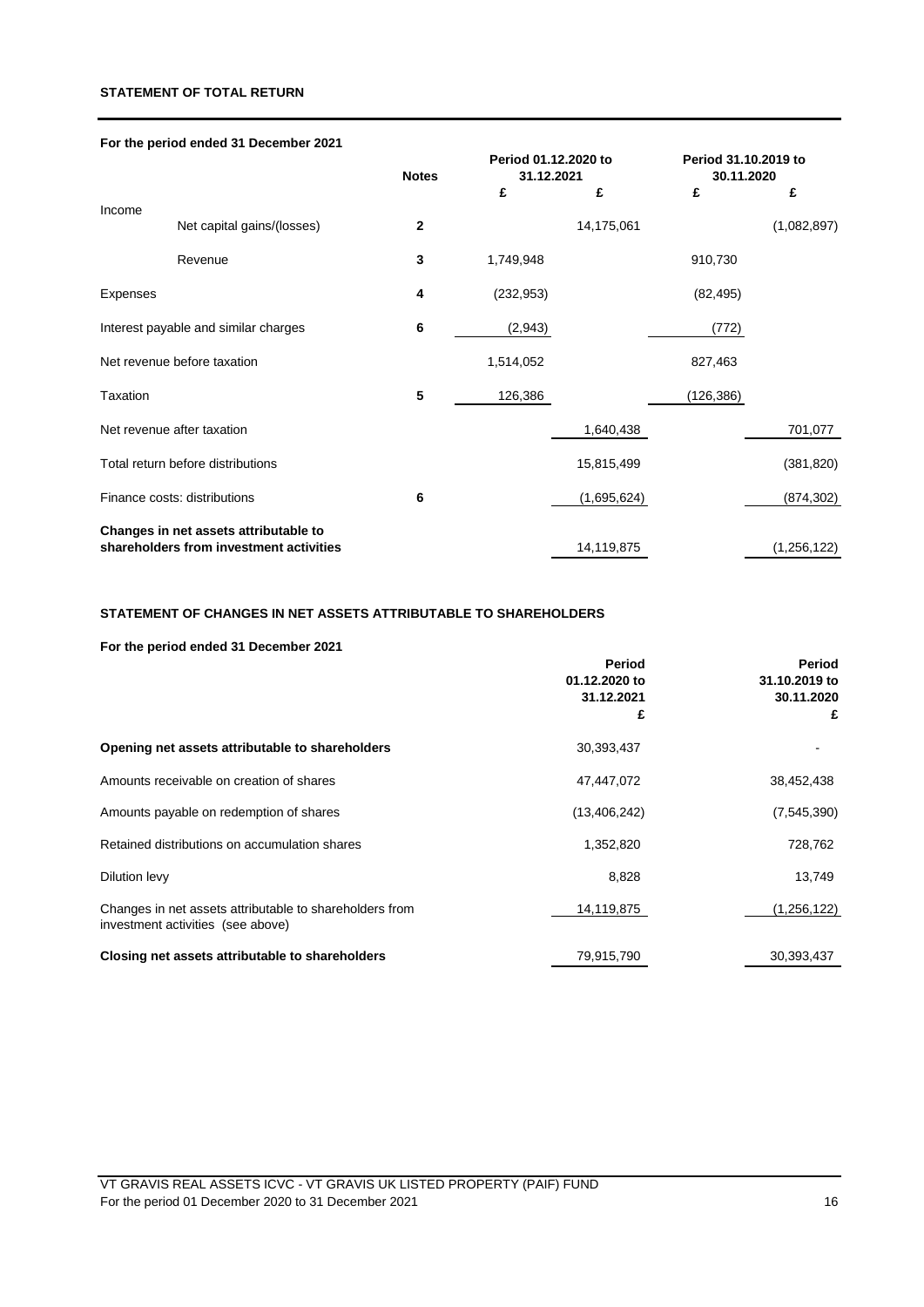| As at 31 December 2021                  | <b>Notes</b> | 31.12.2021 |            | 30.11.2020 |            |
|-----------------------------------------|--------------|------------|------------|------------|------------|
|                                         |              | £          | £          | £          | £          |
| <b>FIXED ASSETS</b>                     |              |            |            |            |            |
| Investment assets                       |              |            | 78,233,347 |            | 29,946,584 |
| <b>CURRENT ASSETS</b>                   |              |            |            |            |            |
| Debtors                                 | 7            | 459,024    |            | 600,681    |            |
| Cash and bank balances                  | 8            | 1,522,554  |            | 377,436    |            |
| <b>Total current assets</b>             |              |            | 1,981,578  |            | 978,117    |
| <b>Total assets</b>                     |              |            | 80,214,925 |            | 30,924,701 |
| <b>INVESTMENT LIABILITIES</b>           |              |            |            |            | (167)      |
| <b>CURRENT LIABILITIES</b>              |              |            |            |            |            |
| Distribution payable on income shares   |              | (119, 702) |            | (43, 171)  |            |
| Creditors                               | 9            | (179, 433) |            | (487,926)  |            |
| <b>Total current liabilities</b>        |              |            | (299, 135) |            | (531,097)  |
| Net assets attributable to shareholders |              |            | 79,915,790 |            | 30,393,437 |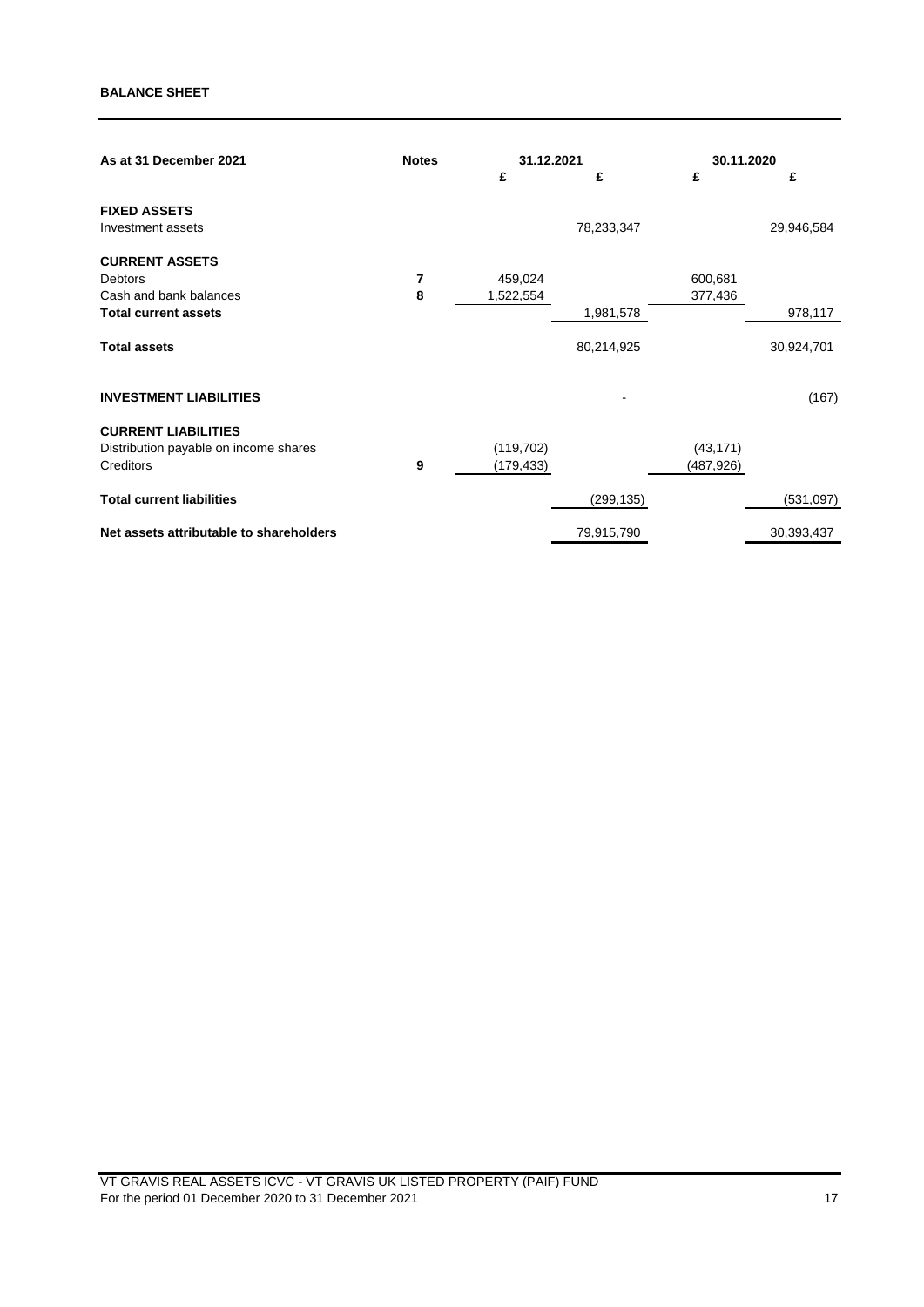#### **1 Accounting policies**

The principal accounting policies, which have been applied in the current period are set out below:

(a) The financial statements have been prepared in accordance with FRS 102, the Statement of Recommended Practice for Authorised Funds (SORP) issued by the Investment Association (IA) in May 2014 and the amendments to the SORP issued by the IA in June 2017. The functional currency is Sterling.

(b) Dividends on equities and property income distributions are recognised when the security is quoted ex-dividend. Other revenue is accounted for on an accruals basis. The IM rebate is calculated and accrued for daily and credited to capital each day.

Equalisation received by the way of distributions from OEICs/unit trust investments is not included in revenue but is reflected as a reduction in the book cost of that investment.

(c) The ordinary element of stocks received in lieu of cash dividends is recognised as revenue of the Sub-fund, and where applicable is included in the distribution. In the case of enhanced stock dividend the value of the enhancement is treated as capital.

(d) Special dividends are treated as repayments of capital or revenue depending on the facts of each particular case.

(e) All expenses are accounted for on an accruals basis and are charged to the capital of the Sub-fund.

(f) Where the revenue from investments exceeds the expenses of the Sub-fund, quarterly distributions are allocated to all holders of income and accumulation shares.

(g) Quoted investments are valued at closing bid prices on the last business day of the accounting period at 12 noon.

(h) All transactions in foreign currencies are converted into Sterling at the rates of exchange ruling at the date of such transactions. Foreign currency assets and liabilities at the end of the accounting period are translated at the exchange rates at the closing valuation point on 31 December 2021.

(i) Deferred tax is recognised in respect of all timing differences that have originated but not reversed at the balance sheet date where transactions or events have occurred at that date that will result in an obligation to pay less or receive more tax. Deferred tax assets are recognised only to the extent that the ACD considers that it is more likely than not there will be taxable profits from which underlying timing differences can be deducted.

(j) The Sub-fund operates a dilution adjustment also known as swing pricing. This means that the daily price of the Sub-fund is swung up or down, depending on whether there are net inflows or outflows respectively. This means that the costs of transactions in the underlying investments of the Sub-fund are borne by those entering or exiting, rather than affecting the returns of existing shareholders. The dilution adjustment will be calculated by reference to the costs of dealing in the underlying investments of that Fund, including any dealing spreads, and these can vary with market conditions. The ACD estimates that the estimated range of this adjustment will typically fall in the range of 0.01% to 0.75% when buying or selling shares, with a maximum of 1.00%.

(k) Equalisation will be applied to the Sub-fund. An allocation of income to be made in respect of each share issued or sold by the ACD during an accounting period in respect of which that income allocation is made may include a capital sum ("income equalisation") representing the ACD's best estimate of the amount of income included in the price of that share.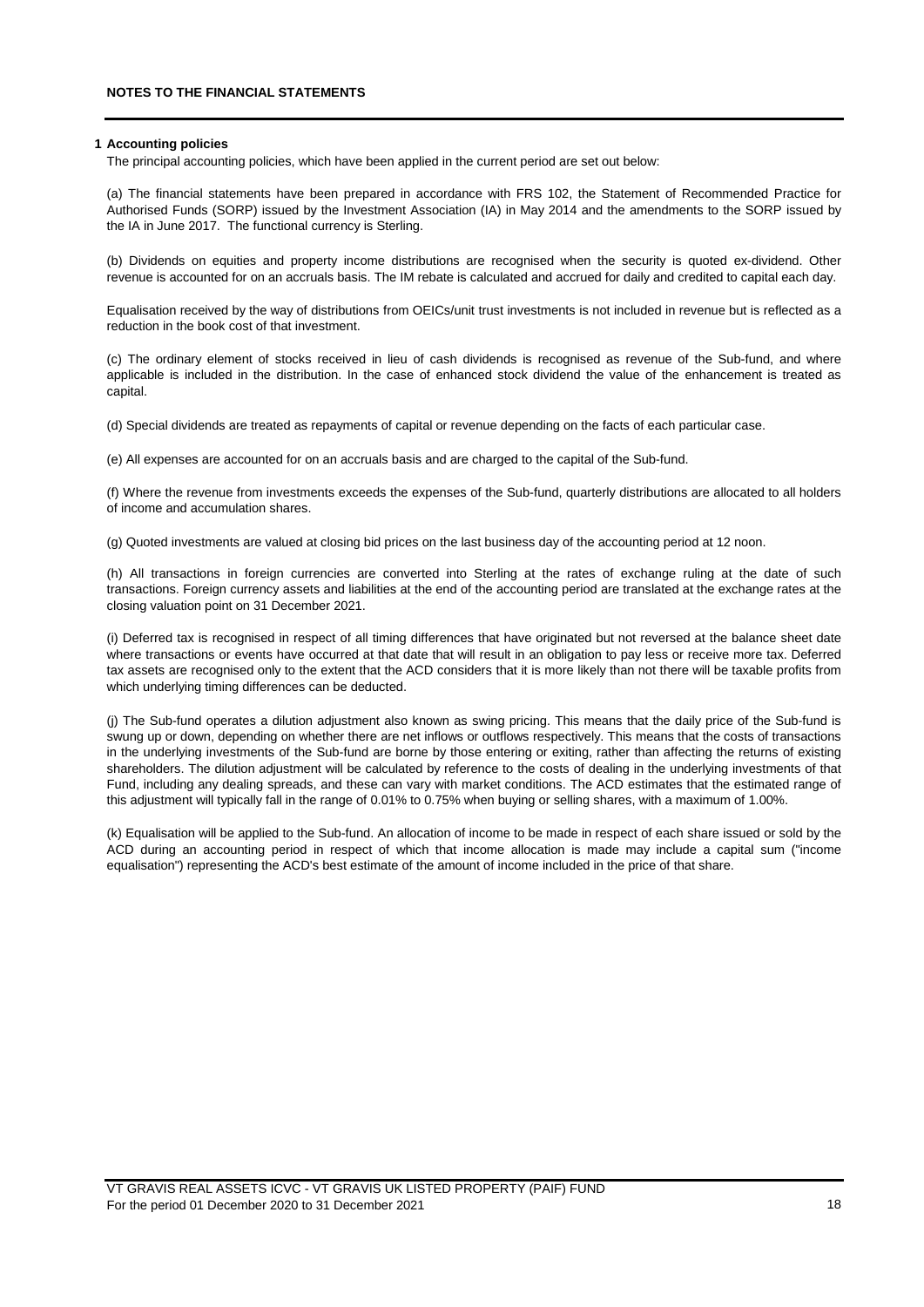## **NOTES TO THE FINANCIAL STATEMENTS (Continued)**

| 2 Net capital gains/(losses)<br>The net capital gains/(losses) comprise:                                                           | Period<br>01.12.2020 to<br>31.12.2021<br>£ | Period<br>31.10.2019 to<br>30.11.2020<br>£ |
|------------------------------------------------------------------------------------------------------------------------------------|--------------------------------------------|--------------------------------------------|
|                                                                                                                                    |                                            |                                            |
| Realised non-derivative securities gains/(losses)                                                                                  | 419,218                                    | (1,661,223)                                |
| Unrealised non-derivative securities gains                                                                                         | 13,757,893                                 | 582,076                                    |
| Currency hedge gains/(losses)                                                                                                      | 291                                        | (1, 569)                                   |
| <b>Currency losses</b>                                                                                                             | (1, 141)                                   | (431)                                      |
| Transaction charges                                                                                                                | (1,200)                                    | (1,750)                                    |
| Total net capital gains/(losses)                                                                                                   | 14,175,061                                 | (1,082,897)                                |
|                                                                                                                                    | Period                                     | Period                                     |
|                                                                                                                                    | 01.12.2020 to                              | 31.10.2019 to                              |
| 3 Revenue                                                                                                                          | 31.12.2021<br>£                            | 30.11.2020<br>£                            |
|                                                                                                                                    |                                            |                                            |
| Non-taxable dividends                                                                                                              | 413,369                                    | 195,534                                    |
| Property income distributions (PIDs)                                                                                               | 1,274,025                                  | 678,210                                    |
| Interest distributions                                                                                                             | 11,157<br>51,381                           | 35,626                                     |
| Annual management charge rebate<br><b>Bank interest</b>                                                                            | 16                                         | 1,360                                      |
|                                                                                                                                    |                                            |                                            |
| Total revenue                                                                                                                      | 1,749,948                                  | 910,730                                    |
| 4 Expenses                                                                                                                         | Period<br>01.12.2020 to<br>31.12.2021<br>£ | Period<br>31.10.2019 to<br>30.11.2020<br>£ |
| Payable to the Authorised Corporate Director,<br>associates of the Authorised Corporate Director,<br>and agents of either of them: |                                            |                                            |
| ACD fee                                                                                                                            | 183,903                                    | 44,301                                     |
| Payable to the depositary, associates of the<br>depositary, and agents of either of them:                                          |                                            |                                            |
| Depositary fee                                                                                                                     | 22,529                                     | 19,484                                     |
| Safe custody fee                                                                                                                   | 2,404                                      | 1,124                                      |
|                                                                                                                                    | 24,933                                     | 20,608                                     |
| Other expenses:                                                                                                                    |                                            |                                            |
| Audit fee                                                                                                                          | 11,066                                     | 10,200                                     |
| FCA fee                                                                                                                            | 60                                         | 70                                         |
| Other fees                                                                                                                         | 12,991                                     | 7,316                                      |
|                                                                                                                                    | 24,117                                     | 17,586                                     |
| <b>Total expenses</b>                                                                                                              | 232,953                                    | 82,495                                     |
|                                                                                                                                    |                                            |                                            |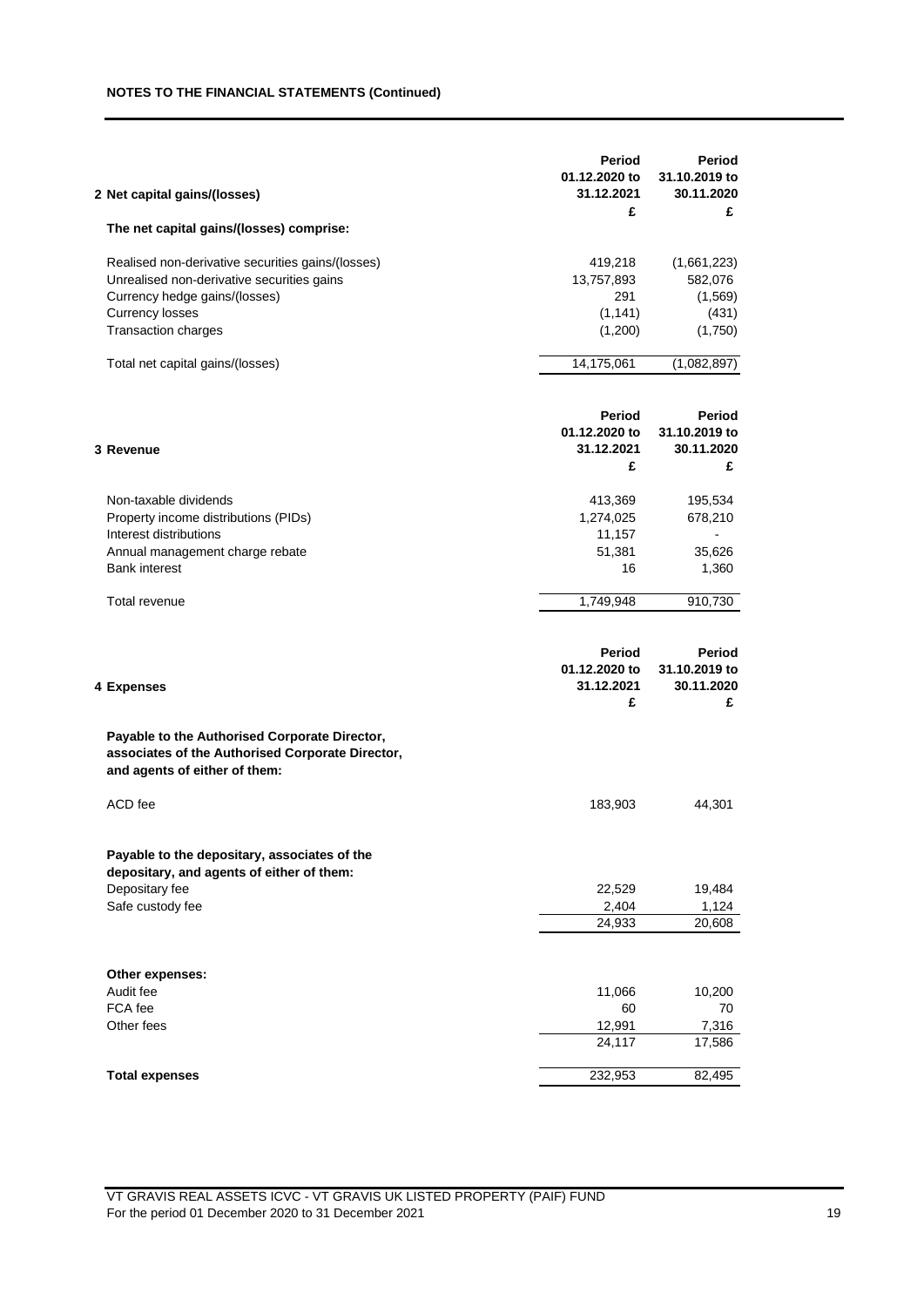## **NOTES TO THE FINANCIAL STATEMENTS (Continued)**

| 5 Taxation<br>(a) Analysis of charge in the period<br>UK corporation tax charge<br>Prior year tax adjustment<br>Total tax charge for the period (note 5b)<br>(b) Factors affecting current tax charge for the period<br>The tax assessed for the period is lower than the<br>standard rate of corporation tax in the UK for an<br>authorised unit trust 20.00% (2020:20.00%)<br>The differences are explained below:<br>Net revenue before UK corporation tax<br>Corporation tax at 20.00% (2020:20.00%)<br>Effects of:<br>Revenue not subject to UK corporation tax | Period<br>01.12.2020 to<br>31.12.2021<br>£ | Period<br>31.10.2019 to<br>30.11.2020<br>£ |
|----------------------------------------------------------------------------------------------------------------------------------------------------------------------------------------------------------------------------------------------------------------------------------------------------------------------------------------------------------------------------------------------------------------------------------------------------------------------------------------------------------------------------------------------------------------------|--------------------------------------------|--------------------------------------------|
|                                                                                                                                                                                                                                                                                                                                                                                                                                                                                                                                                                      |                                            |                                            |
|                                                                                                                                                                                                                                                                                                                                                                                                                                                                                                                                                                      |                                            | 126,386                                    |
|                                                                                                                                                                                                                                                                                                                                                                                                                                                                                                                                                                      | (126,386)                                  |                                            |
|                                                                                                                                                                                                                                                                                                                                                                                                                                                                                                                                                                      | (126,386)                                  | 126,386                                    |
|                                                                                                                                                                                                                                                                                                                                                                                                                                                                                                                                                                      |                                            |                                            |
|                                                                                                                                                                                                                                                                                                                                                                                                                                                                                                                                                                      |                                            |                                            |
|                                                                                                                                                                                                                                                                                                                                                                                                                                                                                                                                                                      |                                            |                                            |
|                                                                                                                                                                                                                                                                                                                                                                                                                                                                                                                                                                      | 1,514,052                                  | 827,463                                    |
|                                                                                                                                                                                                                                                                                                                                                                                                                                                                                                                                                                      | 302,810                                    | 165,493                                    |
|                                                                                                                                                                                                                                                                                                                                                                                                                                                                                                                                                                      |                                            |                                            |
|                                                                                                                                                                                                                                                                                                                                                                                                                                                                                                                                                                      | (337, 479)                                 | (39, 107)                                  |
| Excess management expenses                                                                                                                                                                                                                                                                                                                                                                                                                                                                                                                                           | 34,669                                     |                                            |
| Prior year tax adjustment                                                                                                                                                                                                                                                                                                                                                                                                                                                                                                                                            | (126,386)                                  |                                            |
| Total tax charge for period (note 5a)                                                                                                                                                                                                                                                                                                                                                                                                                                                                                                                                | (126,386)                                  | 126,386                                    |

## **(c) Provision for deferred taxation**

At 31 December 2021 there is a potential deferred tax asset of £43,925 (30 November 2020: £9,256) in relation to surplus management expenses. It is unlikely the Trust will generate sufficient taxable profits in the future to utilise this amount and therefore no deferred tax asset has been recognised.

| 6 Finance costs                                                 | Period<br>01.12.2020 to<br>31.12.2021<br>£ | Period<br>31.10.2019 to<br>30.11.2020<br>£ |
|-----------------------------------------------------------------|--------------------------------------------|--------------------------------------------|
| Interim dividend distributions                                  | 1,340,402                                  | 762,363                                    |
| Final dividend distribution                                     | 462,100                                    | 169,779                                    |
|                                                                 | 1,802,502                                  | 932,142                                    |
| Add: Revenue deducted on cancellation of shares                 | 58,605                                     | 17,606                                     |
| Deduct: Revenue received on issue of shares                     | (165, 483)                                 | (75,446)                                   |
| Net distribution for the period                                 | 1,695,624                                  | 874,302                                    |
| Interest                                                        | 2,943                                      | 772                                        |
| Total finance costs                                             | 1,698,567                                  | 875,074                                    |
| <b>Reconciliation of distributions</b>                          |                                            |                                            |
| Net revenue after taxation                                      | 1,640,438                                  | 701,077                                    |
| Expenses paid from capital less annual management charge rebate | 181,572                                    | 46,839                                     |
| Relief on expenses allocated to capital                         | 1,646                                      |                                            |
| Balance brought forward                                         | (126, 386)                                 |                                            |
| Balance carried forward                                         | (1,646)                                    | 126,386                                    |
| Net distribution for the period                                 | 1,695,624                                  | 874,302                                    |
|                                                                 |                                            |                                            |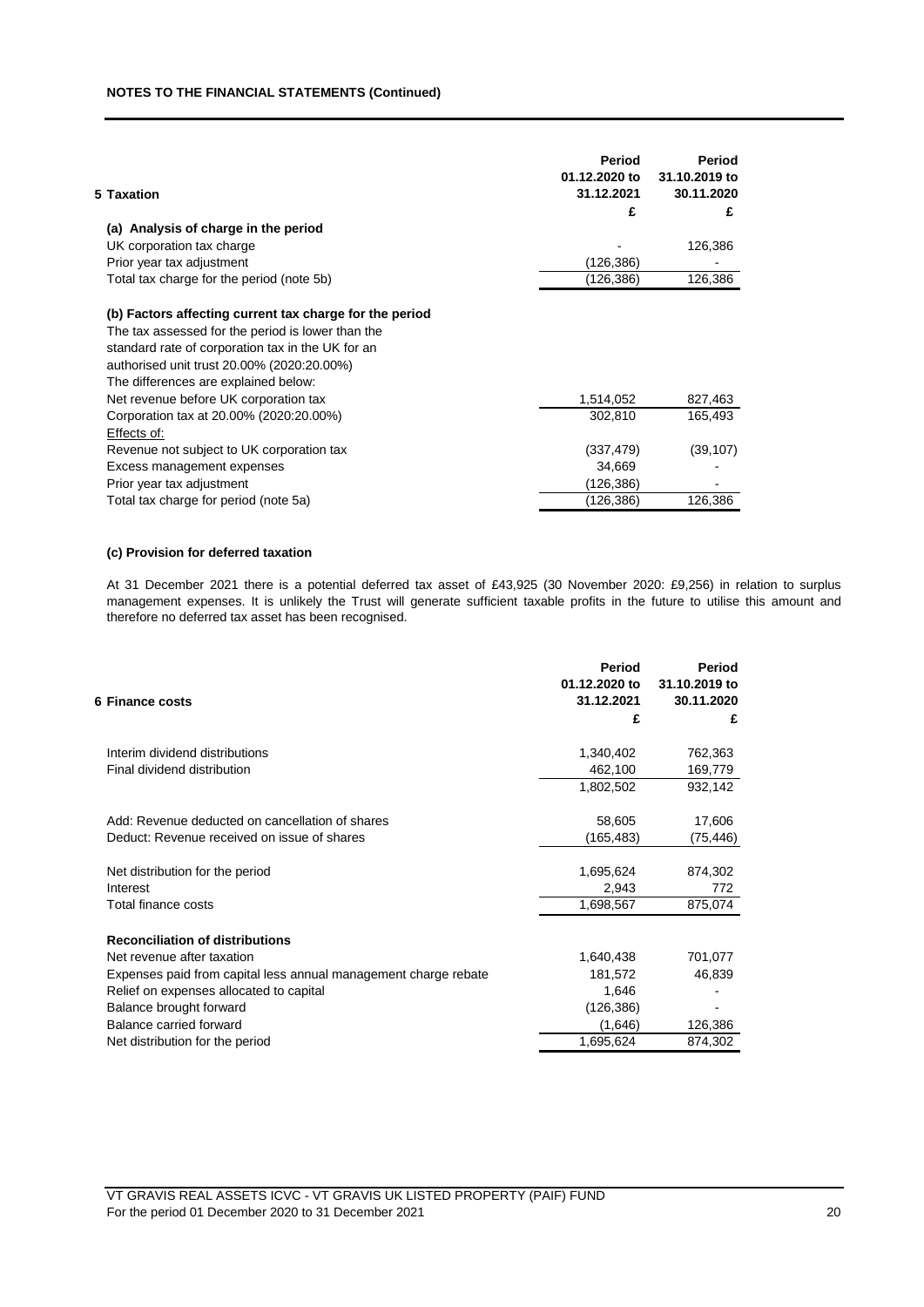## **NOTES TO THE FINANCIAL STATEMENTS (Continued)**

| <b>7 Debtors</b>                                                                                 | 31.12.2021 | 30.11.2020 |
|--------------------------------------------------------------------------------------------------|------------|------------|
| Accrued income:                                                                                  | £          | £          |
| Non-taxable dividends                                                                            | 76,733     | 4,538      |
| Property income distributions (PIDs)                                                             | 109,289    | 46,524     |
| Interest distributions                                                                           | 7,524      |            |
| Prepayments                                                                                      | 85         | 239        |
| Annual management charge rebate                                                                  | 5,929      | 35,626     |
| Amounts receivable on subscriptions of shares                                                    | 259,464    | 513,754    |
|                                                                                                  | 459,024    | 600,681    |
| 8 Cash and bank balances                                                                         | 31.12.2021 | 30.11.2020 |
|                                                                                                  | £          | £          |
| <b>Bank balances</b>                                                                             | 1,522,554  | 377,436    |
|                                                                                                  |            |            |
| 9 Creditors                                                                                      | 31.12.2021 | 30.11.2020 |
|                                                                                                  | £          | £          |
| Amounts payable for redemption of shares                                                         | 137,037    | 34,701     |
| Amounts payable on purchase of securities                                                        | 4,156      | 289,930    |
| Amounts payable to the ACD, associates<br>of the ACD and agents of either of them:               |            |            |
| ACD's periodic charge                                                                            | 22,970     | 24,130     |
| Amounts payable to the Depositary, associates of the Depositary and<br>agents of either of them: |            |            |
| Depositary's fees                                                                                | 2,357      | 1,525      |
| Transaction charges                                                                              | 194        | 204        |
| Safe custody fees                                                                                | 775        | 456        |
|                                                                                                  | 3,326      | 2,185      |
| Audit fee                                                                                        | 11,066     | 10,200     |
| Other accrued expenses                                                                           | 878        | 394        |
| UK corporation tax payable                                                                       |            | 126,386    |
| <b>Total creditors</b>                                                                           | 179,433    | 487,926    |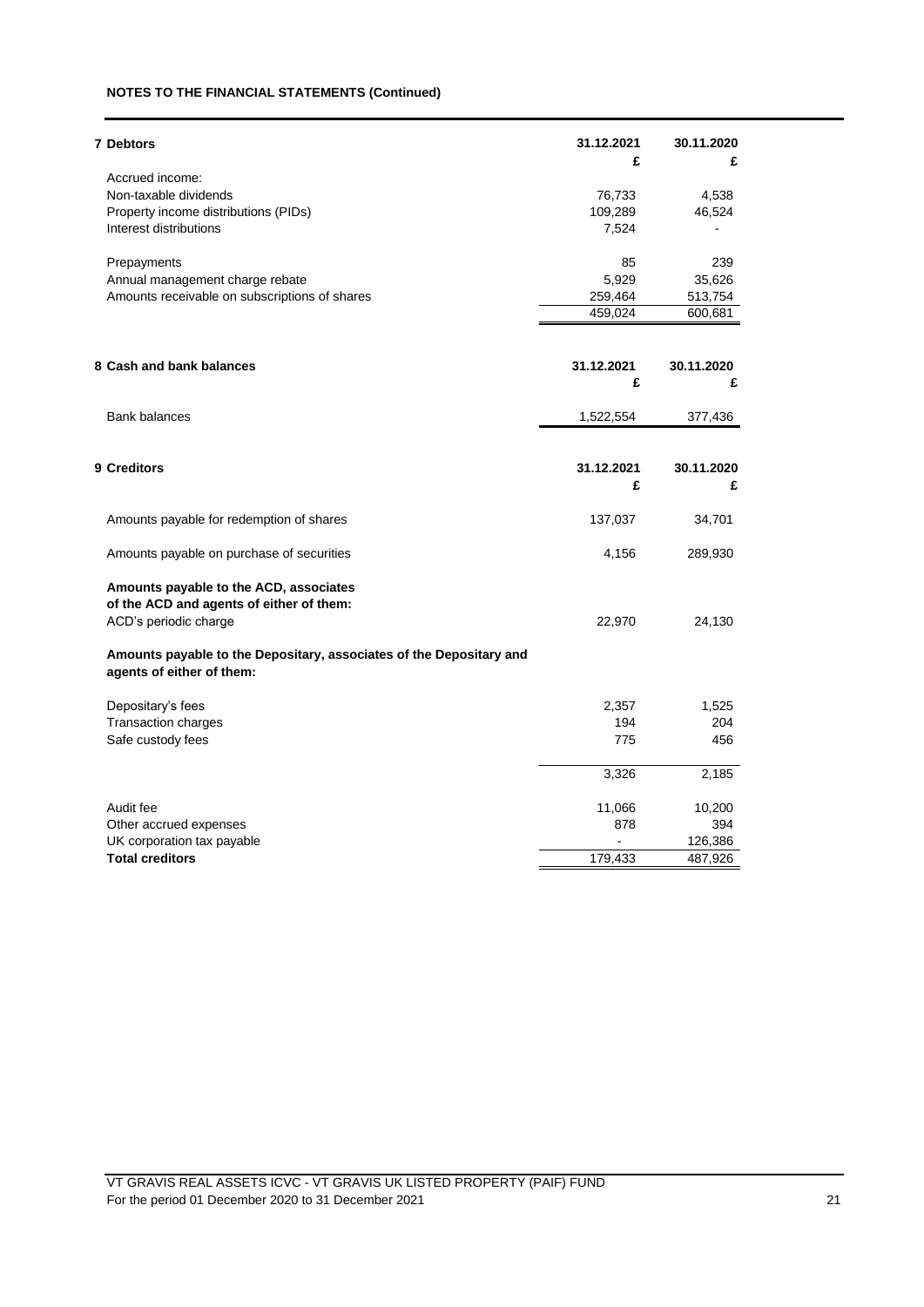## **10 Shares held**

| <b>Class A Net Income GBP</b>                |             |
|----------------------------------------------|-------------|
| Opening shares at 01.12.2020                 | 4,328,838   |
| Shares issued during the period              | 9,484,088   |
| Shares cancelled during the period           | (1,684,924) |
| Shares converted during the period           |             |
| Closing shares at 31.12.2021                 | 12,128,002  |
| <b>Class A Net Accumulation GBP</b>          |             |
| Opening shares at 01.12.2020                 | 5,687,892   |
| Shares issued during the period              | 16,691,057  |
| Shares cancelled during the period           | (3,019,132) |
| Shares converted during the period           |             |
| Closing shares at 31.12.2021                 | 19,359,817  |
| <b>Class F Net Income GBP</b>                |             |
| Opening shares at 01.12.2020                 | 3,676,427   |
| Shares issued during the period              | 1,664,515   |
| Shares cancelled during the period           | (880, 437)  |
| Shares converted during the period           |             |
| Closing shares at 31.12.2021                 | 4,460,505   |
| <b>Class F Net Accumulation GBP</b>          |             |
| Opening shares at 01.12.2020                 | 17,015,767  |
| Shares issued during the period              | 13,399,904  |
| Shares cancelled during the period           | (5,455,996) |
| Shares converted during the period           |             |
| Closing shares at 31.12.2021                 | 24,959,675  |
| <b>Class F Net Accumulation EUR (Hedged)</b> |             |
| Opening shares at 01.12.2020                 | 54,422      |
| Shares issued during the period              |             |
| Shares cancelled during the period           |             |
| Shares converted during the period           |             |
| Closing shares at 31.12.2021                 | 54,422      |
| <b>Class F Net Accumulation USD (Hedged)</b> |             |
| Opening shares at 01.12.2020                 | 39,064      |
| Shares issued during the period              | 212,926     |
| Shares cancelled during the period           | (40, 936)   |
| Shares converted during the period           |             |
| Opening shares at 01.12.2020                 | 211,054     |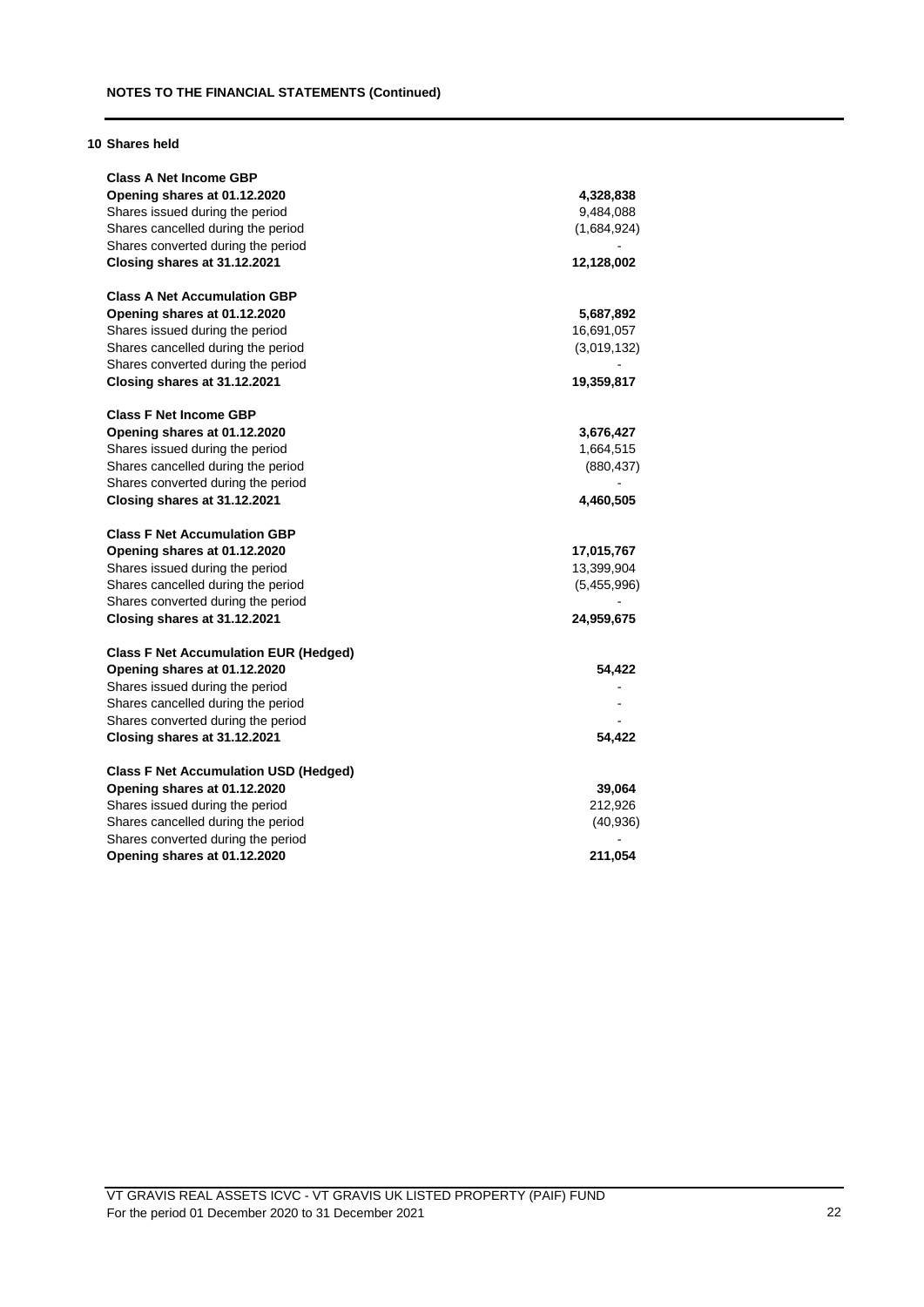#### **11 Risk management policies**

In pursuing its investment objective as stated on page 1, the Sub-fund holds a number of financial instruments. The Sub-fund's financial instruments other than derivatives, comprise securities and other investments, cash balances, debtors and creditors that arise directly from its operations, for example, in respect of sales and purchases awaiting settlement, amounts receivable for issues and payable for redemptions and debtors for accrued revenue. The main risks arising from the Sub-fund's financial instruments, those of its underlying holdings and the ACD's policies for managing these risks are summarised below. These policies have been applied throughout the period.

#### **Credit risk**

Credit risk is the risk that a counterparty may be unable or unwilling to make a payment or fulfil contractual obligations. This may be in terms of an actual default or by deterioration in a counterparty's credit quality.

Certain transactions in securities that the Sub-fund enters into expose it to the risk that the counterparty will not deliver the investment for a purchase, or cash for a sale after the Sub-fund has fulfilled its responsibilities. The Sub-fund only buys and sells investments through brokers which have been approved by the ACD as acceptable counterparties and fund management companies. In addition, limits are set to the exposure to any individual broker that may exist at any time and changes in brokers' financial ratings are reviewed. Credit risk also arises on cash held within financial institutions. Credit risk on cash balances is mitigated by ensuring that cash is held with financial institutions that are at least investment grade credit related.

#### **Interest rate risk**

Interest rate risk is the risk that the value of the Sub-fund's investments will fluctuate as a result of interest rate changes. The amount of revenue receivable from bank balances or payable on bank overdrafts will be affected by fluctuations in interest rate. At the period end, the Sub-fund held cash and bank balances of £1,522,554 (30.11.2020: £377,436).

#### **Foreign currency risk**

Foreign currency risk is the risk that the value of the Sub-fund's investment holdings will fluctuate as a result of changes in foreign currency exchange rates.

The Sub-fund's investment portfolio is invested in overseas securities and the balance sheet can be affected by movements in foreign exchange rates. The AFM may seek to manage exposure to currency movements by using forward exchange contracts or by hedging the Sterling value of investments that are priced in other currencies. Revenue received in other currencies is converted to Sterling on or near the date of receipt. A portion of the net assets of the Sub-fund is denominated in currencies other than sterling with the effect that the balance sheet and total return can be affected by currency movements.

The table below shows the direct foreign currency risk profile:

|                   | 31.12.21   | 30.11.20   |
|-------------------|------------|------------|
|                   | £          |            |
| Euro              | 129        | (89)       |
| <b>US Dollars</b> | 947        | ີ          |
|                   | 1.076      | (86)       |
| Pounds sterling   | 79,914,714 | 30,393,523 |
| Net assets        | 79,915,790 | 30,393,437 |

#### **Leverage**

The Sub-fund did not employ any significant leverage during both the current period and prior period.

### **Liquidity risk**

The Sub-fund's assets comprise mainly of readily realisable securities. The main liability of the Sub-fund is the redemption of any shares that the investors wish to sell. Assets of the Sub-fund may need to be sold if insufficient cash is available to finance such redemptions.

All financial liabilities are payable in one year or less, or on demand.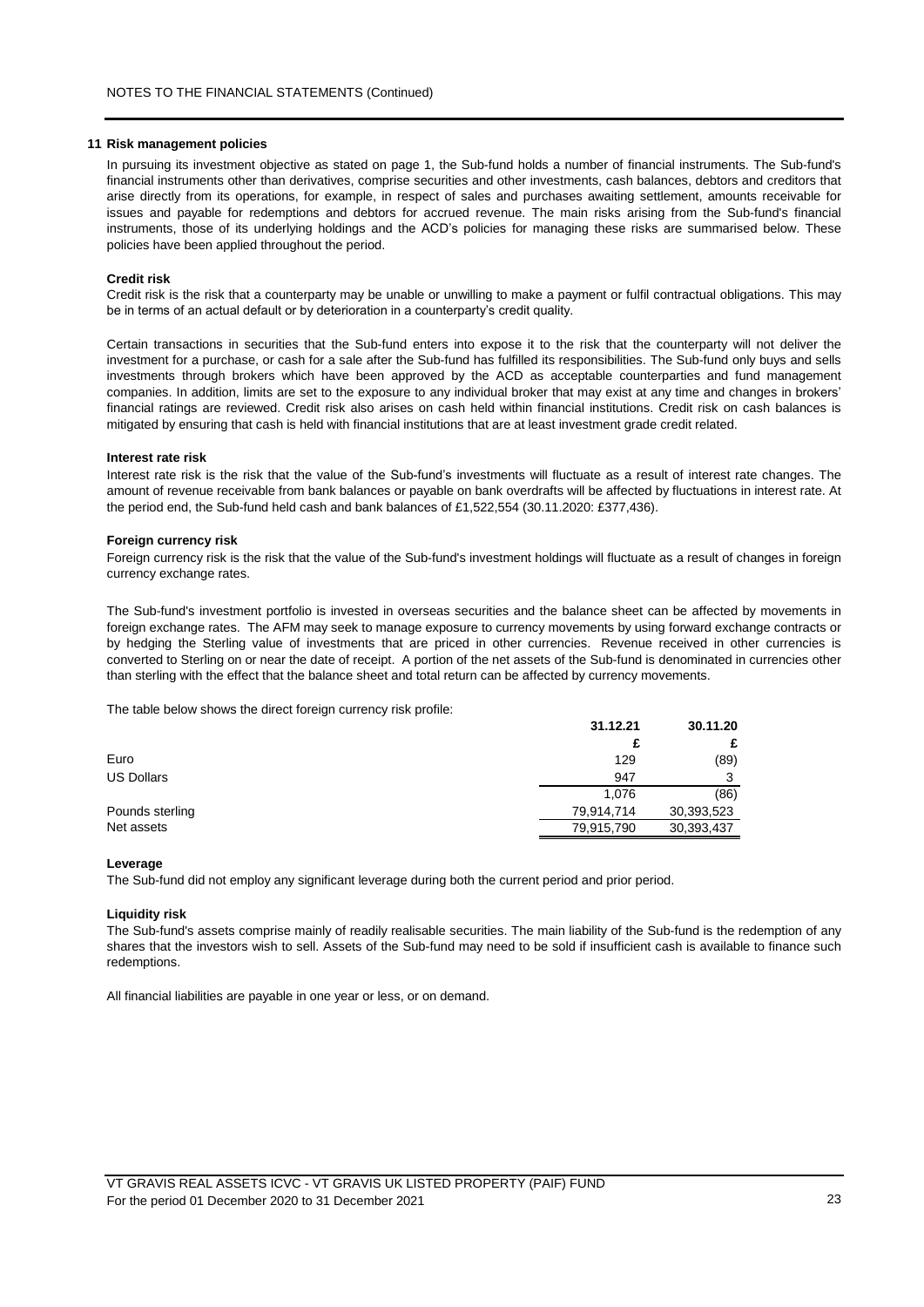#### **11 Risk management policies (continued)**

#### **Market price risk**

Market price risk is the risk that the value of the Sub-fund's financial instruments will fluctuate as a result of changes in market prices caused by factors other than interest rate or foreign currency movement. Market price risk arises primarily from uncertainty about the future prices of financial instruments that the Sub-fund holds.

Market price risk represents the potential loss the Sub-fund may suffer through holding market positions in the face of price movements. The Sub-fund's investment portfolio is exposed to price fluctuations, which are monitored by the ACD in pursuance of the investment objective and policy. The risk is generally regarded as consisting of two elements – stock specific risk and market risk. Adhering to investment guidelines and avoiding excessive exposure to one particular issuer can limit stock specific risk. Subject to compliance with the investment objective, spreading exposure across a broad range of global stocks can mitigate market risk.

A 10% increase in the value of the Sub-fund's portfolio would have the effect of increasing the return and net assets by £7,823,335 (30.11.2020: £2,994,642). A 10% decrease would have an equal and opposite effect.

#### **Fair value disclosure**

The fair value hierarchy is intended to prioritise the inputs that are used to measure the fair value of assets and liabilities. The highest priority is given to quoted prices and the lowest priority to un-observable inputs. The criteria applied to the fair values levels in these financial statements are as follows:

Level 1: Unadjusted quoted price in an active market for an identical instrument;

- Level 2: Valuation techniques using observable inputs other than quoted prices within level 1;
- Level 3: Valuation techniques using unobservable inputs.

|                                                                       | Assets<br>(E000's) | Liabilities<br>(£000's) |
|-----------------------------------------------------------------------|--------------------|-------------------------|
| Level 1: Unadjusted quoted price in an active market for an identical |                    |                         |
| linstrument                                                           | 78.233             |                         |

#### **12 Contingent assets and liabilities**

At 31 December 2021, the Sub-fund had no contingent liabilities or commitments (30 November 2020: none).

### **13 Post balance sheet events**

As indicated in the accounting policies in Note 1, the investments have been valued at the closing valuation point on 31 December 2021. Since that date, the Sub-fund's quoted price has moved as follows for each share class:

| <b>Share Class</b>                    | Price (GBp) at 31 Dec 2021  | Price (GBp) at 27 April 2022  |
|---------------------------------------|-----------------------------|-------------------------------|
| Class A Net Income GBP                | 123.9301                    | 119.0823                      |
| Class A Net Accumulation GBP          | 132.1865                    | 128.1582                      |
| Class F Net Income GBP                | 125.7734                    | 121.1274                      |
| Class F Net Accumulation GBP          | 134.1806                    | 130.3856                      |
|                                       | Price (EURc) at 31 Dec 2021 | Price (EURc) at 27 April 2022 |
| Class F Net Accumulation EUR (Hedged) | 155.7763                    | 150.7384                      |
|                                       | Price (USDc) at 31 Dec 2021 | Price (USDc) at 27 April 2022 |
| Class F Net Accumulation USD (Hedged) | 157.9032                    | 153.5521                      |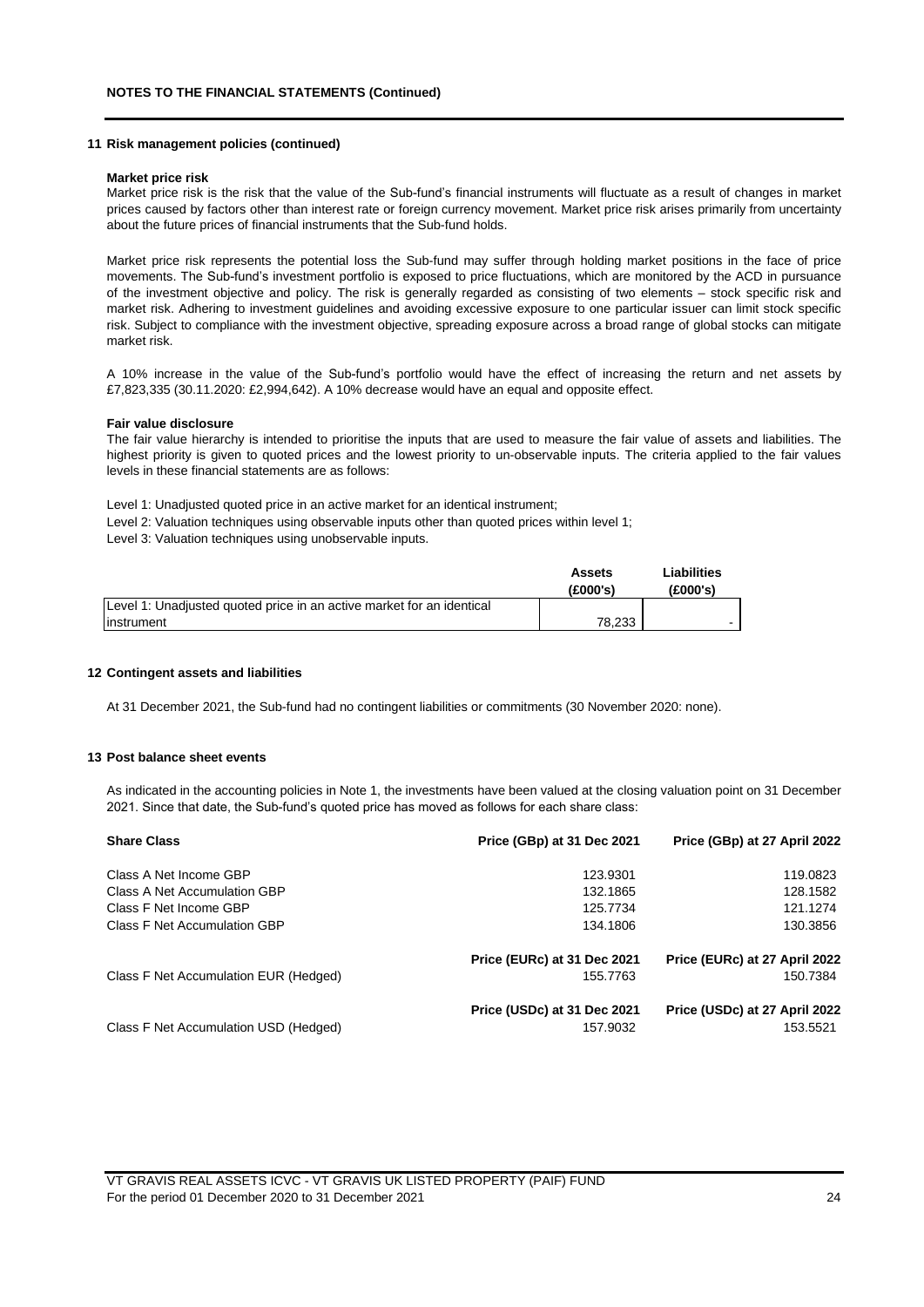## **14 Direct transaction costs**

| Period 01.12.2020 to 31.12.2021 |       | Period 31.10.2019 to 30.11.2020      |                                                        |
|---------------------------------|-------|--------------------------------------|--------------------------------------------------------|
| £                               | %     | £                                    | %                                                      |
|                                 |       |                                      |                                                        |
| 41,706,392                      |       | 36,261,146                           |                                                        |
| 15.949                          | 0.04% | 16,706                               | 0.05%                                                  |
| 131,357                         |       | 148,860                              | 0.41%                                                  |
| 147.306                         |       | 165.566                              | 0.46%                                                  |
| 41,853,698                      |       | 36,426,712                           |                                                        |
|                                 |       |                                      | %                                                      |
|                                 | £     | Period 01.12.2020 to 31.12.2021<br>% | 0.31%<br>0.35%<br>Period 31.10.2019 to 30.11.2020<br>£ |

| Analysis of total sale costs<br>Sales in period before transaction costs | 7.748.499 |            | 5,403,108 |            |
|--------------------------------------------------------------------------|-----------|------------|-----------|------------|
| Commissions                                                              | (3,874)   | $(0.05\%)$ | (2, 109)  | $(0.04\%)$ |
| Taxes & levies                                                           | (16)      | $(0.00\%)$ | (17)      | $(0.00\%)$ |
| Total sales costs                                                        | (3,890)   | $(0.05\%)$ | (2, 126)  | $(0.04\%)$ |
| Total sales including transaction costs                                  | 7,744,609 |            | 5,400,982 |            |

The following represents the total of each type of transaction cost, expressed as a percentage of the Sub-fund's average net asset value in the period:

| Period<br>01.12.2020 to<br>31.12.2021<br>£ | % of average<br>net asset value | Period<br>31.10.2019 to<br>30.11.2020<br>£ | % of average<br>net asset value |
|--------------------------------------------|---------------------------------|--------------------------------------------|---------------------------------|
| 19.823                                     | 0.04%                           | 18.815                                     | 0.02%                           |
| 131.373                                    | 0.24%                           | 148.877                                    | 0.13%                           |
| 151.196                                    | 0.28%                           | 167.692                                    | 0.15%                           |
|                                            |                                 |                                            |                                 |

## **15 Portfolio dealing spread**

The average portfolio dealing spread at 31 December 2021 is 0.32% (2020: 0.44%).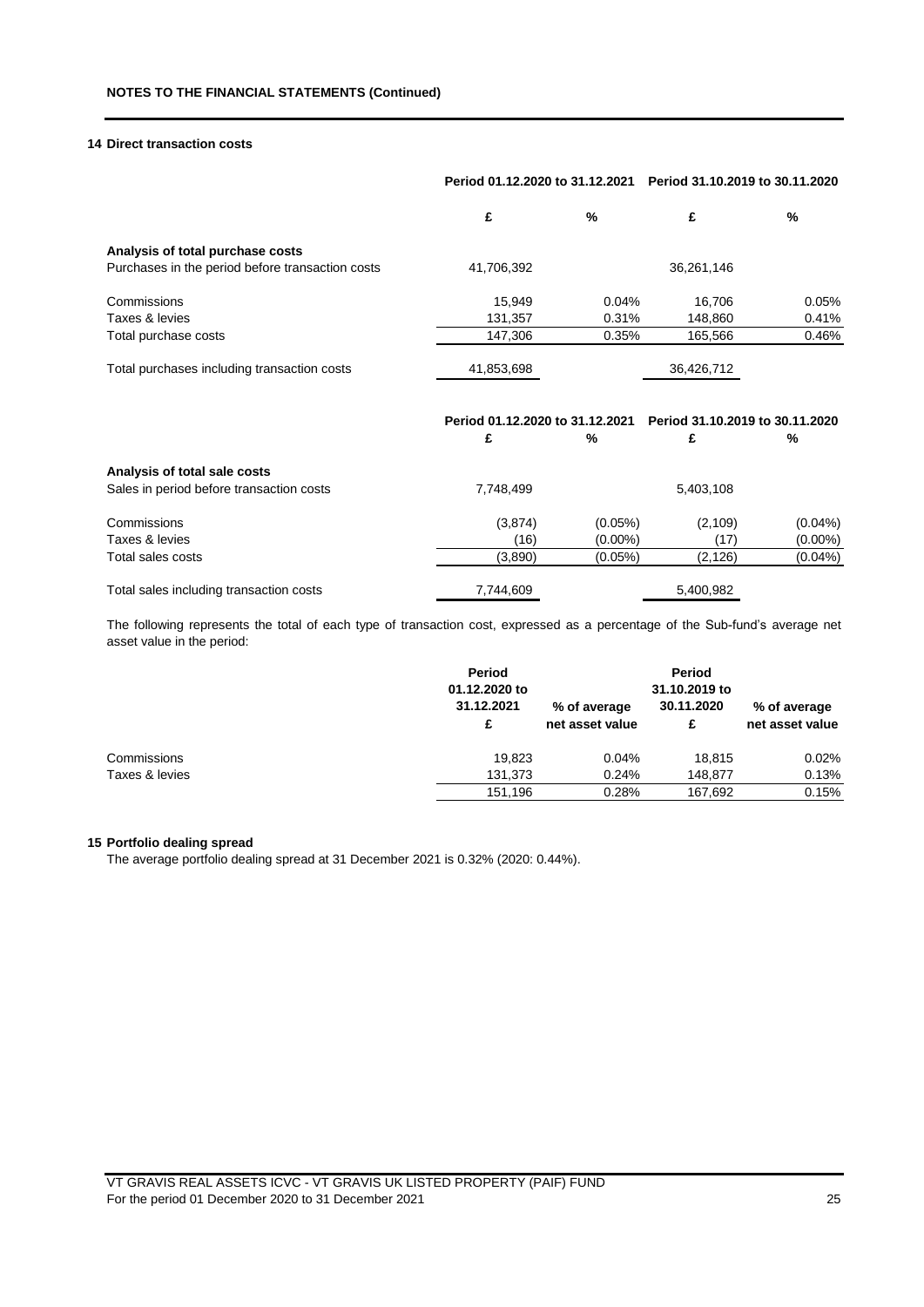## **First Interim distribution in pence per share (cents per share for USD and EUR classes)**

Group 1: Shares purchased prior to 01 December 2020 Group 2 : Shares purchased on or after 01 December 2020 and on or before 28 February 2021

01 December 2020 to 28 February 2021

| Payment    | Unit    | Share            | <b>Net</b> |              |                     |                     |
|------------|---------|------------------|------------|--------------|---------------------|---------------------|
| date       | type    | Class            | revenue    | Equalisation | <b>Distribution</b> | <b>Distribution</b> |
|            |         |                  | 2021       | 2021         | 2021                | 2020                |
|            |         |                  |            |              |                     |                     |
| 31.03.2021 | group 1 | A Net Income GBP | 0.5613p    |              | 0.5613p             | 0.6520p             |
| 31.03.2021 | group 2 | A Net Income GBP | 0.2225p    | 0.3388p      | 0.5613p             | 0.6520p             |
|            |         |                  |            |              |                     |                     |
| 31.03.2021 | group 1 | A Net Acc GBP    | 0.5803p    |              | 0.5803p             | 0.6530p             |
| 31.03.2021 | group 2 | A Net Acc GBP    | 0.1939p    | 0.3864p      | 0.5803p             | 0.6530p             |
|            |         |                  |            |              |                     |                     |
| 31.03.2021 | group 1 | F Net Income GBP | 0.5661p    |              | 0.5661p             | 0.6529p             |
| 31.03.2021 | group 2 | F Net Income GBP | 0.3097p    | 0.2564p      | 0.5661p             | 0.6529p             |
|            |         |                  |            |              |                     |                     |
| 31.03.2021 | group 1 | F Net Acc GBP    | 0.5851p    |              | 0.5851p             | 0.6539p             |
| 31.03.2021 | group 2 | F Net Acc GBP    | 0.3115p    | 0.2736p      | 0.5851p             | 0.6539p             |
|            |         |                  |            |              |                     |                     |
| 31.03.2021 | group 1 | F Net Acc EUR    | 0.6074c    |              | 0.6074c             |                     |
| 31.03.2021 | group 2 | F Net Acc EUR    | 0.6074c    |              | 0.6074c             |                     |
|            |         |                  |            |              |                     |                     |
| 31.03.2021 | group 1 | F Net Acc USD    | 0.4872c    |              | 0.4872c             |                     |
| 31.03.2021 | group 2 | F Net Acc USD    | 0.0000c    | 0.4872c      | 0.4872c             |                     |

## **Second Interim distribution in pence per share (cents per share for USD and EUR classes)**

Group 1: Shares purchased prior to 01 March 2021

Group 2 : Shares purchased on or after 01 March 2021 and on or before 31 May 2021

01 March 2021 to 31 May 2021

| Payment    | Unit    | Share            | <b>Net</b> |              |                     |                     |
|------------|---------|------------------|------------|--------------|---------------------|---------------------|
| date       | type    | Class            | revenue    | Equalisation | <b>Distribution</b> | <b>Distribution</b> |
|            |         |                  | 2021       | 2021         | 2021                | 2020                |
|            |         |                  |            |              |                     |                     |
| 30.06.2021 | group 1 | A Net Income GBP | 0.9096p    |              | 0.9096p             | 0.8302p             |
| 30.06.2021 | group 2 | A Net Income GBP | 0.4227p    | 0.4869p      | 0.9096p             | 0.8302p             |
|            |         |                  |            |              |                     |                     |
| 30.06.2021 | group 1 | A Net Acc GBP    | 0.9456p    |              | 0.9456p             | 0.8372p             |
| 30.06.2021 | group 2 | A Net Acc GBP    | 0.3442p    | 0.6014p      | 0.9456p             | 0.8372p             |
|            |         |                  |            |              |                     |                     |
| 30.06.2021 | group 1 | F Net Income GBP | 0.9188p    |              | 0.9188p             | 0.8331p             |
| 30.06.2021 | group 2 | F Net Income GBP | 0.5359p    | 0.3829p      | 0.9188p             | 0.8331p             |
|            |         |                  |            |              |                     |                     |
| 30.06.2021 | group 1 | F Net Acc GBP    | 0.9550p    |              | 0.9550p             | 0.8397p             |
| 30.06.2021 | group 2 | F Net Acc GBP    | 0.3238p    | 0.6312p      | 0.9550p             | 0.8397p             |
|            |         |                  |            |              |                     |                     |
| 30.06.2021 | group 1 | F Net Acc EUR    | 0.9582c    |              | 0.9582c             | 0.3826c             |
| 30.06.2021 | group 2 | F Net Acc EUR    | 0.9582c    |              | 0.9582c             | 0.3826c             |
|            |         |                  |            |              |                     |                     |
| 30.06.2021 | group 1 | F Net Acc USD    | 0.7844c    |              | 0.7844c             | 0.3514c             |
| 30.06.2021 | group 2 | F Net Acc USD    | 0.5420c    | 0.2424c      | 0.7844c             | 0.3514c             |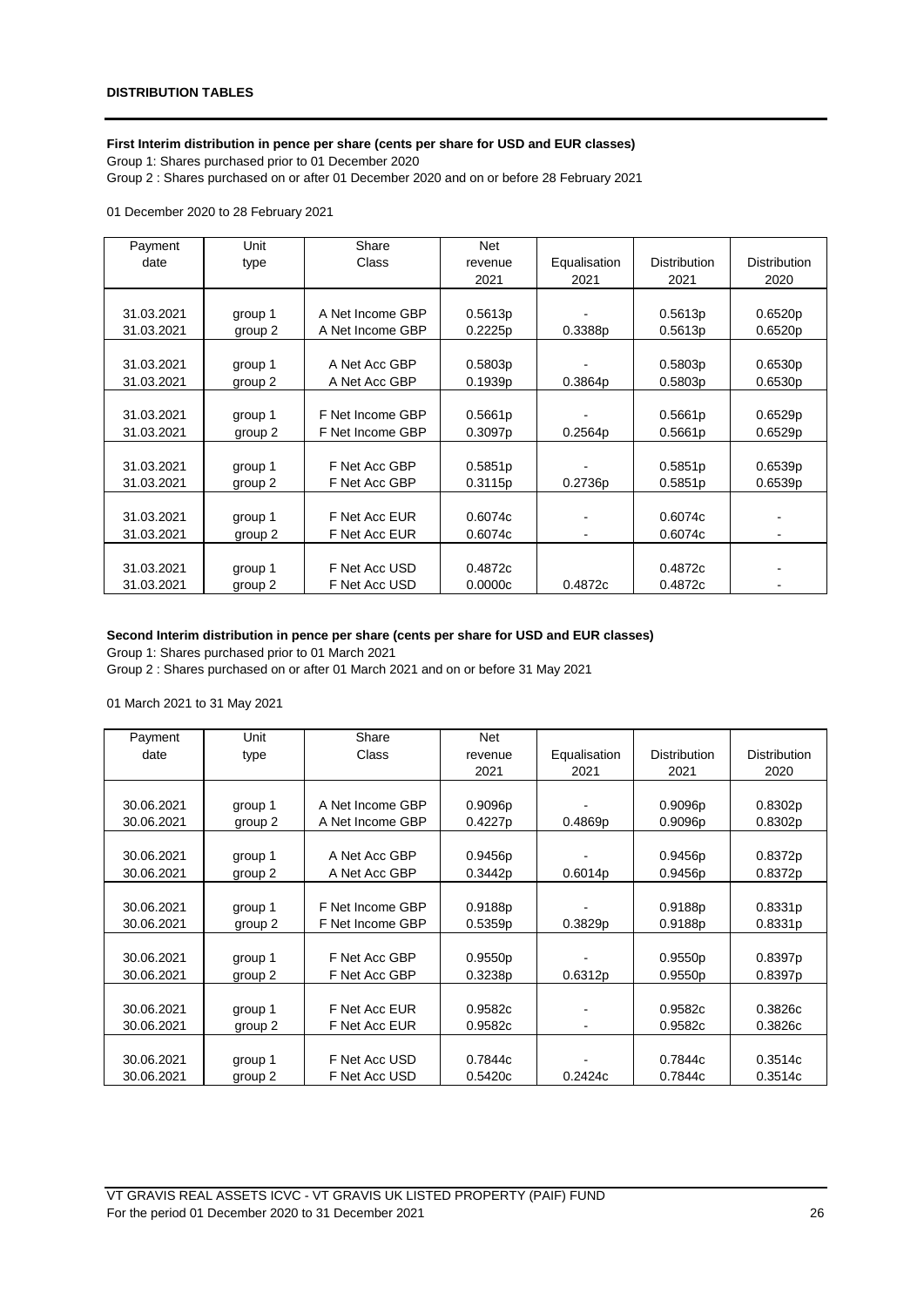## **Third Interim distribution in pence per share (cents per share for USD and EUR classes)**

Group 1: Shares purchased prior to 01 June 2021 Group 2 : Shares purchased on or after 01 June 2021 and on or before 30 June 2021

01 June 2021 to 30 June 2021

| Payment    | Unit    | Share            | <b>Net</b> |              |                     |                     |
|------------|---------|------------------|------------|--------------|---------------------|---------------------|
| date       | type    | Class            | revenue    | Equalisation | <b>Distribution</b> | <b>Distribution</b> |
|            |         |                  | 2021       | 2021         | 2021                | 2020                |
|            |         |                  |            |              |                     |                     |
| 30.07.2021 | group 1 | A Net Income GBP | 0.4071p    |              | 0.4071p             |                     |
| 30.07.2021 | group 2 | A Net Income GBP | 0.1729p    | 0.2342p      | 0.4071p             |                     |
|            |         |                  |            |              |                     |                     |
| 30.07.2021 | group 1 | A Net Acc GBP    | 0.4268p    |              | 0.4268p             |                     |
| 30.07.2021 | group 2 | A Net Acc GBP    | 0.1587p    | 0.2681p      | 0.4268p             |                     |
|            |         |                  |            |              |                     |                     |
| 30.07.2021 | group 1 | F Net Income GBP | 0.4117p    |              | 0.4117p             |                     |
| 30.07.2021 | group 2 | F Net Income GBP | 0.2318p    | 0.1799p      | 0.4117p             |                     |
|            |         |                  |            |              |                     |                     |
| 30.07.2021 | group 1 | F Net Acc GBP    | 0.4316p    |              | 0.4316p             |                     |
| 30.07.2021 | group 2 | F Net Acc GBP    | 0.0197p    | 0.4119p      | 0.4316p             |                     |
|            |         |                  |            |              |                     |                     |
| 30.07.2021 | group 1 | F Net Acc EUR    | 0.4316c    |              | 0.4316c             |                     |
| 30.07.2021 | group 2 | F Net Acc EUR    | 0.4316c    |              | 0.4316c             |                     |
|            |         |                  |            |              |                     |                     |
| 30.07.2021 | group 1 | F Net Acc USD    | 0.3598c    |              | 0.3598c             |                     |
| 30.07.2021 | group 2 | F Net Acc USD    | 0.3598c    |              | 0.3598c             |                     |

## **Fourth Interim distribution in pence per share (cents per share for USD and EUR classes)**

Group 1: Shares purchased prior to 01 July 2021

Group 2 : Shares purchased on or after 01 July 2021 and on or before 30 September 2021

01 July 2021 to 30 September 2021

| Payment    | Unit    | Share            | <b>Net</b> |              |                     |                     |
|------------|---------|------------------|------------|--------------|---------------------|---------------------|
| date       | type    | Class            | revenue    | Equalisation | <b>Distribution</b> | <b>Distribution</b> |
|            |         |                  | 2021       | 2021         | 2021                | 2020^               |
|            |         |                  |            |              |                     |                     |
| 29.10.2021 | group 1 | A Net Income GBP | 0.9160p    |              | 0.9160p             | 1.0303p             |
| 29.10.2021 | group 2 | A Net Income GBP | 0.3491p    | 0.5669p      | 0.9160p             | 1.0303p             |
|            |         |                  |            |              |                     |                     |
| 29.10.2021 | group 1 | A Net Acc GBP    | 0.9637p    |              | 0.9637p             | 1.0478p             |
| 29.10.2021 | group 2 | A Net Acc GBP    | 0.3922p    | 0.5715p      | 0.9637p             | 1.0478p             |
|            |         |                  |            |              |                     |                     |
| 29.10.2021 | group 1 | F Net Income GBP | 0.9271p    |              | 0.9271p             | 1.0355p             |
| 29.10.2021 | group 2 | F Net Income GBP | 0.1216p    | 0.8055p      | 0.9271p             | 1.0355p             |
|            |         |                  |            |              |                     |                     |
| 29.10.2021 | group 1 | F Net Acc GBP    | 0.9755p    |              | 0.9755p             | 1.0529p             |
| 29.10.2021 | group 2 | F Net Acc GBP    | 0.5984p    | 0.3771p      | 0.9755p             | 1.0529p             |
|            |         |                  |            |              |                     |                     |
| 29.10.2021 | group 1 | F Net Acc EUR    | 0.9716c    |              | 0.9716c             | 1.1081c             |
| 29.10.2021 | group 2 | F Net Acc EUR    | 0.9716c    |              | 0.9716c             | 1.1081c             |
|            |         |                  |            |              |                     |                     |
| 29.10.2021 | group 1 | F Net Acc USD    | 0.7950c    |              | 0.7950c             | 0.9681c             |
| 29.10.2021 | group 2 | F Net Acc USD    | 0.1021c    | 0.6929c      | 0.7950c             | 0.9681c             |

^ comparator period 01 June 2020 to 31 August 2020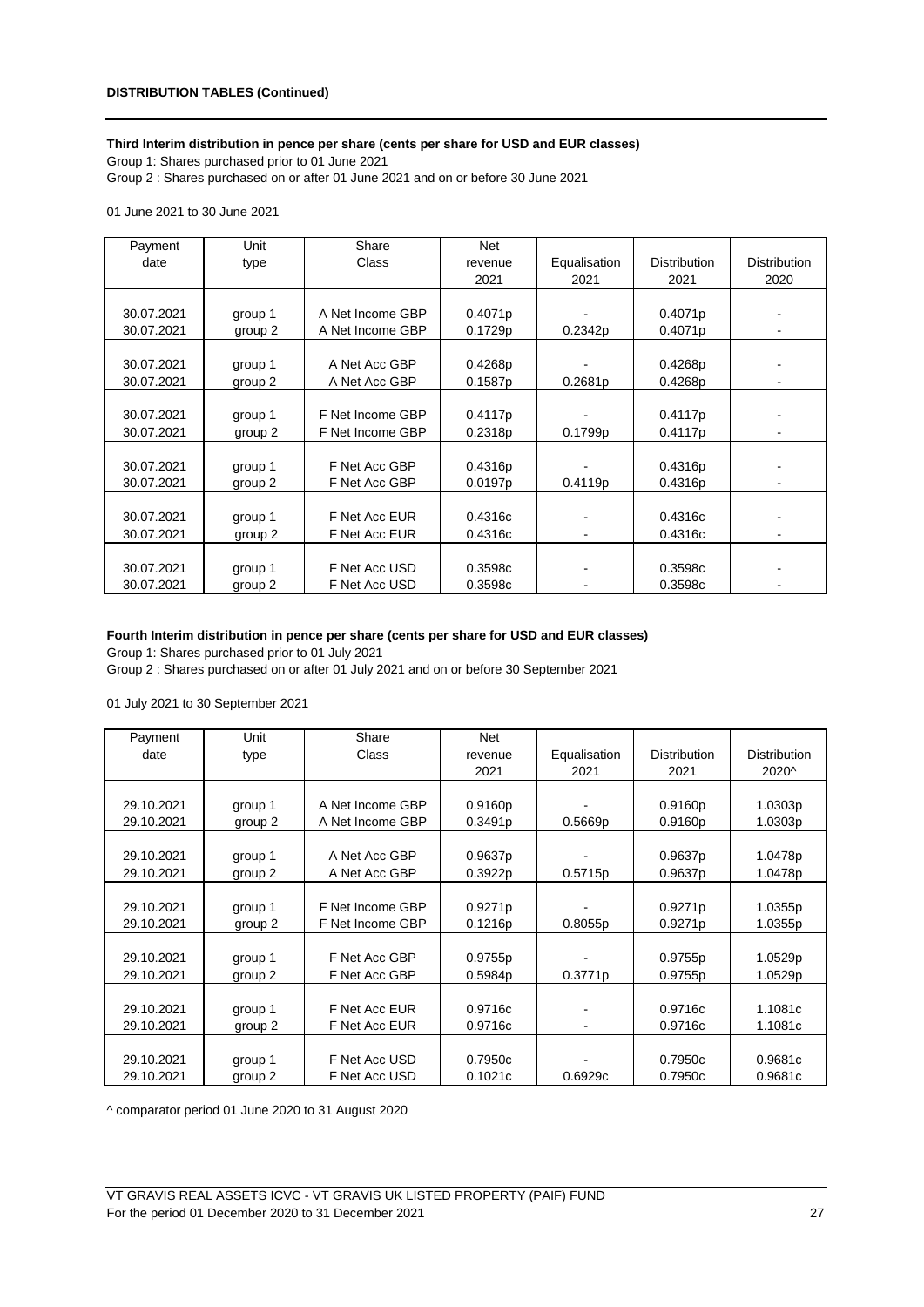## **Final distribution in pence per share (cents per share for USD and EUR classes)**

Group 1: Shares purchased prior to 01 October 2021 Group 2 : Shares purchased on or after 01 October 2021 and on or before 31 December 2021

### 01 October 2021 to 31 December 2021

| Payment    | Unit    | Share            | Net     |              |                     |                     |
|------------|---------|------------------|---------|--------------|---------------------|---------------------|
| date       | type    | Class            | revenue | Equalisation | <b>Distribution</b> | <b>Distribution</b> |
|            |         |                  | 2022    | 2022         | 2022                | 2021                |
|            |         |                  |         |              |                     |                     |
| 31.01.2022 | group 1 | A Net Income GBP | 0.7189p |              | 0.7189p             | 0.5376p             |
| 31.01.2022 | group 2 | A Net Income GBP | 0.3447p | 0.3742p      | 0.7189p             | 0.5376p             |
|            |         |                  |         |              |                     |                     |
| 31.01.2022 | group 1 | A Net Acc GBP    | 0.7623p |              | 0.7623p             | 0.5526p             |
| 31.01.2022 | group 2 | A Net Acc GBP    | 0.5051p | 0.2572p      | 0.7623p             | 0.5526p             |
|            |         |                  |         |              |                     |                     |
| 31.01.2022 | group 1 | F Net Income GBP | 0.7290p |              | 0.7290p             | 0.5413p             |
| 31.01.2022 | group 2 | F Net Income GBP | 0.3707p | 0.3583p      | 0.7290p             | 0.5413p             |
|            |         |                  |         |              |                     |                     |
| 31.01.2022 | group 1 | F Net Acc GBP    | 0.7732p |              | 0.7732p             | 0.5564p             |
| 31.01.2022 | group 2 | F Net Acc GBP    | 0.5859p | 0.1873p      | 0.7732p             | 0.5564p             |
|            |         |                  |         |              |                     |                     |
| 31.01.2022 | group 1 | F Net Acc EUR    | 0.7601c |              | 0.7601c             | 0.5796c             |
| 31.01.2022 | group 2 | F Net Acc EUR    | 0.7601c |              | 0.7601c             | 0.5796c             |
|            |         |                  |         |              |                     |                     |
| 31.01.2022 | group 1 | F Net Acc USD    | 0.6648c |              | 0.6648c             | 0.4734c             |
| 31.01.2022 | group 2 | F Net Acc USD    | 0.5516c | 0.1132c      | 0.6648c             | 0.4734c             |

^ comparator period 01 September 2020 to 30 November 2020

## **EQUALISATION**

Equalisation applies only to shares purchased during the distribution period (Group 2 shares). It represents the accrued revenue included in the purchase price of the shares. It is returned with the distribution as a capital repayment. It is not liable to income tax but must be deducted from the cost of the shares for capital gains tax purposes.

#### **Information for corporate shareholders**

A corporate shareholder receives the distribution shown on the voucher enclosed with this report as follows:

i) 75.00% of the total dividend allocation is received as Property income.

- ii) 0.66% of the total dividend allocation is received as Interest income.
- iii) 24.34% of the total dividend allocation is received as Other income.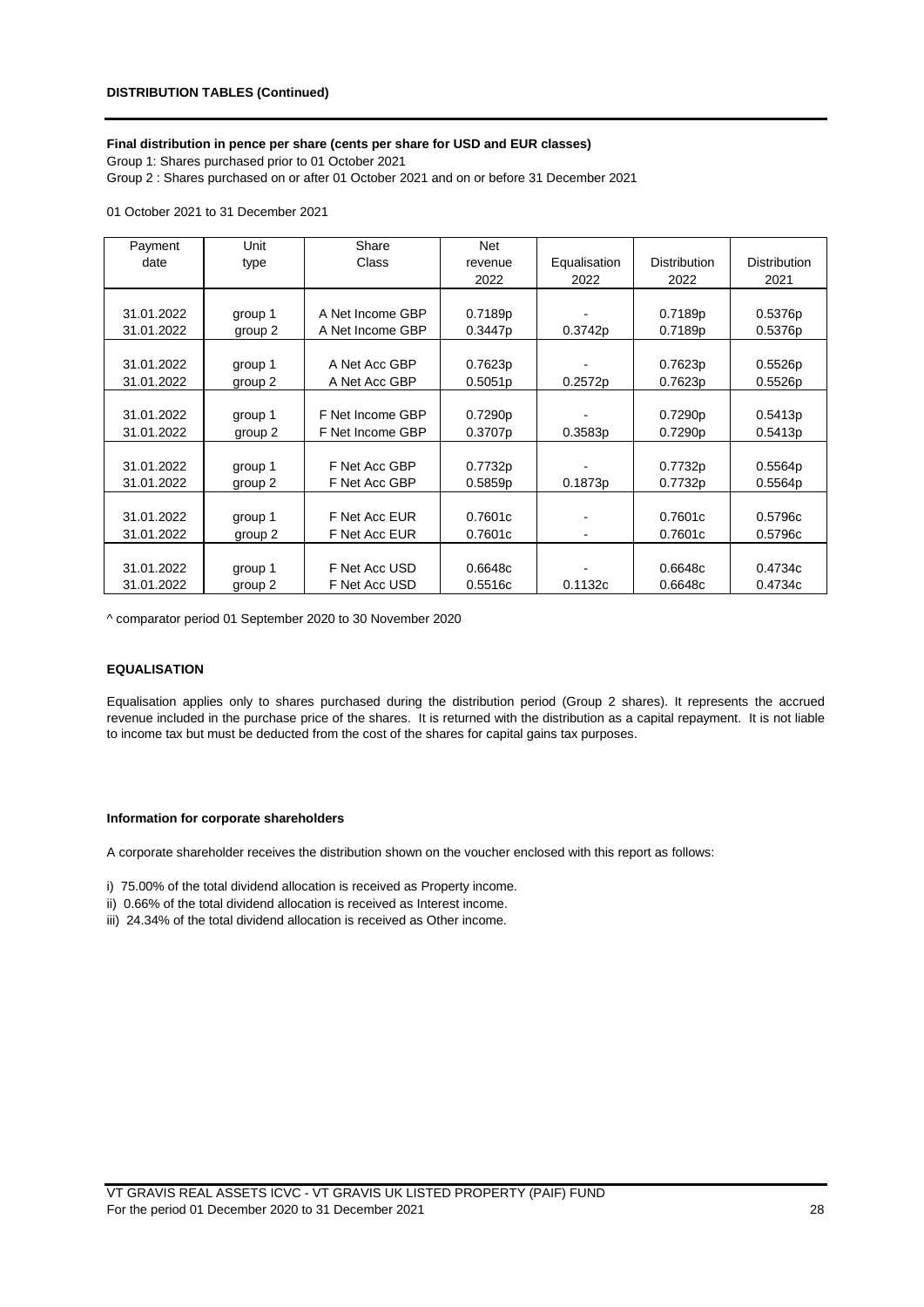#### **Individual shareholders**

**Income tax:** Tax-free annual dividend allowance now standing at £2,000 (2021/22). UK resident shareholders are subject to new, higher rates of tax on dividend income in excess of the annual allowance. The actual rate depends on the individual's tax rate band.

**Capital gains tax**: Individual shareholders resident in the UK for tax purposes may be liable to capital gains tax on realisation of their shares as with other chargeable assets. However, the first £12,300 (2021/22) of gains each year are presently tax free for individuals. Gains in excess of that amount are charged at the rate of tax applicable to the individual tax payer.

#### **Taxation**

The Sub-fund will pay no corporation tax on its profits for the period ended 31 December 2021. Capital gains within the Subfund will not be taxed. Further information on the taxation of Property Authorised Investment Fund (PAIF) can be found at https://www.gov.uk/hmrc-internal-manuals/investment-funds/ifm04110.

#### **Corporate shareholders**

Companies resident for tax purposes in the UK which hold shares should note that OEIC distributions are streamed into both franked and unfranked income. The unfranked income element will be treated as an annual payment which has been subject to income tax at a rate of 20% and will be liable to tax accordingly. On realisation of their shares, UK resident companies may be liable to pay corporation tax on any capital gains.

The above information on taxation is only a general summary, and shareholders should consult their own tax advisors in relation to their own circumstances. Shareholders should also note that the position as outlined may change to reflect future changes in tax legislation.

#### **Issue and redemption of shares**

Valu-Trac Investment Management Limited is the ACD and Registrar. Valu-Trac Investment Management Limited will receive requests for the purchase or sale of shares at any time during normal business hours. Instructions may be given by email to (GULP@valu-trac.com) or by sending an application form to the Registrar. Application forms are available from the Registrar.

The price of shares will be determined by reference to a valuation of the Company's net assets at 12:00 noon on each dealing day.

The ACD has the right to reject, on reasonable grounds relating to the circumstances of the applicant, any application for shares in whole or part, and in this event the ACD will return any money sent, or the balance of such monies, at the risk of the applicant.

Any subscription monies remaining after a whole number of shares has been issued will not be returned to the applicant. Instead, smaller denomination shares will be issued in such circumstances.

A contract note giving details of the shares purchased and the price used will be issued by the Registrar by the end of the business day following the valuation point by reference to which the purchase price is determined.

Ownership of shares will be evidenced by an entry on the Company's Register of Shareholders. Certificates will not be issued. Statements in respect of periodic distributions of revenue will show the number of shares held by the recipient in respect of which the distribution is made. Individual statements of a shareholder's shares will also be issued at any time on request by the registered holder.

Where shares are redeemed, payment will be made not later than the close of business on the fourth business day following the next valuation point after receipt by the ACD of a request for redemption. The minimum value of shares that a shareholder may hold is £100, for Class A Income and Class A Accumulation shares and £nil for Class F Income and Class F Accumulation. The ACD may at its discretion accept subscriptions lower than the minimum amount.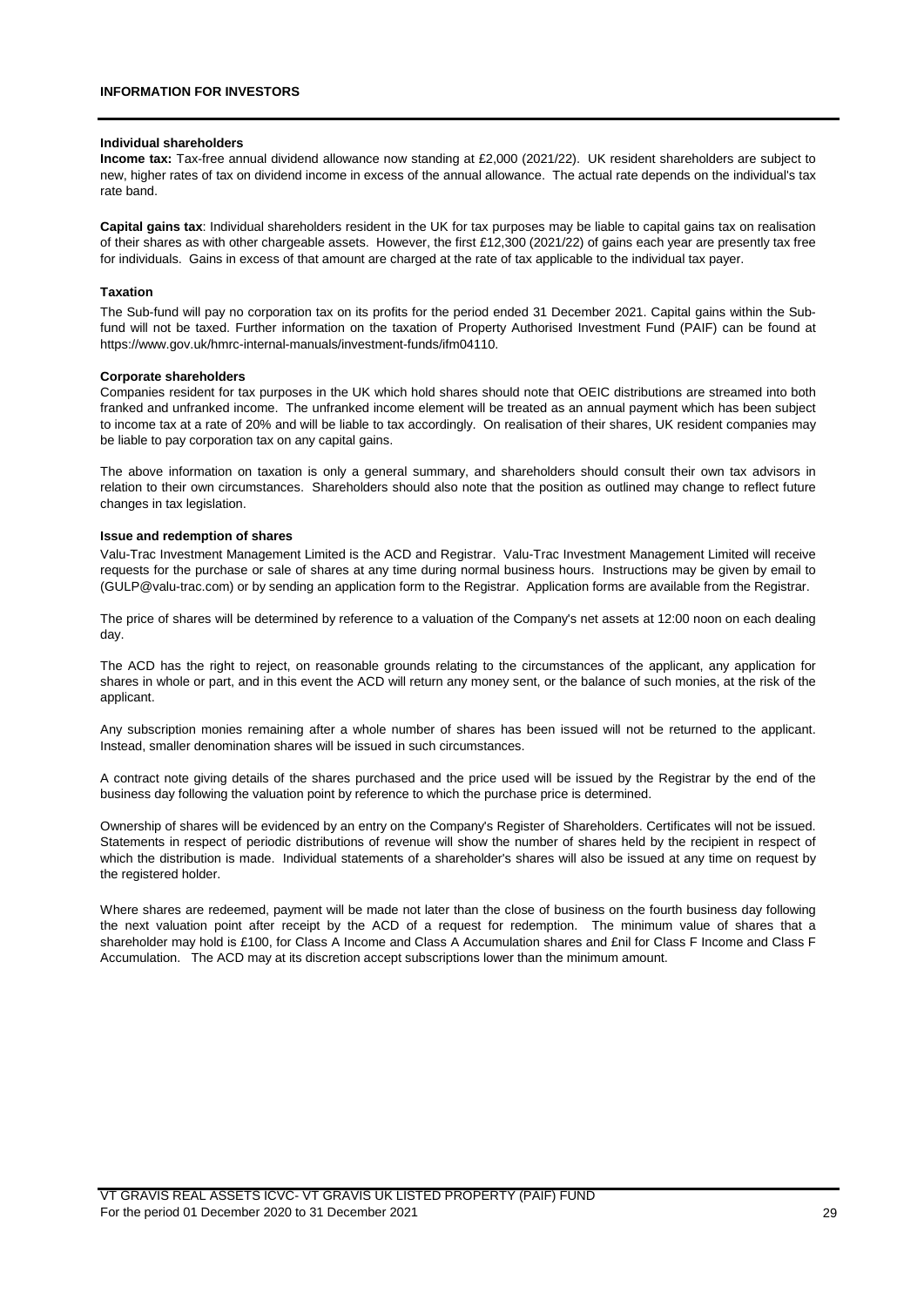#### **Alternative Investment Fund Managers Directive**

Under the EU's Alternative Investment Fund Managers Directive (AIFMD) 2013, the Company has been designated an Alternative Investment Fund. The ACD, Valu-Trac Investment Management Limited, ("Valu-Trac") has been appointed as the Alternative Investment Fund Manager (AIFM). The AIFMD has had little impact on the operating costs or management of VT Gravis UK Listed Property (PAIF) Fund.

To comply with the AIFMD, information about the AIFM's remuneration policies and disclosures is available from Valu-Trac Investment Management Limited on its website. The Company does not employ any staff directly from the AIFM, so there are no quantitative disclosures in this report.

The most recent issue and redemption prices are available from the ACD.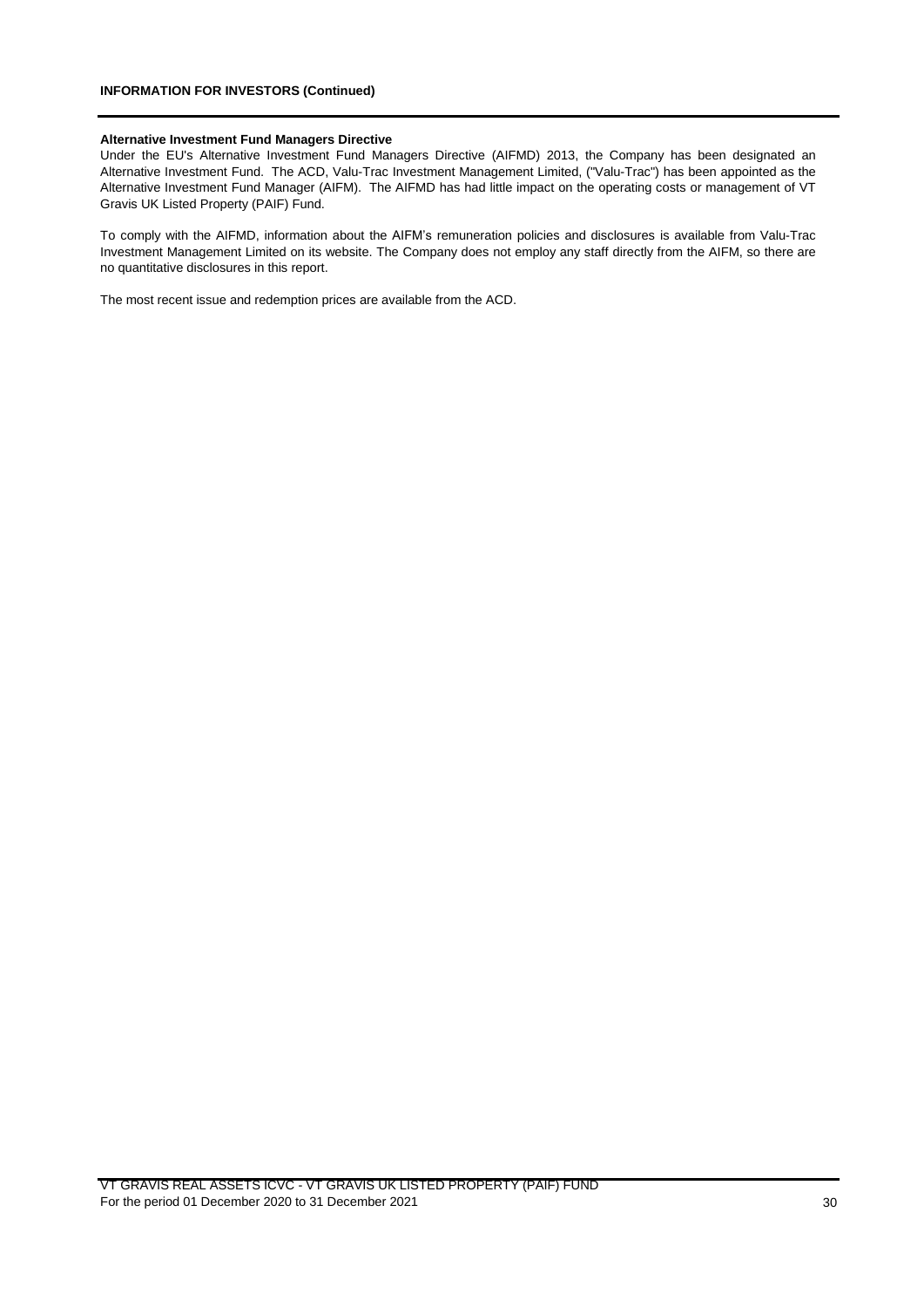## **CORPORATE DIRECTORY**

| <b>Authorised Corporate</b> | Valu-Trac Investment Management Limited                     |
|-----------------------------|-------------------------------------------------------------|
| Director, Manager &         | Orton                                                       |
|                             | Moray                                                       |
| Registrar                   | <b>IV327QE</b>                                              |
|                             |                                                             |
|                             |                                                             |
|                             | Telephone: 01343 880344                                     |
|                             | Fax: 01343 880267                                           |
|                             | Email: GULP@valu-trac.com                                   |
|                             | Authorised and regulated by the Financial Conduct Authority |
|                             | Registered in England No 2428648                            |
| <b>Investment Adviser</b>   | <b>Gravis Advisory Limited</b>                              |
|                             | 24 Savile Row                                               |
|                             | London                                                      |
|                             | <b>W1S2ES</b>                                               |
|                             |                                                             |
| <b>Depositary</b>           | NatWest Trustee and Depositary Services Limited             |
|                             | House A                                                     |
|                             | Floor 0, 175 Glasgow Road                                   |
|                             | Gogarburn                                                   |
|                             | Edinburgh                                                   |
|                             | <b>EH12 1HQ</b>                                             |
|                             | Authorised and regulated by the Financial Conduct Authority |
|                             |                                                             |
| <b>Auditor</b>              | Johnston Carmichael LLP                                     |
|                             | Commerce House                                              |
|                             | South Street                                                |
|                             | Elgin                                                       |
|                             | Moray                                                       |
|                             | <b>IV30 1JE</b>                                             |
|                             |                                                             |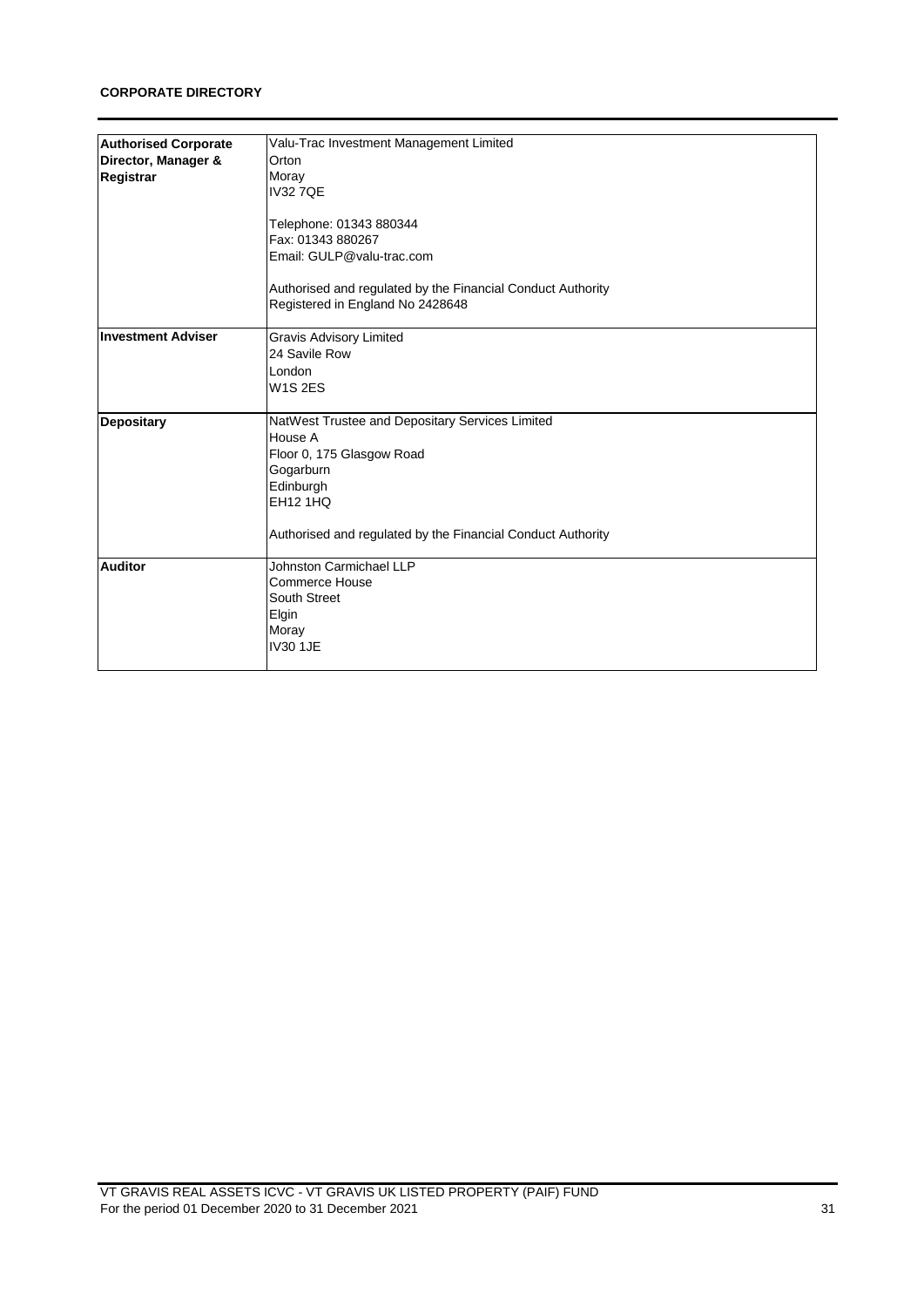# **Statement by the Authorised Fund Manager (AFM) to the shareholders of VT Gravis UK Listed Property (PAIF) Fund on the outcome of the AFM's assessment of the value provided to shareholders**

For the period 01 December 2020 to 31 December 2021

This assessment is to establish what VT Gravis UK Listed Property (PAIF) Fund (the Fund) has delivered to you in return for the price you have had to pay.

Our assessment has been conducted against the seven factors outlined by the FCA and the fund has been rated via a 'traffic light' system, where green (G) indicates good value: amber (A) room for improvement, and red (R) poor value. The dashboard below shows an overall summary of the assessment.

|                                          | <b>Ouality of</b><br><b>Service</b> | Performance | <b>AFM</b> costs -<br>general | Economies<br>of scale | market rates | Comparable   Comparable<br>services | <b>Classes of</b><br>units | Overall |
|------------------------------------------|-------------------------------------|-------------|-------------------------------|-----------------------|--------------|-------------------------------------|----------------------------|---------|
| VT Gravis UK Listed Property (PAIF) Fund | G                                   | G           | G                             | G                     | G            | G                                   |                            |         |
| <b>F</b> Class                           |                                     | G           |                               | G                     |              | Ü                                   |                            |         |
| A Class                                  |                                     | G           | U                             | G                     | G            | СŤ                                  |                            |         |

The AFM is the Authorised Corporate Director of the Fund, Valu-Trac Investment Management Limited (Valu-Trac). The Investment Adviser is Gravis Advisory Limited.

The Fund was launched on 31 October 2019.

It is intended that the Fund will be a PAIF at all times, and, as such, its investment objective is to carry on Property Investment Business and to manage cash raised from investors for investment in the Property Investment Business. In so doing the objective of the Fund is to provide some capital growth through market cycles (7 years) whilst delivering a periodic income.

Investment Policy:

The Fund seeks to achieve its objective primarily  $(70\% +)$  by investing in a diversified portfolio of transferable real estate securities such as real estate investment trusts ("REITs") listed on the London Stock Exchange, real estate operating companies ("REOCs"), bonds and equities. The Fund seeks to minimise exposure to the retail property sector.

In addition to investing in REITs and REOCs the Fund may also invest in other transferable securities (including convertible securities and rated and unrated debt securities of real estate companies), bonds, collective investment schemes, transferable securities, money market instruments, deposits, cash and near cash.

Save as noted above, there is no particular emphasis on any geographical area or industry or economic sector.

|                                     | At and for the period ended |                         |  |  |
|-------------------------------------|-----------------------------|-------------------------|--|--|
| Value of Fund (per<br>the           |                             |                         |  |  |
| performance record)                 | 31 December 2021            | <b>30 November 2020</b> |  |  |
| $F$ Net Income $GBP1$               | £5,610 $k$                  | £3,571 $k$              |  |  |
| F Net Accumulation GBP <sup>1</sup> | £33,491k                    | £17,083 $k$             |  |  |
| F Net Accumulation EUR              |                             |                         |  |  |
| $(Hedged)^2$                        | $\epsilon$ 85k              | $\epsilon$ 64k          |  |  |
| F Net Accumulation USD              |                             |                         |  |  |
| $(Hedged)^2$                        | \$333k                      | \$46k                   |  |  |
| A Net Income $GBP1$                 | £15,030 $k$                 | £4,172 $k$              |  |  |
| A Net Accumulation GBP <sup>1</sup> | £25,591k                    | £5,668k                 |  |  |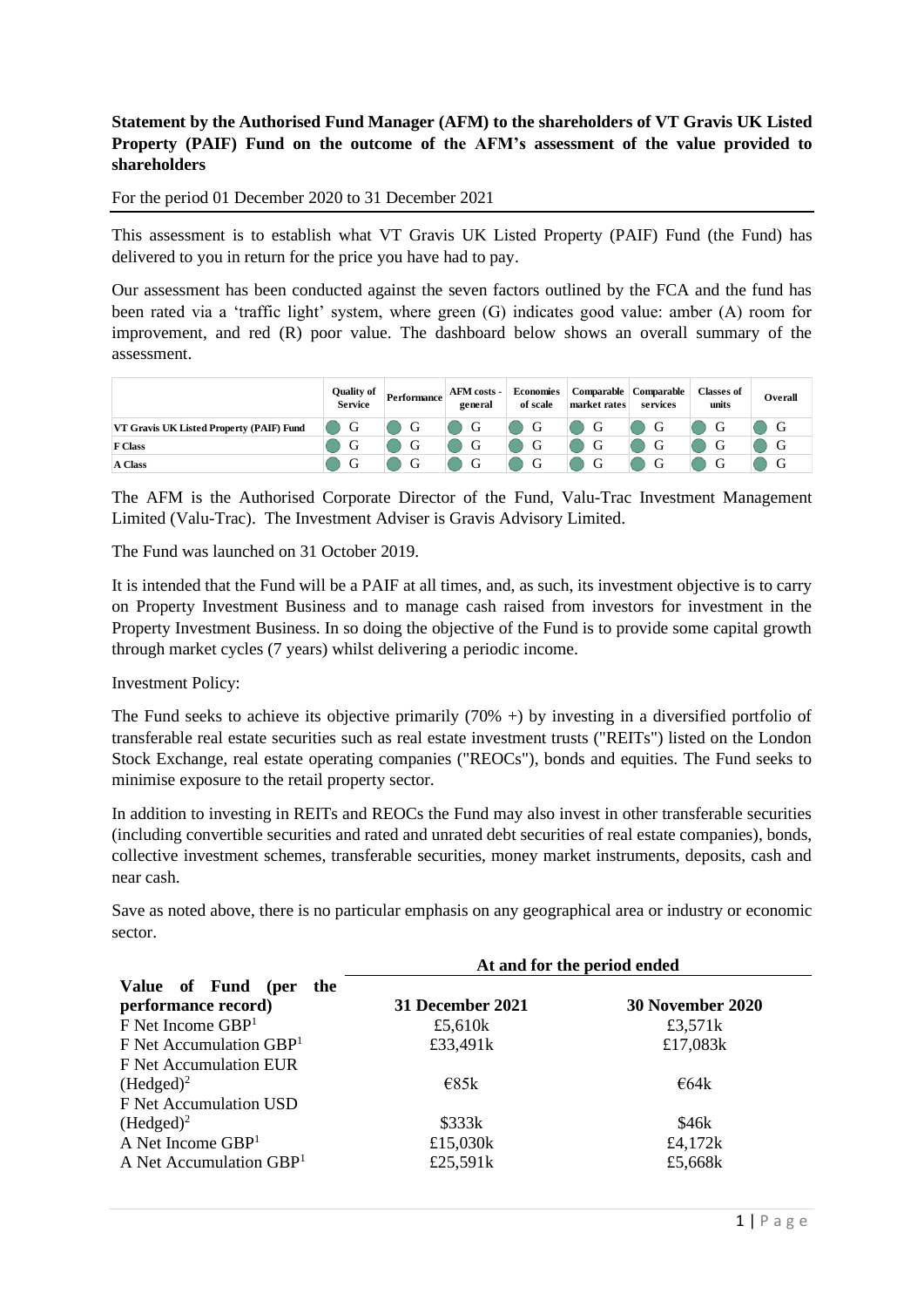| <b>Shares outstanding</b>                                                   |                   |                  |
|-----------------------------------------------------------------------------|-------------------|------------------|
| F Net Income GBP <sup>1</sup>                                               | 4,461k            | 3,676k           |
| $F$ Net Accumulation GBP <sup>1</sup>                                       | 24,960k           | 17,016k          |
| F Net Accumulation EUR                                                      |                   |                  |
| (Hedged) <sup>2</sup>                                                       | 54 <sub>k</sub>   | 54 <sub>k</sub>  |
| F Net Accumulation USD                                                      |                   |                  |
| (Hedged) <sup>2</sup>                                                       | 211k              | 39k              |
| A Net Income $GBP1$                                                         | 12,128k           | 4,329k           |
| A Net Accumulation GBP <sup>1</sup>                                         | 19,360k           | 5,688k           |
| NAV per share                                                               |                   |                  |
| F Net Income GBP <sup>1</sup>                                               | 125.77p           | 97.14p           |
| $F$ Net Accumulation GBP <sup>1</sup>                                       | 134.18p           | 100.40p          |
| F Net Accumulation EUR                                                      |                   |                  |
| (Hedged) <sup>2</sup>                                                       | 155.78c           | 117.14c          |
| F Net Accumulation USD                                                      |                   |                  |
| (Hedged) <sup>2</sup>                                                       | 157.90c           | 117.50c          |
| A Net Income $GBP1$                                                         | 123.93p           | 96.38p           |
| A Net Accumulation GBP <sup>1</sup>                                         | 132.19p           | 99.65p           |
| Dividend per share                                                          |                   |                  |
| $F$ Net Income $GBP1$                                                       | 3.55p             | 3.22p            |
| F Net Accumulation GBP <sup>1</sup>                                         | 3.50 <sub>p</sub> | 3.26p            |
| F Net Accumulation EUR                                                      |                   |                  |
| (Hedged) <sup>2</sup>                                                       | 3.73c             | 2.07c            |
| F Net Accumulation USD                                                      |                   |                  |
| $(Hedged)^2$                                                                | 3.09c             | 1.79c            |
| A Net Income GBP <sup>1</sup>                                               | 3.51p             | 3.21p            |
| A Net Accumulation GBP <sup>1</sup>                                         | 3.68p             | 3.25p            |
| Net gains/(losses) before                                                   |                   |                  |
| expenses                                                                    |                   |                  |
| Capital (losses)                                                            | £14,176k          | (E1,081k)        |
| Total Net (losses)                                                          | £15,875k          | $(\pounds 206k)$ |
| 1 Share class launched on 31 October 2019 at 100p<br>$2.51111.102412020100$ |                   |                  |

*2 Share class launched 02 April 2020 at 100c* 

In carrying out the assessment of value the following criteria were considered:

# **1. Quality of service**

The AFM considers that a good level of service was provided to shareholders by all parties involved commensurate to the amount paid by the Fund for those services. The AFM monitors the following operational services:

Depositary – NatWest Trustee and Depositary Services Limited

Custodian – RBC Investor Services Trust, UK branch (RBC)

The external audit is conducted by Johnston Carmichael LLP.

These services are essential in ensuring that the Fund operated efficiently and in the case of the Depositary and Custodian the service is supervised on an on-going daily basis by the AFM. As a shareholder this means that you can be certain that your requests such as investment and redemption of the Fund's units will always be carried out exactly as set out in the documentation.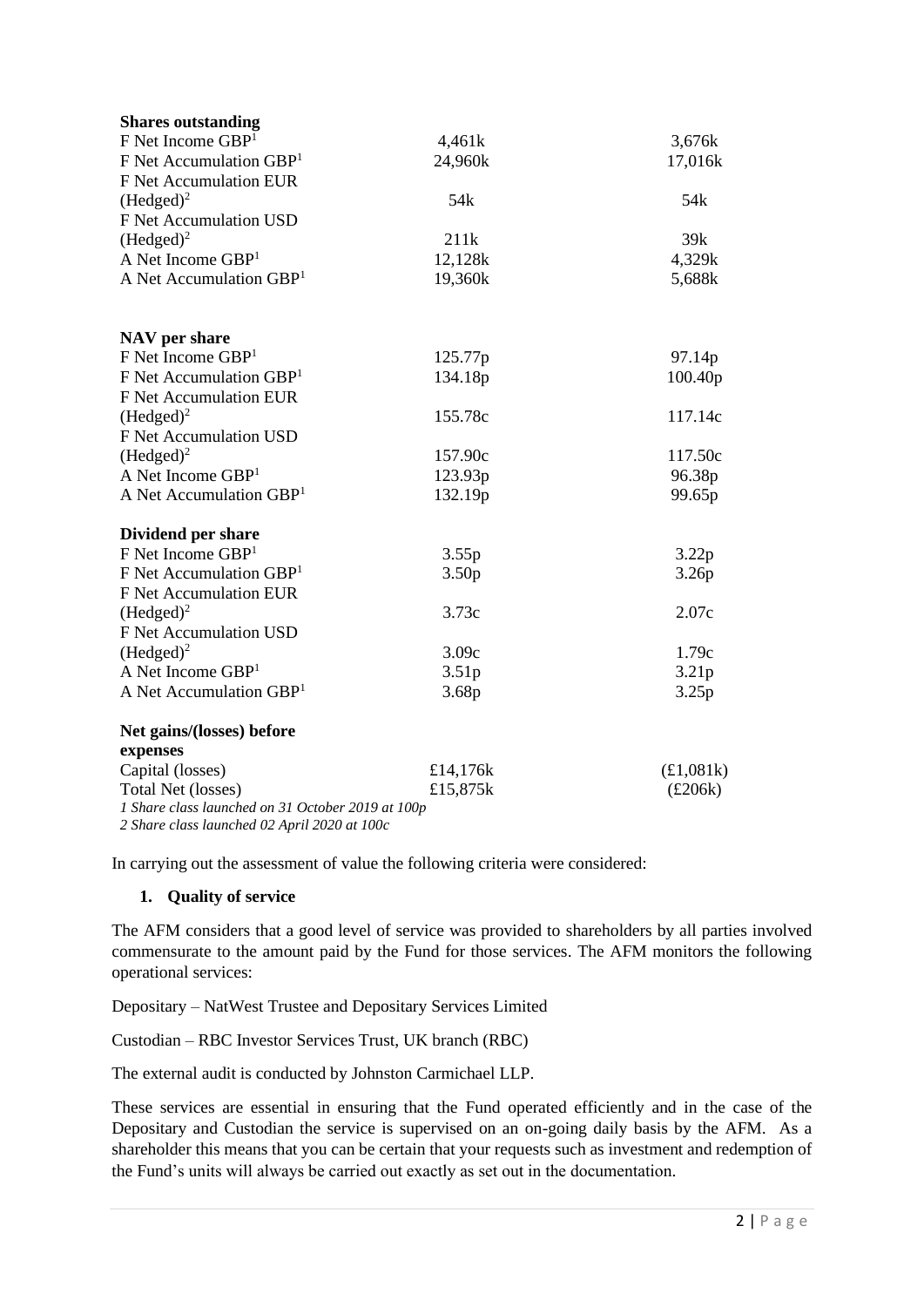Valu-Trac does not delegate any of the core functions of the Fund such as fund administration, fund accounting and transfer agency. This means that the AFM directly employs and supervises the individuals who are carrying out this work and that those undertaking the work are appropriately qualified and experienced. Due to this high level of supervision and control of these functions the AFM believes that the shareholders can be certain that their instructions will be carried out efficiently and that the reporting they receive is timely and focused. The AFM works closely with Gravis Advisory Limited to coordinate mailings such as annual letters with dividend vouchers and financial reports to avoid excessive correspondence whilst providing all required reporting on a timely and clear basis. This also has ensured that the AFM has responded to any enquiries from shareholders fully and promptly.

The AFM has also assessed the costing of each of these services to comparable providers and has concluded that the company is receiving good value for the services provided by each party (detailed analysis on how we have arrived at this conclusion can be provided on request).

# **2. Performance**

The AFM has assessed performance of the Fund net of all the charges that are outlined in its prospectus. The Fund does not have a specific benchmark. However, the performance of the Fund can be assessed as to whether the objective has been achieved, particularly to provide some capital growth through market cycles (7 years) whilst delivering periodic income. To aid this the Fund performance is compared to the performance of the IA Property other sector (the comparator). Note As the Fund has only been running for just over two years, it is too early to determine if the objective will be fully achieved.

To show capital growth, the total returns generated in the period under review and since inception are shown on the table below. Note these returns are after operating costs, including the fee paid to the investment manager, and transaction costs which vary depending on the class of shares, this is discussed more in the Classes of Units section below.

|                                       | <b>Performance</b><br>period<br>ended 31<br><b>December</b><br>2021 | Comparator<br><b>Performance</b><br>period<br>ended 31<br><b>December</b><br>2021 | <b>Performance</b><br>since<br>inception | Comparator<br><b>Performance</b><br>since<br>inception |
|---------------------------------------|---------------------------------------------------------------------|-----------------------------------------------------------------------------------|------------------------------------------|--------------------------------------------------------|
| $F$ Net Income GBP <sup>1</sup>       | 33.13%                                                              | 23.97%                                                                            | 32.54%                                   | 14.86%                                                 |
| $F$ Net Accumulation GBP <sup>1</sup> | 33.65%                                                              | 23.97%                                                                            | 34.18%                                   | 14.86%                                                 |
| F Net Accumulation EUR                | 32.98%                                                              | 23.97%                                                                            | 55.78%                                   | 38.85%                                                 |
| $(Hedged)^2$                          |                                                                     |                                                                                   |                                          |                                                        |
| F Net Accumulation USD                | 34.38%                                                              | 23.97%                                                                            | 57.90%                                   | 38.85%                                                 |
| $(Hedged)^2$                          |                                                                     |                                                                                   |                                          |                                                        |
| A Net Income $GBP1$                   | 32.22%                                                              | 23.97%                                                                            | 30.65%                                   | 14.86%                                                 |
| A Net Accumulation GBP <sup>1</sup>   | 32.66%                                                              | 23.97%                                                                            | 32.19%                                   | 14.86%                                                 |
|                                       |                                                                     |                                                                                   |                                          |                                                        |

*Total return basis has distributions added back in for the Income share classes.*

*1 Share class inception date - 31 October 2019* 

*2 Share class inception date - 02 April 2020*

To show income being delivered, the dividend yields in the period under review and since inception against the comparator are shown below.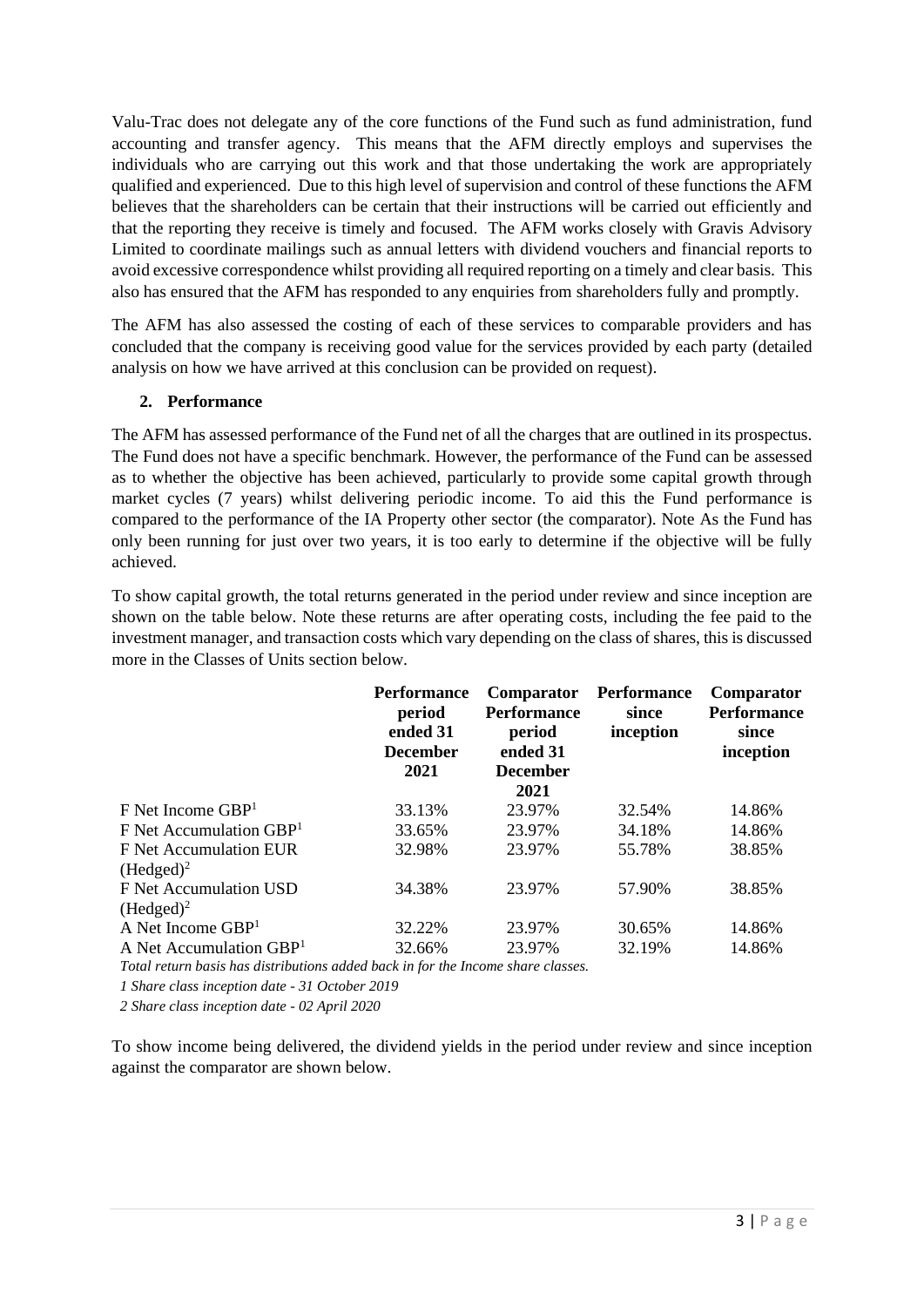|                                 | <b>Annualised</b><br><b>Dividend Yield</b><br>period ended 31<br>December 2021 | <b>Annualised</b><br><b>Dividend Yield</b><br>since inception | <b>Annualised</b><br>comparator<br><b>Dividend Yield</b> |
|---------------------------------|--------------------------------------------------------------------------------|---------------------------------------------------------------|----------------------------------------------------------|
| F Net Income GBP                | 3.38%                                                                          | 3.13%                                                         | 2.11%                                                    |
| F Net Accumulation GBP          | 3.42%                                                                          | 3.22%                                                         | 2.11%                                                    |
| F Net Accumulation EUR (Hedged) | 2.94%                                                                          | 3.31%                                                         | 2.11%                                                    |
| F Net Accumulation USD (Hedged) | 2.43%                                                                          | 2.79%                                                         | 2.11%                                                    |
| A Net Income GBP                | 3.36%                                                                          | 3.10%                                                         | 2.11%                                                    |
| A Net Accumulation GBP          | 3.41%                                                                          | 3.20%                                                         | 2.11%                                                    |

The AFM has also assessed the risk taken to achieve the above performance and is satisfied no excessive risk was taken to achieve performance (detailed analysis on how we have arrived at this conclusion can be provided on request).

# **3. AFM costs - general**

The costs charged during the period ended 31 December 2021 were as follows:

|                                              | £         | Annualised % of<br>average fund value |
|----------------------------------------------|-----------|---------------------------------------|
| Authorised Corporate Director (F Class only) | 22,098    | 0.04%                                 |
| Investment Adviser fee (A Class only)        | 161,805   | 0.28%                                 |
| Investment Adviser rebate                    | (51, 381) | $(0.09\%)$                            |
| Depositary fee                               | 22,529    | 0.04%                                 |
| Safe custody fee                             | 2,404     | 0.00%                                 |
| Audit fee                                    | 11,066    | 0.02%                                 |
| FCA fee                                      | 60        | $0.00\%$                              |
| Transaction charges (capital)                | 1,200     | $0.00\%$                              |
| Other fees                                   | 12,991    | 0.02%                                 |
| <b>Total Costs</b>                           | 182,772   | $0.31\%$                              |

Net gains for the year (capital and revenue less expenses) was £15,815k after a prior year taxation reversal of £126k.

The Investment Adviser has, with the agreement of the ACD, undertaken that if the total Ongoing charges figure (OCF) of the Fund excluding the costs of the underlying holdings exceeds 0.70%, the Investment Adviser shall reimburse the Fund for an amount which, when deducted from the operating costs incurred by the Sub-fund during the relevant accounting period, would result in the Fund having a total OCF equal to the stated annual management charge for each class in the relevant accounting period.

There were no preliminary charges, redemption charges paid by shareholders during the period. There were dilution levies of £8,828 in the period under review.

It should be noted that the prospectus does not allow for redemption charges however, the Fund operates a dilution adjustment also known as swing pricing. This means that the daily price of the Fund is swung up or down, depending on whether there are net inflows or outflows respectively. This means that the costs of transactions in the underlying investments of the Fund are borne by those entering or exiting, rather than affecting the returns of existing shareholders. The dilution adjustment will be calculated by reference to the costs of dealing in the underlying investments of that Fund, including any dealing spreads, and these can vary with market conditions. The AFM estimates that the estimated range of this adjustment will typically fall in the range of 0.01% to 0.75% when buying or selling Shares, with a maximum of 1.00%.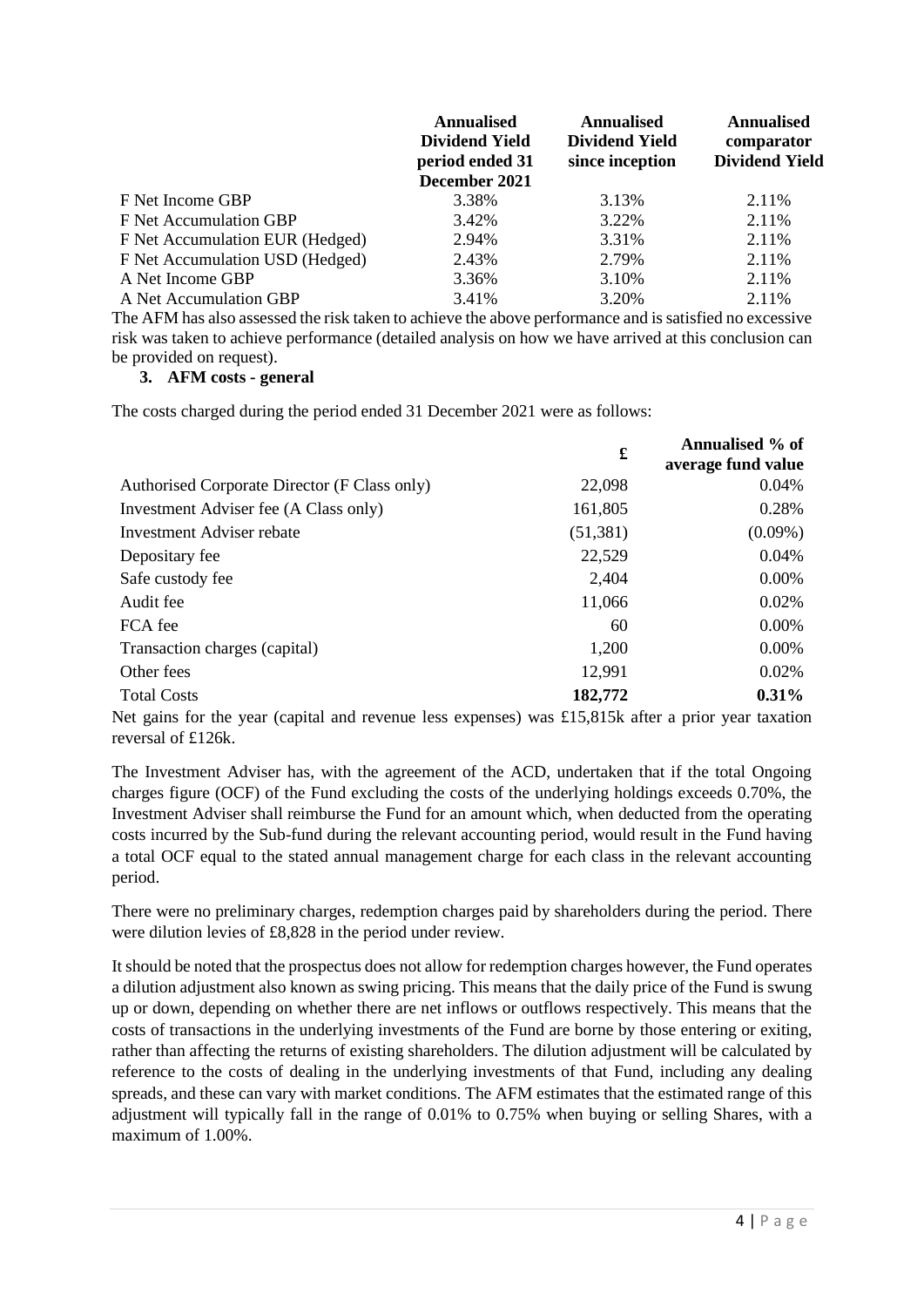The AFM has considered the costs charged to the Fund by comparing the operating charges of the share classes to the average OCF of the largest 10 funds in the IA Property other sector, retail classes where available. This is shown below.

|                                                        | <b>Operating charges</b> |
|--------------------------------------------------------|--------------------------|
|                                                        | (including the cost of   |
|                                                        | underlying holdings)     |
| F Class                                                | 0.43%                    |
| A Class                                                | 1.13%                    |
| IA Property other sector (average of 10 largest funds) | 1.27%                    |
| Source - Morningstar                                   |                          |

The AFM has concluded the costs, and in particular the Investment Adviser's fee is appropriate and justified for the Fund. It should be noted that a significant portion of the operating charges is the costs of underlying trusts it holds at 0.43%. Excluding this the operating charges would be 0.70% for the A Classes and 0.00% for the F Class share classes. Section 7 discusses the difference in the annual management fee charged to the two share classes.

# **4. Economies of scale**

The AFM has assessed to what extent it has been able to achieve any savings as a result of economies of scale. Where any such savings have been made this has in every case been passed on to the shareholders. An example of this is the depositary fees charged being on a sliding scale so reduce in cost as the Fund exceeds certain thresholds. As the AFM grows its total assets across all schemes it uses this purchasing power to benefit all schemes.

# **5. Comparable market rates**

The AFM has compared the charges of this Fund with that of comparable funds. The AFM selected funds that are classified in the IA Property other sector along with similar style funds that the AFM administer. The AFM believes that the shareholders of the Fund are achieving efficient market rates as a whole and are not excessive as discussed in section 3. As the AFM assets grow in total it continues to strive for extra efficiencies wherever this can be achieved for all of its schemes.

# **6. Comparable services**

The services provided to this Fund and the costs are also comparable amongst other similar Funds operated by the AFM.

# **7. Classes of units**

There are 6 share classes, split between F shares and A shares;

|                          | At and for the period ended |                               |  |  |  |  |
|--------------------------|-----------------------------|-------------------------------|--|--|--|--|
|                          | 31 December<br>$2021*$      | <b>30 November</b><br>$2020*$ |  |  |  |  |
| <b>Operating charges</b> |                             |                               |  |  |  |  |
| F Class                  | 0.43%                       | 0.00%                         |  |  |  |  |
| A Class                  | 1.13%                       | 0.70%                         |  |  |  |  |

\*Annualised

It should be noted that for the period ended 30 November 2020, the operating charges excluded the cost of underlying trusts which have been included in the period ended 31 December 2021 operating charges.

The annual management charge which pays both the investment adviser fee and ACD fee is 0.00% for the F Class and 0.70% for the A Class. The F shares are only available to the VT Gravis UK Listed Property (Feeder) Fund or at the ACD's discretion.